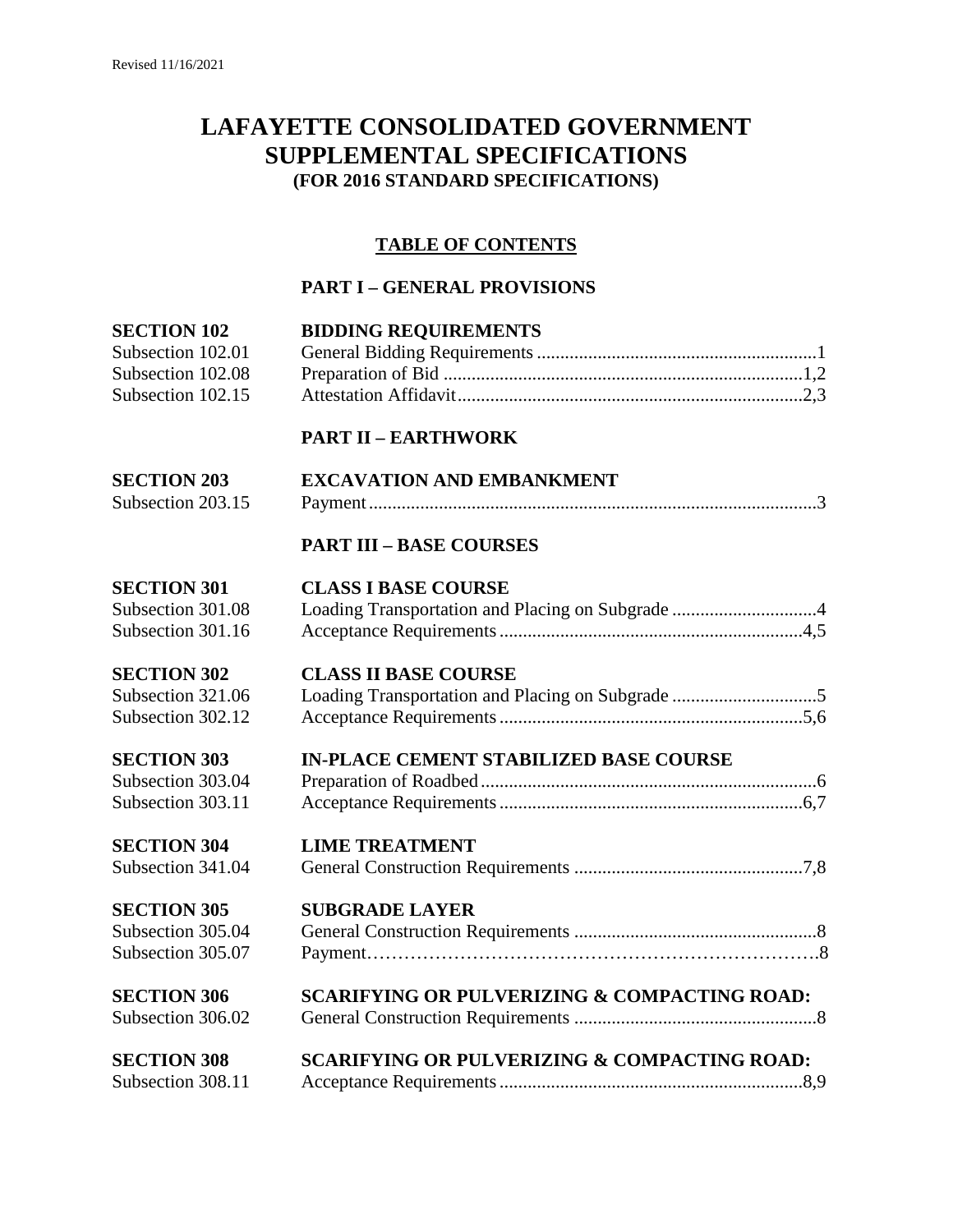# **PART V – ASPHALTIC PAVEMENTS**

| <b>SECTION 501</b>     | <b>ASPHALTIC CONCRETE MIXTURES</b>                                                    |
|------------------------|---------------------------------------------------------------------------------------|
| Table 501-4            |                                                                                       |
| <b>SECTION 502</b>     | <b>SUPERPAVE ASPHALTIC CONCRETE MIXES</b>                                             |
| Table 502-4            |                                                                                       |
| Table 502-5            |                                                                                       |
| Subsection 502.15      |                                                                                       |
| Table 502-7            |                                                                                       |
|                        | <b>PART VI - RIGID PAVEMENT</b>                                                       |
| <b>SECTION 602</b>     | PORTLAND CEMENT CONCRETE PAVEMENT                                                     |
|                        | <b>REHABILITATION</b>                                                                 |
| Subsection 602.07      | Full Depth Corner Patching of Jointed Concrete Pavement; Removal of                   |
|                        |                                                                                       |
| Subsection 602.08      | Full Depth Patching of Jointed Concrete Pavement; Removal of                          |
|                        |                                                                                       |
| Subsection $602.08(a)$ | Full Depth Patching of Jointed Concrete Pavement; Removal of                          |
|                        |                                                                                       |
| Subsection $602.09(b)$ | Full Depth Patching of Jointed Concrete Pavement; Preparation and                     |
|                        |                                                                                       |
|                        | Subsection 602.09(b)(1) Partial Depth Patching of Jointed Concrete Pavement; Patching |
| Subsection 602.10      | Patching Continuously Reinforced Concrete Pavement 15                                 |
| Subsection 602.17      |                                                                                       |
| Subsection 602.18      | Removal and Resetting of Existing Manhole Ring and Cover 16                           |
| Subsection 602.19      | Removal and Replacement of Existing Concrete Walks and Drives  16                     |
| Subsection 602.20      |                                                                                       |
| Subsection 602.21      |                                                                                       |
|                        |                                                                                       |
|                        | PART VII- INCIDENTAL CONSTRUCTION                                                     |
| <b>SECTION 701</b>     | <b>CULVERTS and STORM DRAINS</b>                                                      |

# Subsection 701.13 Measurement ....................................................................................18,19 **SECTION 702 MANHOLES, JUNCTION BOXES, CATCH BASINS and END TREATMENTS** Subsection 702.01 Description ............................................................................................19 Subsection 702.02 Materials................................................................................................19 Subsection 702.05 Measurement .........................................................................................19 Subsection 702.06 Payment............................................................................................19,20

#### **SECTION 704 GUARD RAIL**  Subsection 704.03(a)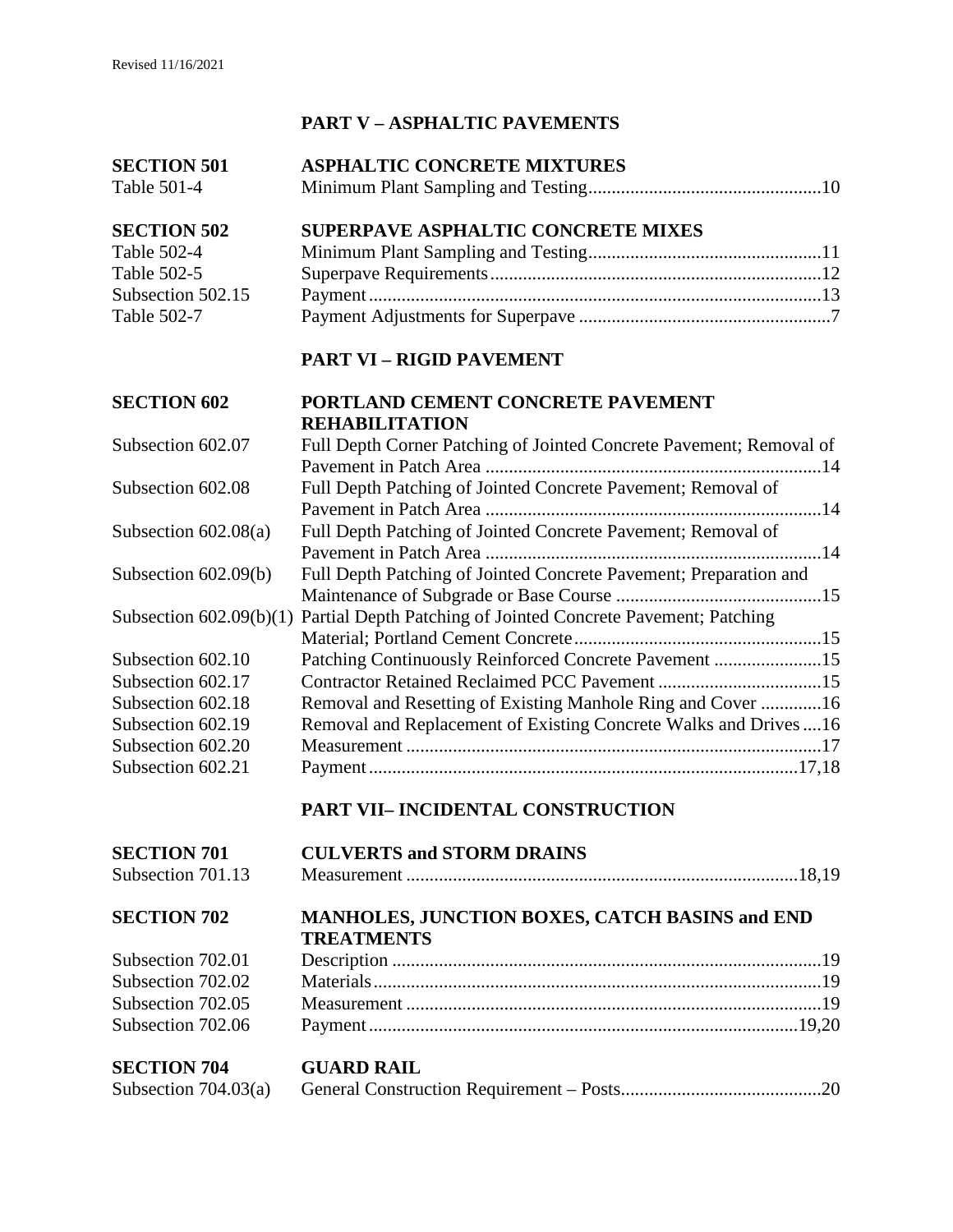| Subsection $704.03(d)$<br>Subsection 704.05 | General Construction Requirements - Guard Rail End Treatments. 20,21 |  |
|---------------------------------------------|----------------------------------------------------------------------|--|
| <b>SECTION 712</b>                          | <b>REVETMENTS:</b>                                                   |  |
| Subsection $712.02(a)$                      |                                                                      |  |
| Subsection $712.03(f)$                      |                                                                      |  |
| <b>SECTION 713</b>                          | <b>TEMPORARY TRAFFIC CONTROL</b>                                     |  |
| Subsection $713.08(d)$                      | Traffic Control Management - Traffic Control Diary 21,22             |  |
| <b>SECTION 736</b>                          | <b>TRAFFIC SIGNALS</b>                                               |  |
| Subsection 736.02                           |                                                                      |  |
| <b>SECTION 742-B</b>                        | <b>WASTEWATER FORCE MAINS</b>                                        |  |
|                                             |                                                                      |  |
|                                             | <b>PART VIII - STRUCTURES</b>                                        |  |
| <b>SECTION 804</b>                          | <b>DRIVEN PILES</b>                                                  |  |
| Subsection 804.04                           |                                                                      |  |
| <b>SECTION 805</b>                          | STRUCTURAL CONCRETE                                                  |  |
| Subsection 805.01                           |                                                                      |  |
| <b>Table 805-1</b>                          |                                                                      |  |
| Subsection $805.03(a)$                      | Handling and Placing Concrete and Precast Units-General25            |  |
| Table 805-3                                 |                                                                      |  |
|                                             | <b>PART IX - PORTLAND CEMENT CONCRETE</b>                            |  |
| <b>SECTION 901</b>                          | PORTLAND CEMENT CONCRETE                                             |  |
| Subsection 901.05                           |                                                                      |  |
| Table 901-2                                 | Portland Cement Concrete Mixture Substitutions26,27                  |  |
| Subsection 901.12                           |                                                                      |  |
| Table 901-3                                 | Master Proportion Table for Portland Cement Concrete27               |  |
| Table 901-4                                 | Acceptance and Payment Schedules Cast-In Place                       |  |
|                                             |                                                                      |  |
|                                             | <b>PART X - MATERIALS</b>                                            |  |
| <b>SECTION 1002</b>                         | ASPHALT CEMENT, EMULSIONS, AND ADDITIVES                             |  |
| Table 1002-1                                | Performance Graded Asphalt Cement Specifications 29                  |  |
| <b>SECTION 1003</b>                         | <b>AGGREGATES</b>                                                    |  |
| Table 1003-2                                |                                                                      |  |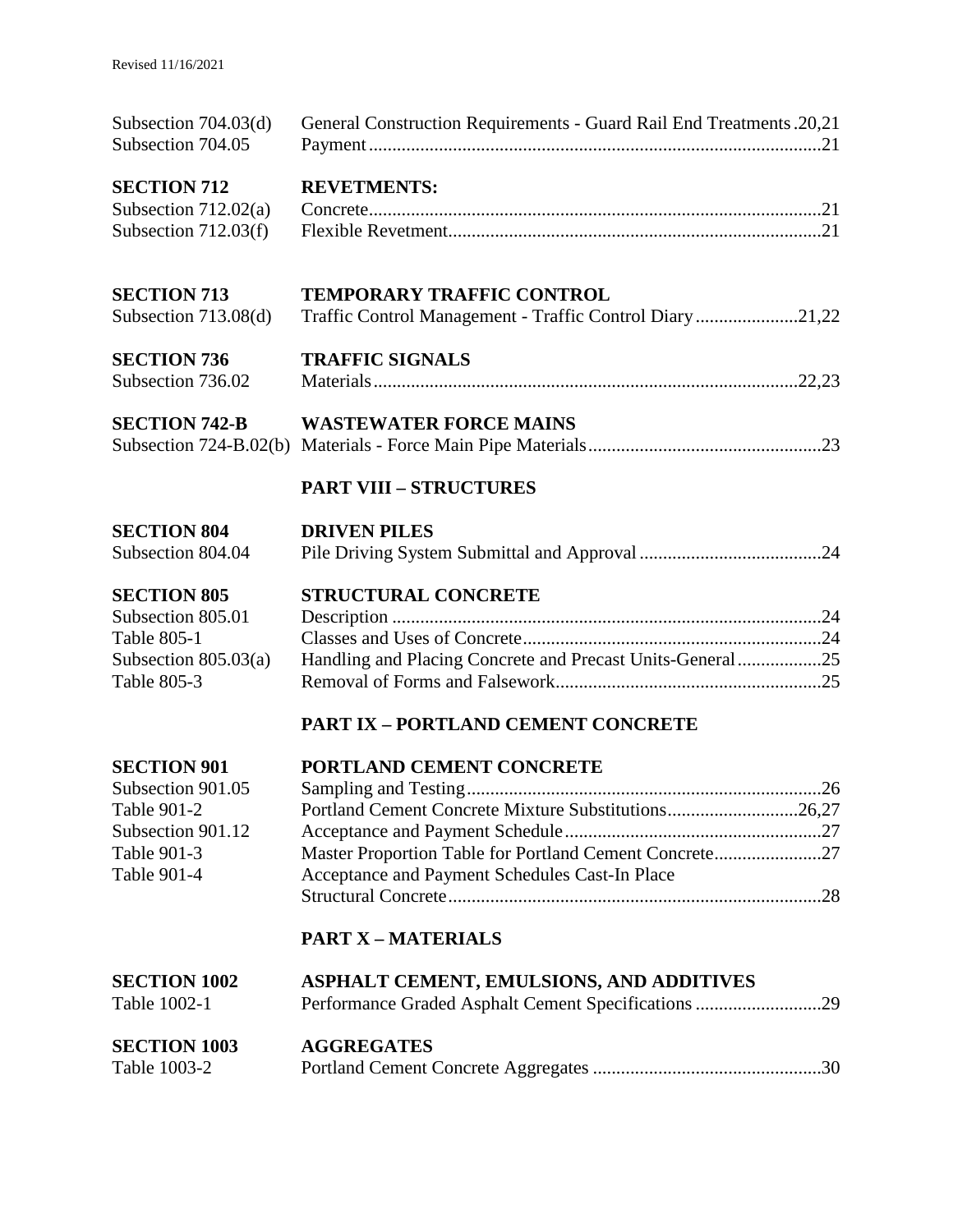| <b>SECTION 1009</b>        | REINFORCING STEEL, STRAND, AND WIRE ROPE                                                                                                           |
|----------------------------|----------------------------------------------------------------------------------------------------------------------------------------------------|
| Table 1002-1               |                                                                                                                                                    |
| <b>SECTION 1016</b>        | <b>CONCRETE PIPE and PRECAST REINFORCED CONCRETE</b><br><b>DRAINAGE UNITS</b>                                                                      |
| Subsection 1016.01         |                                                                                                                                                    |
| Subsection $1016.01(h)(1)$ |                                                                                                                                                    |
| <b>SECTION 1018</b>        | <b>MISCELLANEOUS MATERIALS</b>                                                                                                                     |
| Subsection $1018.31(a)$    |                                                                                                                                                    |
|                            | <b>PART XII - CONSTRUCTION PHOTOGRAPHS AND VIDEO</b>                                                                                               |
| <b>SECTION 1201</b>        | <b>CONSTRUCTION PHOTOGRAPHS AND VIDEO</b>                                                                                                          |
|                            |                                                                                                                                                    |
|                            | <b>PART XIV - NON-STANDARD ITEMS</b>                                                                                                               |
| <b>SECTION 1401</b>        | NS DETECTABLE WARNING SYSTEM RETROFIT FOR<br><b>CURB RAMPS</b>                                                                                     |
| Subsection 1401.01         |                                                                                                                                                    |
| <b>SECTION 1402</b>        | NS TEMPORARY CONSTRUCTION ENTRANCE                                                                                                                 |
| Subsection 1402.01         |                                                                                                                                                    |
| <b>SECTION 1403</b>        | <b>NS CLEANING EXISTING DITCHES</b>                                                                                                                |
| Subsection 1403.01         |                                                                                                                                                    |
| <b>SECTION 1404</b>        | NS DOUBLE APPLICATION LIME TREATMENT                                                                                                               |
| Subsection 1404.01         |                                                                                                                                                    |
| <b>SECTION 1405</b>        | <b>NS GEOGRID</b>                                                                                                                                  |
| Subsection 1405.04         |                                                                                                                                                    |
| <b>SECTION 1406</b>        | NS RAISED ASPHALTIC CONCRETE MEDIAN                                                                                                                |
| Subsection 1406.01         |                                                                                                                                                    |
| <b>SECTION 1407</b>        | NS SAWING and SEALING LONGITUDINAL and<br><b>TRANSVERSE JOINTS in ASPHALTIC CONCRETE</b><br><b>OVERLAY and SAWCUTS in ASPHALTIC CONCRETE LIFTS</b> |
| Subsection 1407.01         |                                                                                                                                                    |
| <b>SECTION 1408</b>        | NS SAWCUTTING ASPHALTIC CONCRETE PAVEMENT                                                                                                          |
| Subsection 1408.01         |                                                                                                                                                    |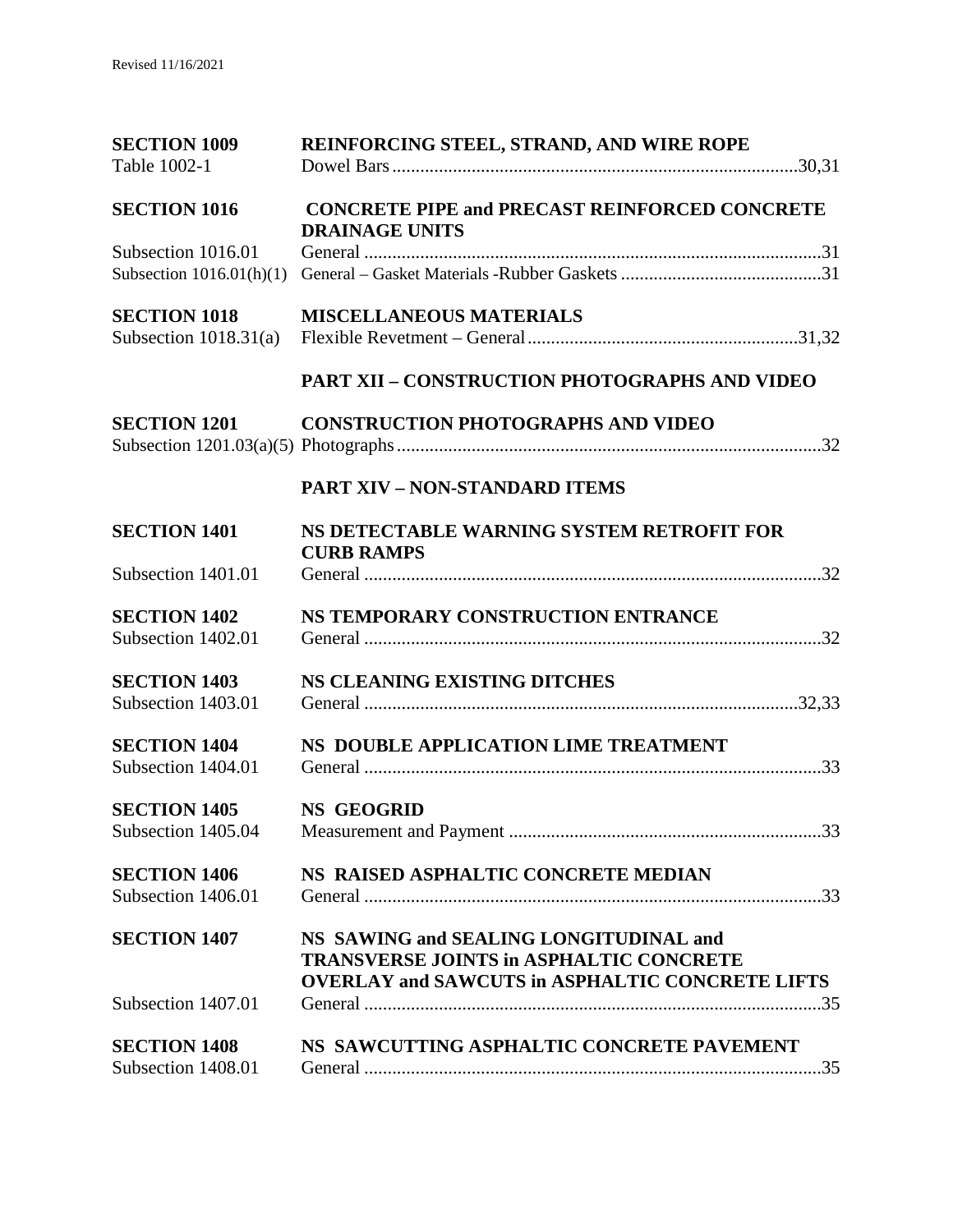| <b>SECTION 1409</b>                       | NS SAWCUTTING ASPHALTIC CONCRETE PAVEMENT<br><b>OVER PORTLAND CEMENT CONCRETE PAVEMENT</b> |  |
|-------------------------------------------|--------------------------------------------------------------------------------------------|--|
| Subsection 1409.01                        |                                                                                            |  |
| <b>SECTION 1410</b>                       | NS MICRO-SURFACING AGGREGATE and MICRO-<br>SURFACING ASPHALT (POLYMER MODIFIED EMULSION)   |  |
| Subsection 1410.08                        |                                                                                            |  |
| <b>SECTION 1411</b>                       | NS SAWCUTTING PORTLAND CEMENT CONCRETE<br><b>PAVEMENT</b>                                  |  |
| Subsection 1411.01                        |                                                                                            |  |
| <b>SECTION 1412</b><br>Subsection 1412.01 | NS FLEXIBLE POST TRAFFIC DELINEATORS                                                       |  |
| <b>SECTION 1413</b>                       | NS WHITE PREFORMED HEAT-APPLIED RETROFLECTIVE<br>THERMOPLASTIC STRIPING MATERIAL           |  |
| Subsection 1413.09                        |                                                                                            |  |
| <b>SECTION 1414</b>                       | NS DYNAMIC MESSAGE SIGN UNIT                                                               |  |
| Subsection 1414.01                        |                                                                                            |  |
| <b>SECTION 1415</b>                       | NS NAVIGATIONAL CLEARANCE GAUGE (MOUNTED)                                                  |  |
| Subsection 1415.05                        |                                                                                            |  |
| <b>SECTION 1416</b>                       | NS NAVIGATIONAL LIGHTING (TEMPORARY)                                                       |  |
| Subsection 1416.05                        |                                                                                            |  |
| <b>SECTION 1417</b>                       | <b>NS VIBRATION MONITORING</b>                                                             |  |
| Subsection 1417.01-                       |                                                                                            |  |
| Subsection 1417.02                        |                                                                                            |  |
| Subsection 1417.03                        |                                                                                            |  |
| Subsection 1417.04                        |                                                                                            |  |
| Subsection 1417.05                        |                                                                                            |  |
| Subsection 1417.06                        |                                                                                            |  |
| Subsection 1417.07                        |                                                                                            |  |
| Subsection 1417.08                        |                                                                                            |  |
| Subsection 1417.09                        |                                                                                            |  |
| Subsection 1417.10                        |                                                                                            |  |
| Subsection 1417.11                        | Particle Velocity Controls and Threshold Limits39,40                                       |  |
| Subsection 1417.12                        |                                                                                            |  |
| Subsection 1417.13                        |                                                                                            |  |
| Subsection 1417.14                        |                                                                                            |  |
| Subsection 1417.15                        |                                                                                            |  |
| Subsection 1417.16                        |                                                                                            |  |
| Subsection 1417.17                        |                                                                                            |  |
|                                           |                                                                                            |  |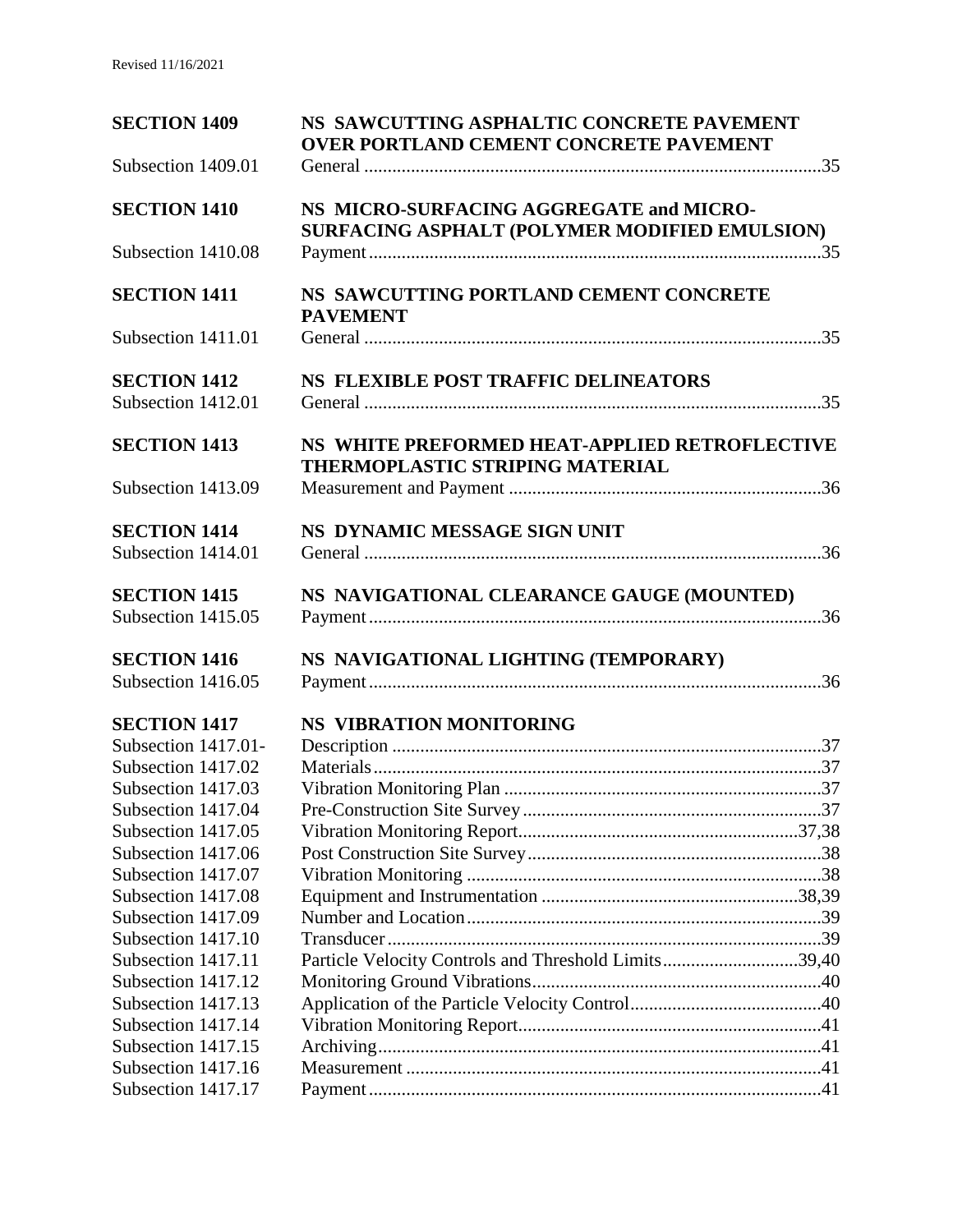| <b>SECTION 1418</b><br>Subsection 1418.06 | NS RAISING and/or UNDERSEALING CONCRETE SLABS |
|-------------------------------------------|-----------------------------------------------|
| <b>SECTION 1419</b>                       | NS POLYESTER CONCRETE BRIDGE DECK OVERLAY     |
| Subsection 1419.05                        |                                               |
| <b>SECTION 1420</b>                       | NS BRICK RED CONCRETE STAIN SEALER            |
| Subsection 1420.01                        |                                               |
| Subsection 1420.02                        |                                               |
| Subsection 1420.03                        |                                               |
| Subsection 1420.04                        |                                               |
| Subsection 1420.05                        |                                               |

# **PART XV – APPENDICES**

| Appendix D | LCG/LUS Street Light 72-Hour Burn Test Procedure45 |  |
|------------|----------------------------------------------------|--|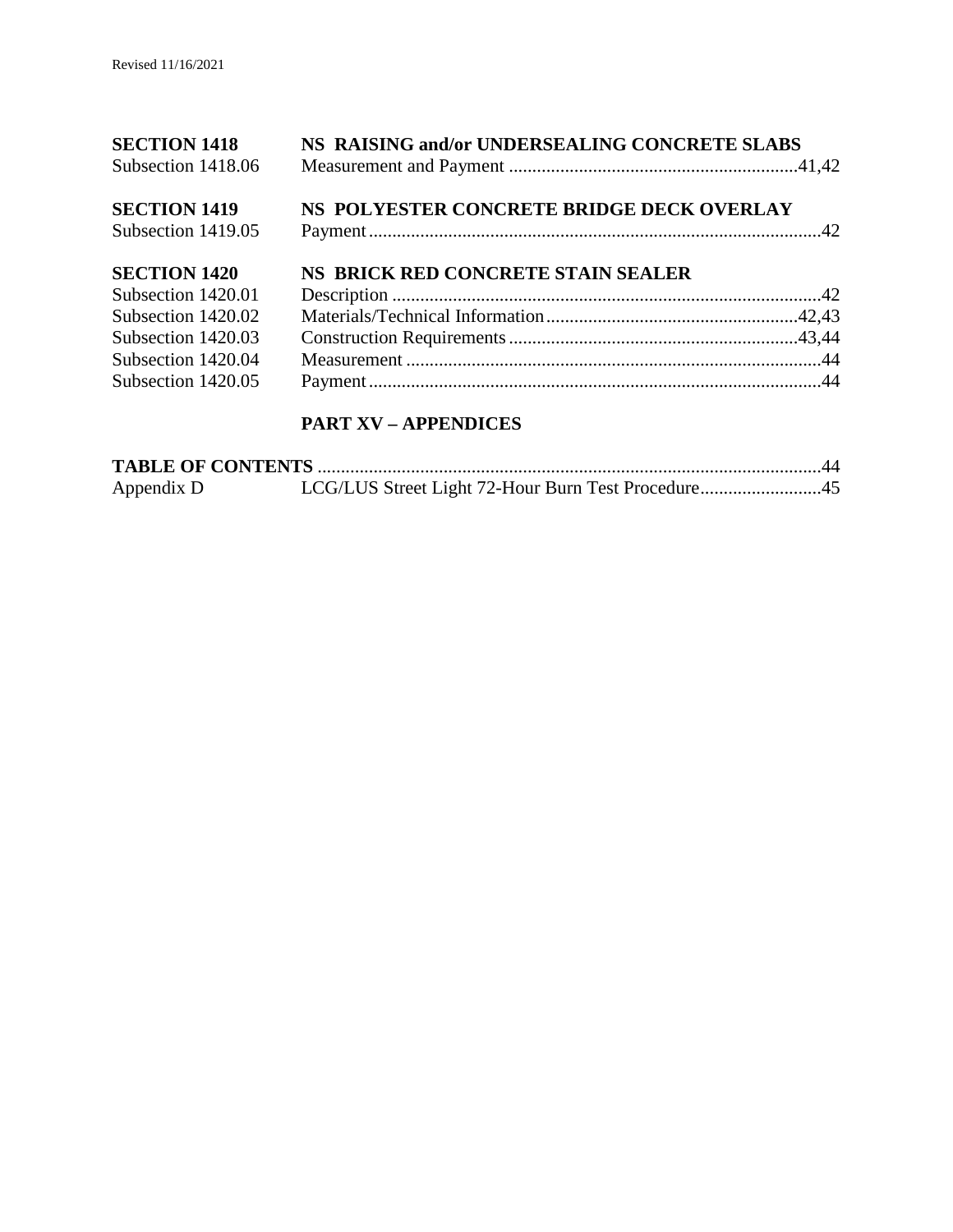# **LAFAYETTE CONSOLIDATED GOVERNMENT SUPPLEMENTAL SPECIFICATIONS**

The 2016 Lafayette Consolidated Government Standard Specifications for Road, Drainage, Bridges and Other Infrastructure and supplemental specifications thereto are amended as follows:

#### **SECTION 102 – BIDDING REQUIREMENTS:**

Subsection 102.01 – General Bidding Requirements (12/2020), page 19

Delete the following sentence in its entirety from Section 102.01:

"The bidder further agrees that within 15 calendar days after the contract has been transmitted to him via mail he will execute the contract and furnish LCG satisfactory performance and payment bonds."

And replace with:

"The bidder further agrees that within 10 calendar days after the contract has been transmitted to him via mail he will execute the contract and furnish LCG satisfactory performance and payment bonds."

Any other requirement found in Subsection 102.01 not addressed above shall be applicable.

Subsection  $102.08$  – Preparation of Bid (12/2020), page 23 & 24

Delete the following sentence from paragraph 3 in its entirety from Section 102.08: "Regardless of the bid results, the bidder will have 48 hours from opening of the bids to provide the Lafayette Consolidated Government the original bid documents".

Replace sentence from paragraph 3 on page 23 with the following:

"If a bidder fails to provide the original hard copies of the bid documents within 48 hours of the bid opening their bid shall be considered non responsive" and replace with "LCG requests bidder to submit the original hard copies of the bid documents".

Add the following to Section 102.08:

"Lafayette Consolidated Government requests vendor to submit to the Office of Purchasing the original documents of electronic bid submitted".

Delete reference to La. R.S.  $38:2212(A)(1)(c)$  or R.S.  $38:2212(O)$  on page 24 and replace with LRS Title 38:2212(B)5.

Add the following to Section 102.08:

Bids must be signed In accordance with LRS Title 38:2212(B)5 as stated below.

Written evidence of the authority of the person signing the bid for public works shall be submitted at the time of bidding. The authority of the signature of the person submitting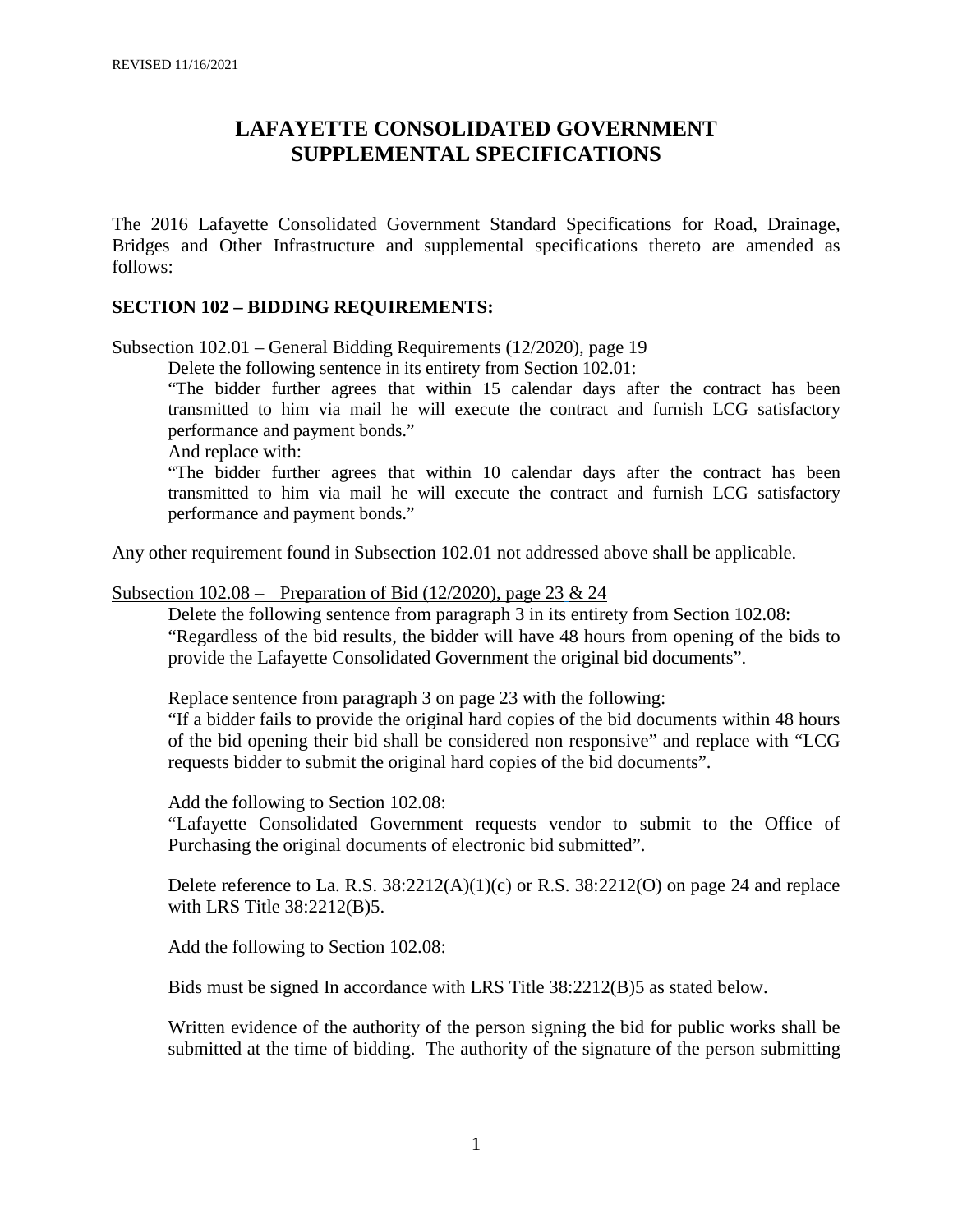the bid shall be deemed sufficient and acceptable if any of the following conditions are met:

- (a) The signature on the bid is that of any corporate officer listed on the most current annual report on file with the secretary of state, or the signature on the bid is that of any member of a partnership, limited liability company, limited liability partnership, or other legal entity listed in the most current business records on file with the secretary of state.
- (b) The signature on the bid is that of an authorized representative as documented by the legal entity certifying the authority of the person.
- (c) The legal entity has filed in the appropriate records of the secretary of state of this state, an affidavit, resolution, or other acknowledged or authentic document indicating the names of all parties authorized to submit bids for public contracts. Such document on file with the secretary of state shall remain in effect and shall be binding upon the principal until specifically rescinded and canceled from the records of the office.

#### **NOTE: LCG requires that written evidence of the authority of the person signing the bid is required regardless of whether the project is for public works or not. This written evidence shall be included with the vendor's sealed bid. Failure to provide written evidence of authority with bid shall result in rejection of bid.**

Add the following to Section 102.08: LCG requires that written evidence of the authority of the person signing the bid is required regardless of whether the project is for Public Works or not. This written evidence must be included with the vendor's sealed bid from all bidders. Failure to provide written evidence of authority with bid shall result in rejection of bid.

Section L – "Certificate of Authority" may be used in lieu of a corporate resolution.

Any other requirement found in Subsection 102.08 not addressed above shall be applicable.

#### Subsection 102.15 - Attestation Affidavit (05/17), page 27 and Subsection 102.16 – Employment Status Verification Affidavit (05/17), page 27

Delete the contents of these two subsections and substitute the following:

Attestations Affidavit (Section K) found in the specifications in accordance with the LA Revised Statutes listed below.

In addition add requirement for Verification of Employees and Certification Regarding Unpaid Workers Compensation Insurance in accordance with R.S. 23:1726 (B) which is made a part of the Attestations Affidavit.

In accordance with La. R.S. 38:2227, La. R.S. 38:2212.10 and La. R.S. 23:1726 (B) the low bidder on this project must submit the completed Attestations Affidavit (Past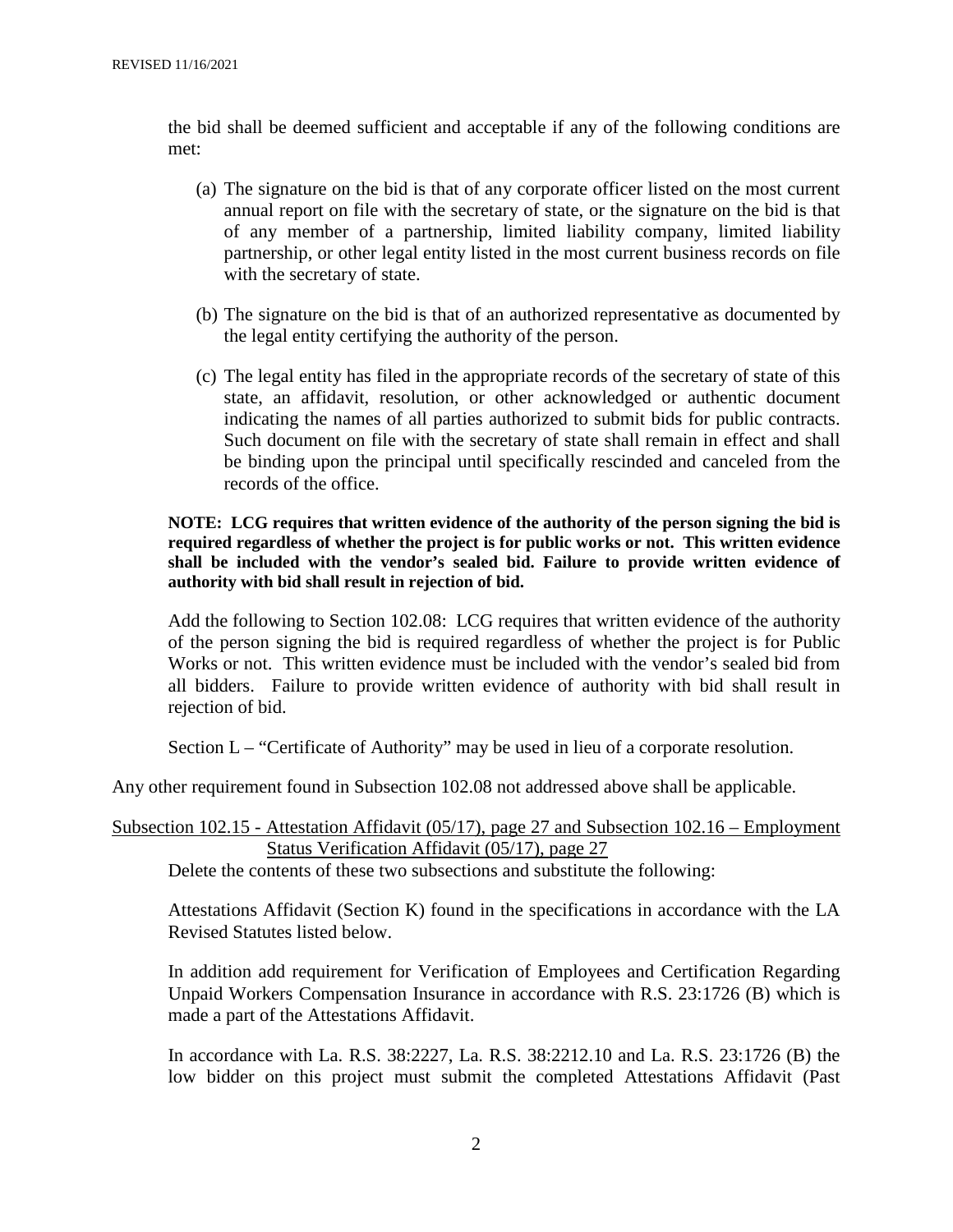Criminal Convictions of Bidders, Verification of Employees and Certification Regarding Unpaid Workers Compensation Insurance) form found within this bid package.

The Attestations Affidavit form of the LOW BIDDER shall be RECEIVED by Office of Purchasing & Property Management Division of Finance & Management, no later than **ten days after opening of bids.** The submission should be identified with the name of the bidder, project name, project number and the words ATTESTATIONS AFFIDAVIT. Failure to submit this form within ten (10) days after the bid shall be cause for declaring bid non responsive and the public entity may award the bid to the next lowest bidder and afford the next lowest bidder not less than ten days from the date the apparent low bidder is declared non-responsive to submit the proper information and documentation as required by the bidding documents and may continue such process until the public entity either determines the low bidder or rejects all bids.

Form may be sent via US mail, express mail or hand delivered to:

| <b>Physical Address:</b>                 | <b>Mailing Address</b>                   |
|------------------------------------------|------------------------------------------|
| <b>Lafayette Consolidated Government</b> | <b>Lafayette Consolidated Government</b> |
| Purchasing & Property Management         | Purchasing & Property Management         |
| 705 W. University Avenue                 | PO Box 4017-C                            |
| Lafayette LA 70506                       | Lafayette LA 70502                       |

Any other requirement found in Subsection 102.15 not addressed above shall be applicable.

#### **PART II – EARTHWORK**

#### **SECTION 203 – EXCAVATION AND EMBANKMENT:**

#### Subsection 203.15 –Payment (08/18), page 150

Delete the following paragraph of this subsection in its entirety:

Payment of borrow material is for the material and delivery to the construction site only. Placement of borrow is paid for under the appropriate contract item for which the borrow is required.

| Delete the following pay item of this subsection in its entirety: |                                |             |  |
|-------------------------------------------------------------------|--------------------------------|-------------|--|
| 203-07                                                            | Borrow (Vehicular Measurement) | Cubic Yard  |  |
| 203-08                                                            | Geotextile Fabric              | Square Yard |  |
|                                                                   |                                |             |  |
| Add the following pay item of this subsection in its entirety:    |                                |             |  |
| 203-07                                                            | Geotextile Fabric              | Square Yard |  |

Any other requirement found in Subsection 203.15 not addressed above shall be applicable.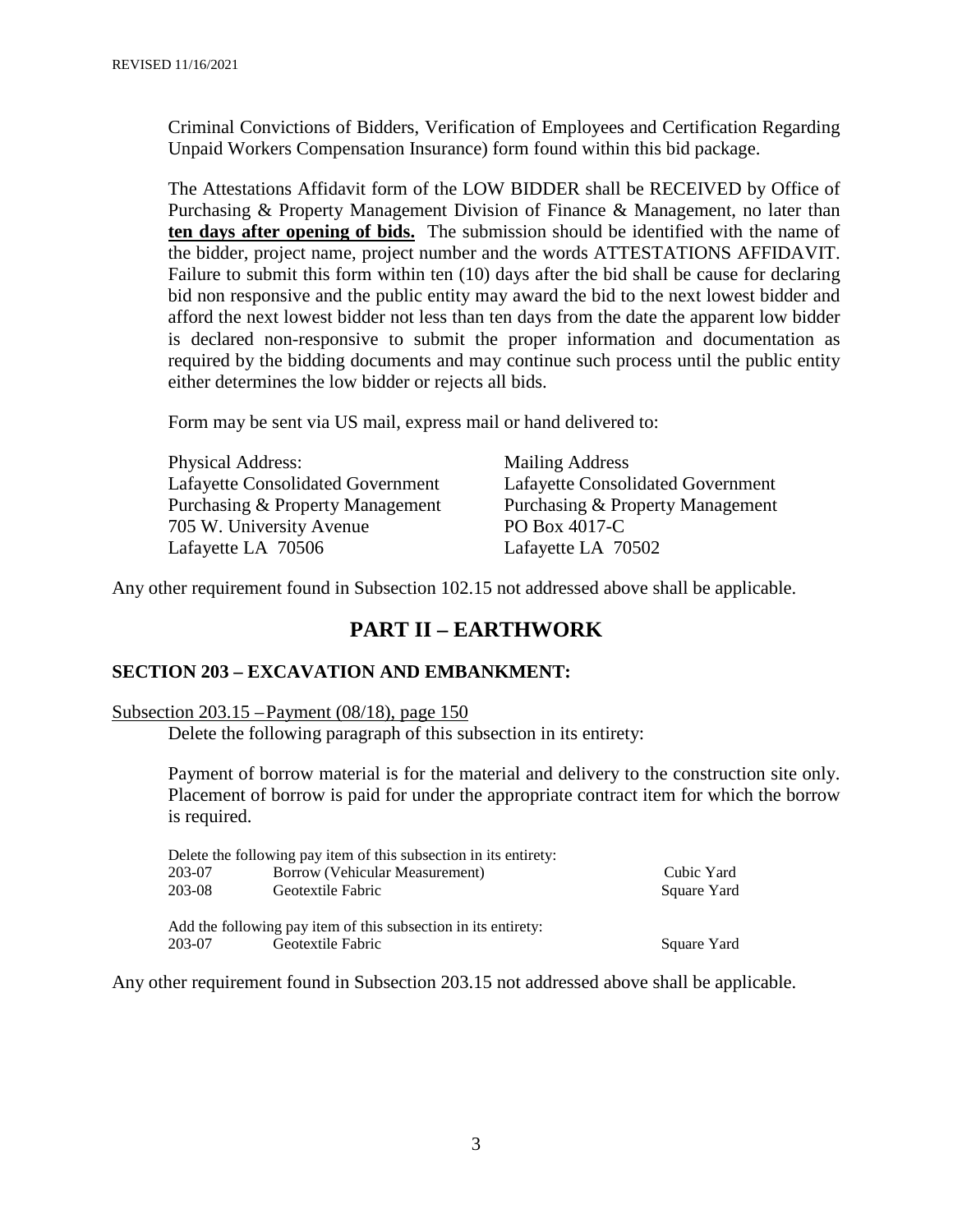# **PART III – BASE COURSES**

#### **SECTION 301 - CLASS I BASE COURSE**

#### Subsection 301.08 –Loading Transportation and Placing on Subgrade. (12/2020), page 167 Just after the title insert the following:

Prior to placing Class I Base Course, the contractor will be required to proof roll the existing subgrade layer to determine potential areas of concern that may have to be remediated prior to placing Class I Base Course. Proof rolling shall be considered incidental to the work and will be performed at no direct pay.

Any other requirement found in Subsection 301.08 not addressed above shall be applicable.

#### Subsection 301.16 –Acceptance Requirements. (12/2020), page 175 Add a Subsection **(f) Strength Requirements** as follows:

All soil cement used to construct the base course shall have a minimum compressive strength of at least 250 psi but no more than 600 psi at 7 days. The Contractor shall furnish to LCG's testing laboratory a minimum of 8.5 cubic feet of soil material to be used for the base course and approximately 2.5 cubic foot of the cementitious material shall be provided to LCG's testing laboratory. The material supplied by the Contractor shall be used to determine the required percentage of cement needed to produce a soil cement strength of at least 250 psi but no more than 600 psi as per LA DOTD TR 432. The material supplied by the Contractor for validation testing shall be provided at no cost to LCG.

Field testing of soil cement strength will be determined using the testing method LA DOTD TR 645, to a depth of one inch beyond the soil cement layer. The location(s) shall be identified by LCG's inspector/field technician. At this location there shall be three tests performed. Each test location shall be two feet from one another, forming a triangle around the identified location. One test location shall be performed seven days after the soil cement is finished for every 250 foot per lane. The data shall be provided to the Project Engineer for analysis.

When the analysis of the soil cement result indicates strength between 250 psi and 600 psi through the entire layer of soil cement, the soil cement will be accepted by LCG. When the results indicate significant variability in strength through the entire layer or a strength that falls outside the range of the 250 psi to 600 psi, the following shall apply:

1. When the soil cement result indicates strength between 200 psi and 250 psi or 600psi and 650 psi, the soil cement base course shall require an additional inch of asphaltic base course to the original pavement design to mitigate the deficiency in the soil cement at no cost to LCG.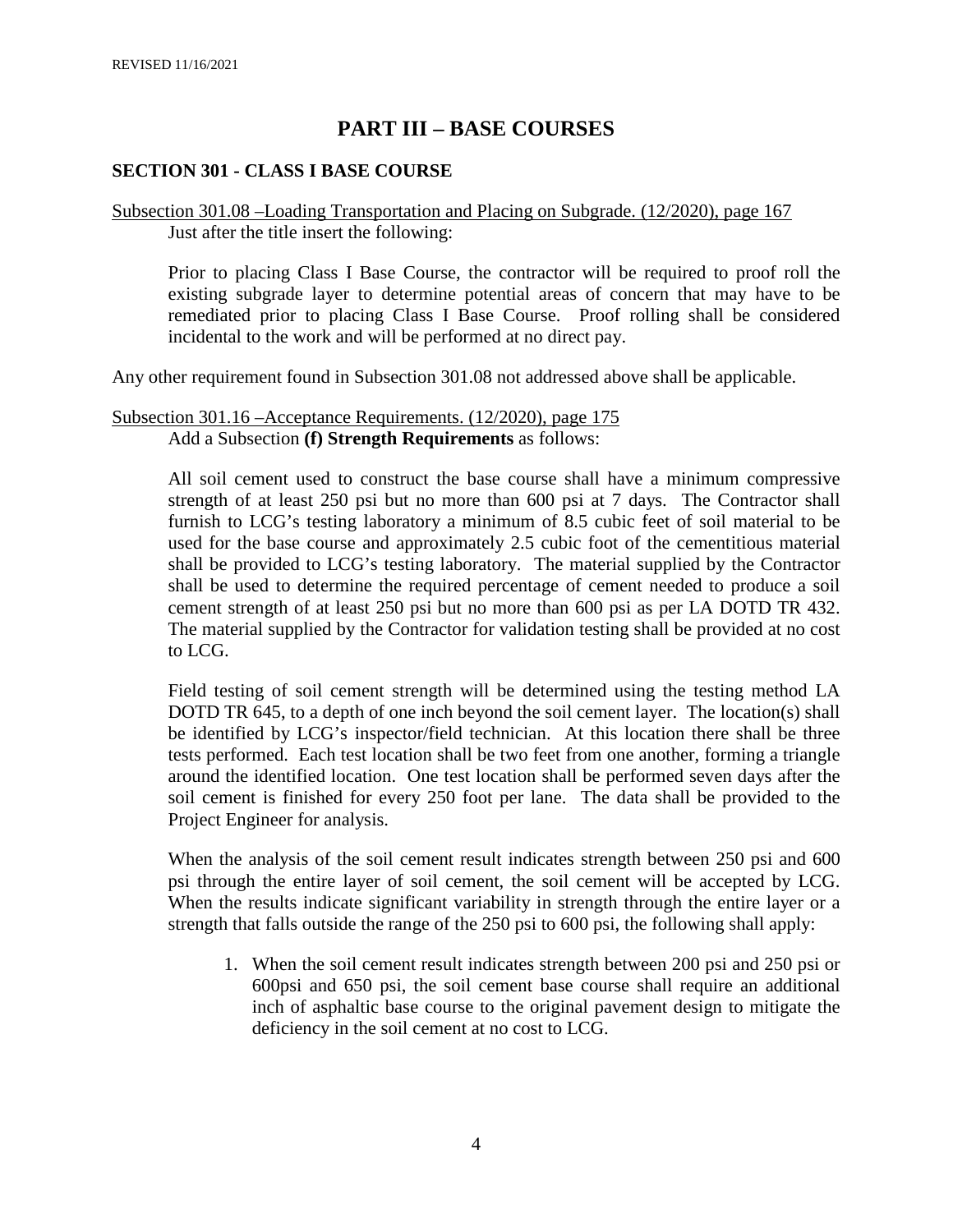- 2. When the soil cement result indicates strength less than 200 psi, the Contractor shall determine the percentage of cement required to produce a soil cement strength of at least 250 psi but no more than 600 psi as per LA DOTD TR 432 and recut the base at no cost to LCG.
- 3. When the soil cement result indicates strength greater than 650 psi, the contractor shall be required to remove and replace the soil cement base. All cost required to determine the percentage of cement required to produce a soil cement strength of at least 250 psi but no more than 600 psi as per LA DOTD TR 432 at no cost to LCG. All labor, equipment, and materials needed to perform this work shall be at no cost to LCG.

Any other requirement found in Subsection 301.16 not addressed above shall be applicable.

#### **SECTION 302 - CLASS II BASE COURSE**

Subsection 302.06 –Transportation and Placing on Subgrade. (12/2020), page 181 Just after the title insert the following:

Prior to placing Class II Base Course, the contractor will be required to proof roll the existing subbase or base layer to determine potential areas of concern that may have to be remediated prior to placing the lime or soil cement application or Class II Base Course material. Proof rolling shall be considered incidental to the work and will be performed at no direct pay.

Any other requirement found in Subsection 302.06 not addressed above shall be applicable.

Subsection 302.12 –Acceptance Requirements. (12/2020), page 189 Add a Subsection **(f) Strength Requirements** as follows:

> All soil cement used to construct the base course shall have a minimum compressive strength of at least 250 psi but no more than 600 psi at 7 days. The Contractor shall furnish to LCG's testing laboratory a minimum of 8.5 cubic feet of soil material to be used for the base course and approximately 2.5 cubic foot of the cementitious material shall be provided to LCG's testing laboratory. The material supplied by the Contractor shall be used to determine the required percentage of cement needed to produce a soil cement strength of at least 250 psi but no more than 600 psi as per LA DOTD TR 432. The material supplied by the Contractor for validation testing shall be provided at no cost to LCG.

> Field testing of soil cement strength will be determined using the testing method LA DOTD TR 645, to a depth of one inch beyond the soil cement layer. The location(s) shall be identified by LCG's inspector/field technician. At this location there shall be three tests performed. Each test location shall be two feet from one another, forming a triangle around the identified location. One test location shall be performed seven days after the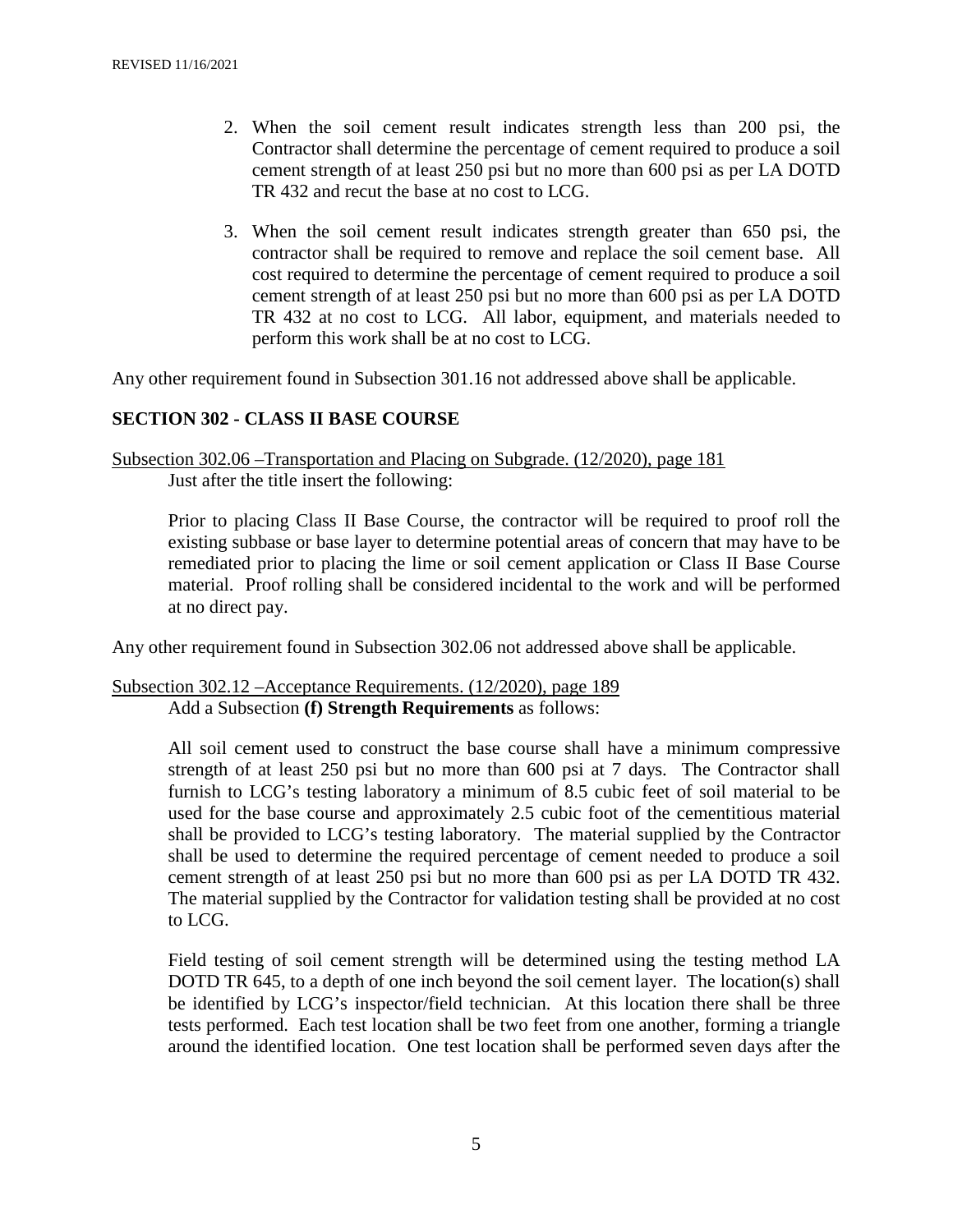soil cement is finished for every 250 foot per lane. The data shall be provided to the Project Engineer for analysis.

When the analysis of the soil cement result indicates strength between 250 psi and 600 psi through the entire layer of soil cement, the soil cement will be accepted by LCG. When the results indicate significant variability in strength through the entire layer or a strength that falls outside the range of the 250 psi to 600 psi, the following shall apply:

- 1. When the soil cement result indicates strength between 200 psi and 250 psi or 600psi and 650 psi, the soil cement base course shall require an additional inch of asphaltic base course to the original pavement design to mitigate the deficiency in the soil cement at no cost to LCG.
- 2. When the soil cement result indicates strength less than 200 psi, the Contractor shall determine the percentage of cement required to produce a soil cement strength of at least 250 psi but no more than 600 psi as per LA DOTD TR 432 and recut the base at no cost to LCG.
- 3. When the soil cement result indicates strength greater than 650 psi, the contractor shall be required to remove and replace the soil cement base. All cost required to determine the percentage of cement required to produce a soil cement strength of at least 250 psi but no more than 600 psi as per LA DOTD TR 432 at no cost to LCG. All labor, equipment, and materials needed to perform this work shall be at no cost to LCG.

Any other requirement found in Subsection 302.12 not addressed above shall be applicable.

#### **SECTION 303 - IN-PLACE CEMENT STABILIZED BASE COURSE**

Subsection 303.04 –Preparation of Roadbed. (02/20), page 193

At the end of the subsection insert the following:

Prior to processing in-place cement stabilization, the contractor will be required to proof roll the existing subbase or base layer to determine potential areas of concern that may have to be remediated prior to placing the lime or soil cement application. Proof rolling shall be considered incidental to the work and will be performed at no direct pay.

Any other requirement found in Subsection 303.04 not addressed above shall be applicable.

#### Subsection 303.11 –Acceptance Requirements. (12/2020), page 199 Add a Subsection **(f) Strength Requirements** as follows:

All soil cement used to construct the base course shall have a minimum compressive strength of at least 250 psi but no more than 600 psi at 7 days. The Contractor shall furnish to LCG's testing laboratory a minimum of 8.5 cubic feet of soil material to be used for the base course and approximately 2.5 cubic foot of the cementitious material shall be provided to LCG's testing laboratory. The material supplied by the Contractor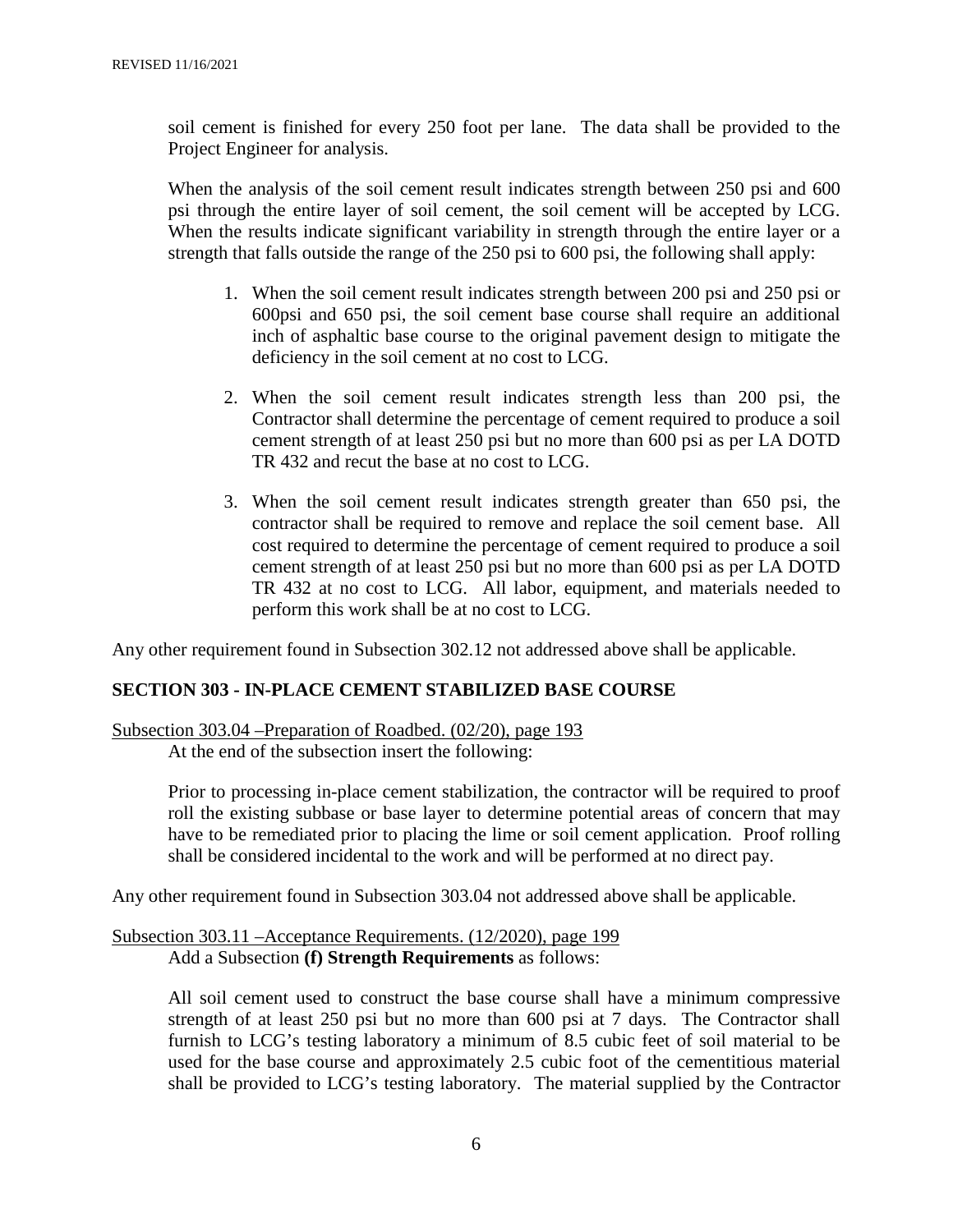shall be used to determine the required percentage of cement needed to produce a soil cement strength of at least 250 psi but no more than 600 psi as per LA DOTD TR 432. The material supplied by the Contractor for validation testing shall be provided at no cost to LCG.

Field testing of soil cement strength will be determined using the testing method LA DOTD TR 645, to a depth of one inch beyond the soil cement layer. The location(s) shall be identified by LCG's inspector/field technician. At this location there shall be three tests performed. Each test location shall be two feet from one another, forming a triangle around the identified location. One test location shall be performed seven days after the soil cement is finished for every 250 foot per lane. The data shall be provided to the Project Engineer for analysis.

When the analysis of the soil cement result indicates strength between 250 psi and 600 psi through the entire layer of soil cement, the soil cement will be accepted by LCG. When the results indicate significant variability in strength through the entire layer or a strength that falls outside the range of the 250 psi to 600 psi, the following shall apply:

- 1. When the soil cement result indicates strength between 200 psi and 250 psi or 600psi and 650 psi, the soil cement base course shall require an additional inch of asphaltic base course to the original pavement design to mitigate the deficiency in the soil cement at no cost to LCG.
- 2. When the soil cement result indicates strength less than 200 psi, the Contractor shall determine the percentage of cement required to produce a soil cement strength of at least 250 psi but no more than 600 psi as per LA DOTD TR 432 and recut the base at no cost to LCG.
- 3. When the soil cement result indicates strength greater than 650 psi, the contractor shall be required to remove and replace the soil cement base. All cost required to determine the percentage of cement required to produce a soil cement strength of at least 250 psi but no more than 600 psi as per LA DOTD TR 432 at no cost to LCG. All labor, equipment, and materials needed to perform this work shall be at no cost to LCG.

Any other requirement found in Subsection 303.11 not addressed above shall be applicable.

#### **SECTION 304 - LIME TREATMENT**

Subsection 304.04 –General Construction Requirements. (12/2020), page 201 Just after the title insert the following:

Prior to processing Lime, the contractor will be required to proof roll the existing subbase or base layer to determine potential areas of concern that may have to be remediated prior to placing the lime application. Proof rolling shall be considered incidental to the work and will be performed at no direct pay.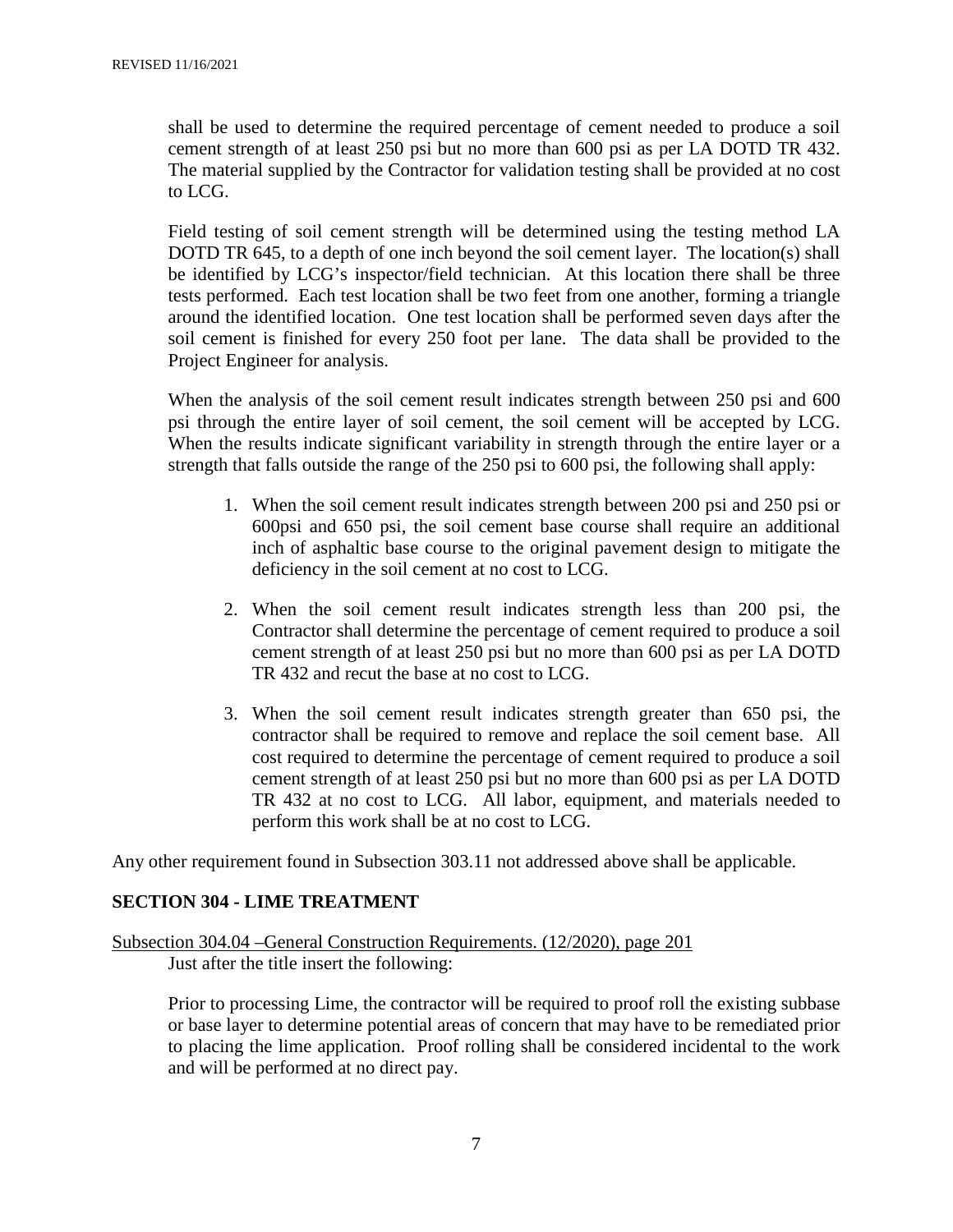Any other requirement found in Subsection 304.04 not addressed above shall be applicable.

#### **SECTION 305 – SUBGRADE LAYER:**

Subsection 305.04 –General Construction Requirements. (12/2020), page 209 Just after the title insert the following:

Prior to processing Lime, the contractor will be required to proof roll the existing subbase or base layer to determine potential areas of concern that may have to be remediated prior to placing the lime application. Proof rolling shall be considered incidental to the work and will be performed at no direct pay.

Any other requirement found in Subsection 305.04 not addressed above shall be applicable.

Subsection 305.07 –Payment (06/17), page 211

Replace the existing pay items and pay units with the following:

| <b>Item No.</b> | <b>Pay Item</b>                              | <b>Pay Unit</b> |
|-----------------|----------------------------------------------|-----------------|
| 305-01          | Subgrade Layer<br>in. Thick                  | Square Yard     |
| 305-02          | Windrow Base Material<br>in. Thick           | Square Yard     |
| 305-03          | in. Thick<br>Replace Windrowed Base Material | Square Yard     |

Any other requirement found in Subsection 305.07 not addressed above shall be applicable.

#### **SECTION 306 – SCARIFYING OR PULVERIZING & COMPACTING ROAD:**

#### Subsection 306.02 –General Construction Requirements. (12/2020), page 212 Just after the title insert the following:

Prior to processing Lime, the contractor will be required to proof roll the existing subbase or base layer to determine potential areas of concern that may have to be remediated prior to placing the lime application. Proof rolling shall be considered incidental to the work and will be performed at no direct pay.

Any other requirement found in Subsection 306.02 not addressed above shall be applicable.

#### **SECTION 308 - IN-PLACE CEMENT TREATED BASE COURSE**

# Subsection 308.11 –Acceptance Requirements. (12/2020), page 221

Add a Subsection **(f) Strength Requirements** as follows:

All soil cement used to construct the base course shall have a minimum compressive strength of at least 250 psi but no more than 600 psi at 7 days. The Contractor shall furnish to LCG's testing laboratory a minimum of 8.5 cubic feet of soil material to be used for the base course and approximately 2.5 cubic foot of the cementitious material shall be provided to LCG's testing laboratory. The material supplied by the Contractor shall be used to determine the required percentage of cement needed to produce a soil cement strength of at least 250 psi but no more than 600 psi as per LA DOTD TR 432.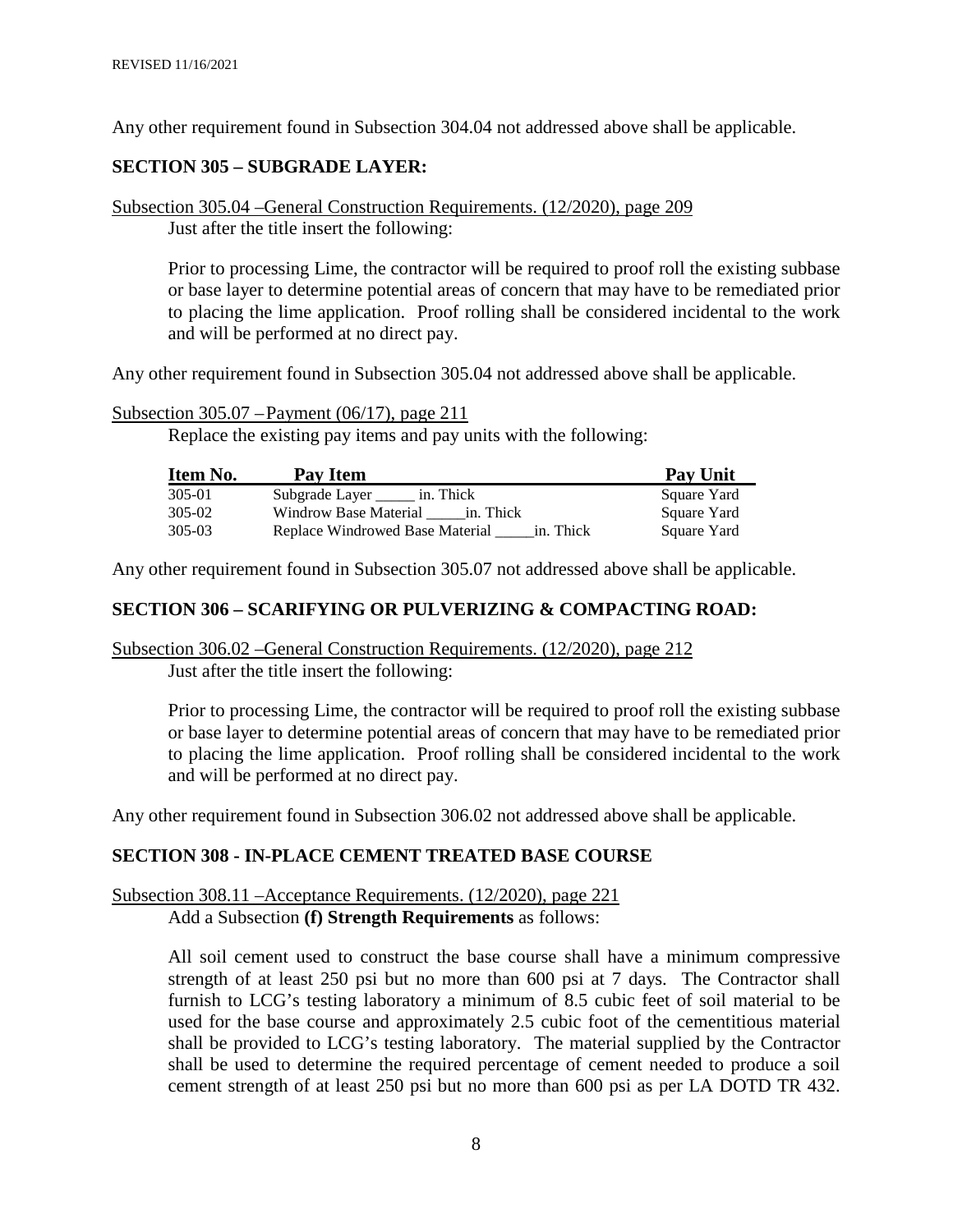The material supplied by the Contractor for validation testing shall be provided at no cost to LCG.

Field testing of soil cement strength will be determined using the testing method LA DOTD TR 645, to a depth of one inch beyond the soil cement layer. The location(s) shall be identified by LCG's inspector/field technician. At this location there shall be three tests performed. Each test location shall be two feet from one another, forming a triangle around the identified location. One test location shall be performed seven days after the soil cement is finished for every 250 foot per lane. The data shall be provided to the Project Engineer for analysis.

When the analysis of the soil cement result indicates strength between 250 psi and 600 psi through the entire layer of soil cement, the soil cement will be accepted by LCG. When the results indicate significant variability in strength through the entire layer or a strength that falls outside the range of the 250 psi to 600 psi, the following shall apply:

- 1. When the soil cement result indicates strength between 200 psi and 250 psi or 600psi and 650 psi, the soil cement base course shall require an additional inch of asphaltic base course to the original pavement design to mitigate the deficiency in the soil cement at no cost to LCG.
- 2. When the soil cement result indicates strength less than 200 psi, the Contractor shall determine the percentage of cement required to produce a soil cement strength of at least 250 psi but no more than 600 psi as per LA DOTD TR 432 and recut the base at no cost to LCG.
- 3. When the soil cement result indicates strength greater than 650 psi, the contractor shall be required to remove and replace the soil cement base. All cost required to determine the percentage of cement required to produce a soil cement strength of at least 250 psi but no more than 600 psi as per LA DOTD TR 432 at no cost to LCG. All labor, equipment, and materials needed to perform this work shall be at no cost to LCG.

Any other requirement found in Subsection 308.11 not addressed above shall be applicable.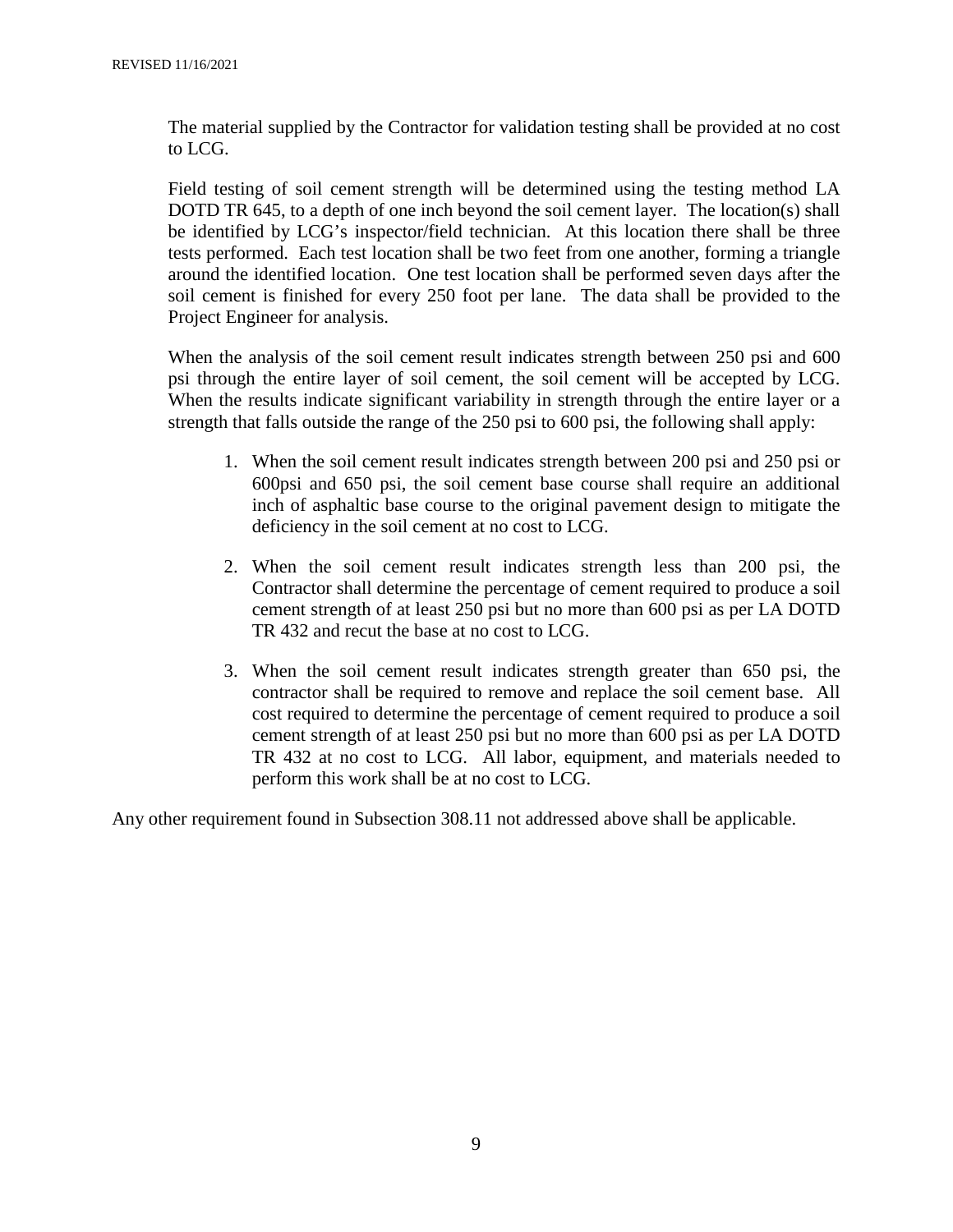# **PART V – ASPHALTIC PAVEMENTS**

# **SECTION 501 – ASPHALTIC CONCRETE MIXTURES:**

### Table 501-4 - Minimum Plant Sampling and Testing (12/2020), page 250 Replace the existing Table 501-4 in its entirety with the following:

| Minimum Piant Sampling and Testing |                   |                     |                     |  |
|------------------------------------|-------------------|---------------------|---------------------|--|
|                                    | <b>JMF</b>        | <b>Plant</b>        | <b>Plant Mix</b>    |  |
|                                    | <b>Validation</b> | <b>Quality</b>      | Acceptance          |  |
|                                    | <b>Tests</b>      | <b>Control</b>      | (Daily              |  |
|                                    |                   | (Daily              | <b>Production</b> ) |  |
|                                    |                   | <b>Production</b> ) |                     |  |
| <b>Extracted Gradation</b>         | 2 from $1st/lot$  | $1$ /lot or         | $1/lot$ or          |  |
| (LA DOTD TR 309)                   | 2 from $2nd/lot$  | <b>Half</b> Day     | <b>Half</b> Day     |  |
| % Extracted AC                     | 2 from $1st/lot$  | $1/\text{lot}$ or   | $1/lot$ or          |  |
| (LA DOTD TR 323)                   | 2 from $2nd/lot$  | <b>Half Day</b>     | <b>Half Day</b>     |  |
| % Crushed                          | 2 from $1st/lot$  | $1/lot$ or          | $1/\text{lot}$ or   |  |
| (LA DOTD TR 306)                   | 2 from $2nd/lot$  | <b>Half</b> Day     | <b>Half Day</b>     |  |
| Theoretical Max. Grav.             | 2 from $1st/lot$  | $1/lot$ or          | $1/lot$ or          |  |
| $Gmm$ (aged 1 hr)                  | 2 from $2nd/lot$  | <b>Half</b> Day     | <b>Half</b> Day     |  |
| (LA DOTD TR 327)                   |                   |                     |                     |  |
| $Gmb$ (LA DOTD TR 304)             | 2 from $1st/lot$  | $1/lot$ or          | $1/lot$ or          |  |
|                                    | 2 from $2nd/lot$  | <b>Half</b> Day     | Half Day            |  |
| Marshall Mix Stability             | 2 from $1st/lot$  | $1/\text{lot}$ or   | $1/\text{lot}$ or   |  |
|                                    | 2 from $2nd/lot$  | <b>Half</b> Day     | <b>Half</b> Day     |  |
| $%$ $G_{mm}$                       | 2 from $1st/lot$  | $1/\text{lot}$ or   | $1/\text{lot}$ or   |  |
|                                    | 2 from $2nd/lot$  | <b>Half</b> Day     | <b>Half Day</b>     |  |
| VMA, VFA, $G_{mb}$ , and           | 2 from $1st/lot$  | $1/\text{lot}$ or   | $1/\text{lot}$ or   |  |
| % $G_{mm}$ @ $N_{des}$             | 2 from $2nd/lot$  | <b>Half</b> Day     | <b>Half Day</b>     |  |
| (LA DOTD TR 304)                   |                   |                     |                     |  |
| Air Voids, %                       | 2 from $1st/lot$  | $1/lot$ or          | $1/lot$ or          |  |
| (LA DOTD TR 304)                   | 2 from $2nd/lot$  | <b>Half</b> Day     | <b>Half</b> Day     |  |
| <b>Tensile Strength Ratio</b>      | 1/JMF             | $1/10$ lots or      | $1/10$ lots or      |  |
| (LA DOTD TR 322)                   |                   | Week                | Week                |  |

| <b>Table 501-4</b>                        |
|-------------------------------------------|
| <b>Minimum Plant Sampling and Testing</b> |

Any other requirement found in Subsection 501.13 not addressed above shall be applicable.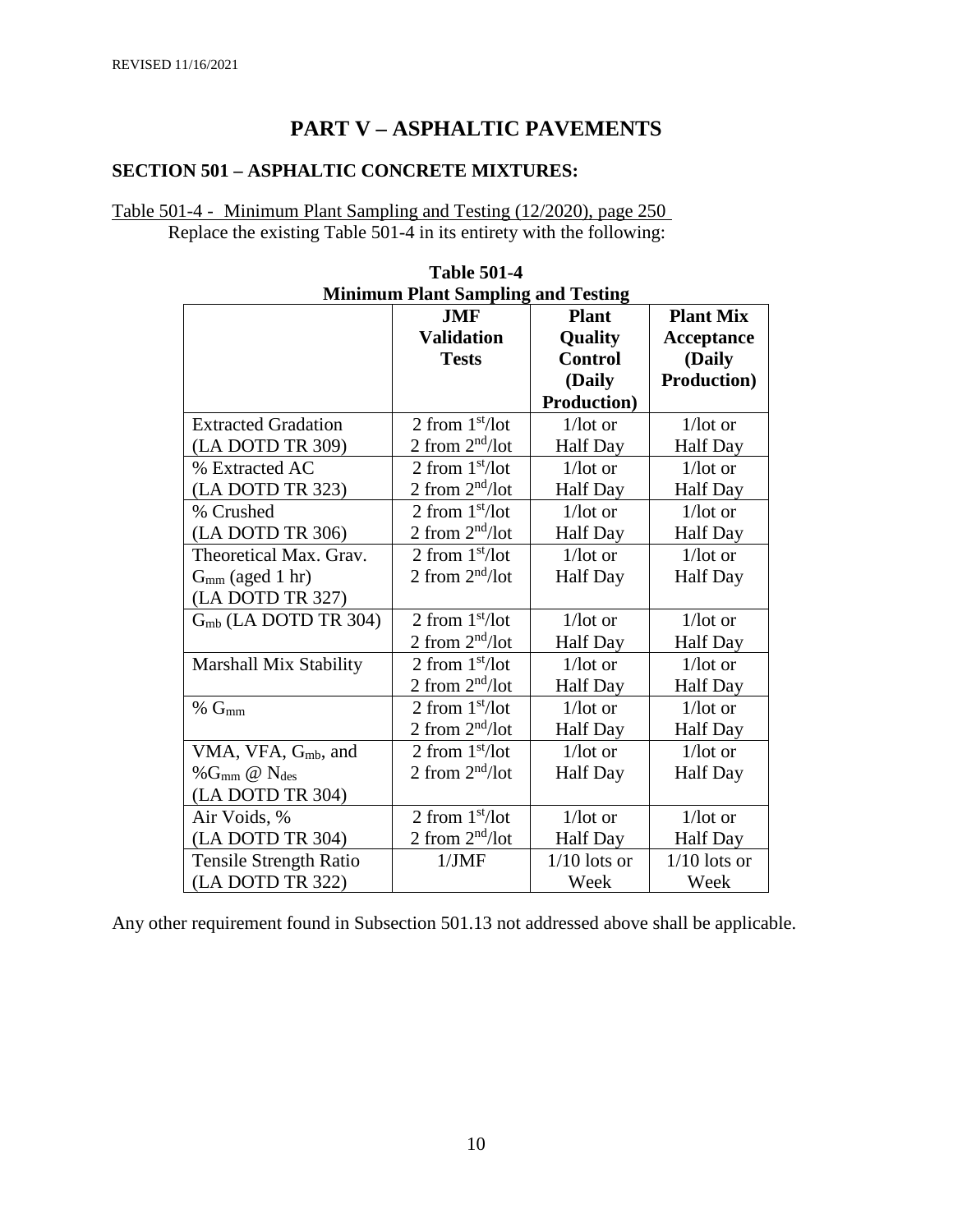| Table 502-4: Minimum Plant Sampling and Testing (12/18), page 281 |                                                                      |
|-------------------------------------------------------------------|----------------------------------------------------------------------|
|                                                                   | Replace the existing Table 502-4 in its entirety with the following: |

| <b>Minimum Plant Sampling and Testing</b> |                   |                      |                     |  |  |
|-------------------------------------------|-------------------|----------------------|---------------------|--|--|
|                                           | <b>JMF</b>        | <b>Plant Quality</b> | <b>Plant Mix</b>    |  |  |
|                                           | <b>Validation</b> | <b>Control</b>       | Acceptance          |  |  |
|                                           | <b>Tests</b>      | (Daily               | (Daily              |  |  |
|                                           |                   | <b>Production</b> )  | <b>Production</b> ) |  |  |
| <b>Extracted Gradation</b>                | 2 from $1st/lot$  | $1/lot$ or           | $1/lot$ or          |  |  |
| (LA-DOTD TR 309)                          | 2 from $2nd/lot$  | <b>Half</b> Day      | Half Day            |  |  |
| % Extracted AC                            | 2 from $1st/lot$  | $2$ /lot or          | $1/lot$ or          |  |  |
| (LA-DOTD TR 323)                          | 2 from $2nd/lot$  | <b>Half</b> Day      | <b>Half</b> Day     |  |  |
| % Crushed                                 | 2 from $1st/lot$  | $1/lot$ or           | $1/lot$ or          |  |  |
| (LA-DOTD TR 306)                          | 2 from $2nd/lot$  | <b>Half Day</b>      | <b>Half Day</b>     |  |  |
| Theoretical Max. Grav.                    | 4 from $1st/lot$  | $2$ /lot or          | $1/lot$ or          |  |  |
| $Gmm$ (aged 1 hr)                         | 4 from $2nd/lot$  | <b>Half Day</b>      | <b>Half</b> Day     |  |  |
| (LA-DOTD TR 327)                          |                   |                      |                     |  |  |
| $G_{mb}$ $@$ N <sub>initial</sub>         | 2 from $1st/lot$  | $1/lot$ or           | N/A                 |  |  |
| (LA-DOTD TR 304)                          | 2 from $2nd/lot$  | <b>Half</b> Day      |                     |  |  |
| % $G_{mm}$ @Ninitial                      | 2 from $1st/lot$  | $1/lot$ or           | $1/lot$ or          |  |  |
|                                           | 2 from $2nd/lot$  | <b>Half</b> Day      | <b>Half</b> Day     |  |  |
| $G_{mb}$ $@$ $N_{max}$                    | 2 from $1st/lot$  | $1/lot$ or           | N/A                 |  |  |
| (LA-DOTD TR 304)                          | 2 from $2nd/lot$  | <b>Half Day</b>      |                     |  |  |
| % $G_{mm}$ @ $N_{max}$                    | 2 from $1st/lot$  | $1/lot$ or           | $1/lot$ or          |  |  |
|                                           | 2 from $2nd/lot$  | <b>Half Day</b>      | <b>Half</b> Day     |  |  |
| VMA, VFA, G <sub>mb</sub> , and           | 2 from $1st/lot$  | $1/lot$ or           | $1/lot$ or          |  |  |
| % $G_{mm}$ @ $N_{des}$                    | 2 from $2nd/lot$  | <b>Half Day</b>      | <b>Half</b> Day     |  |  |
| (LA-DOTD TR 304)                          |                   |                      |                     |  |  |
| Air Voids, % at Ndesign                   | 2 from $1st/lot$  | $1/lot$ or           | $1/lot$ or          |  |  |
| (LA-DOTD TR 304)                          | 2 from $2nd/lot$  | Half Day             | Half Day            |  |  |
| <b>Load Wheel Tester</b>                  | 2 from $1st/lot$  | $1/10$ lots or       | $1/10$ lots or      |  |  |
| (LWT) AASHTO                              | 2 from $2nd/lot$  | Week                 | Week                |  |  |
| T324                                      |                   |                      |                     |  |  |
| Semi Circular Bend                        | 2 from $1st/lot$  | N/A                  | N/A                 |  |  |
| (SCB)                                     | 2 from $2nd/lot$  |                      |                     |  |  |
| (LA-DOTD TR330)                           |                   |                      |                     |  |  |
| Percent Passing No. 8                     | 2 from $1st/lot$  | N/A                  | N/A                 |  |  |
| and No. 200 Sieves                        | 2 from $2nd/lot$  |                      |                     |  |  |
| Moisture %, Cold Feed                     | 1/day             | 1/day                | 1/day               |  |  |
| Aggregates (LA-                           |                   |                      |                     |  |  |
| DOTD TR203 or 319)                        |                   |                      |                     |  |  |
| <b>Tensile Strength Ratio</b>             | N/A               | $1/10$ lots or       | $1/10$ lots or      |  |  |
| (LA DOTD TR 322)                          |                   | Week                 | Week                |  |  |

**Table 502-4 Minimum Plant Sampling and Testing**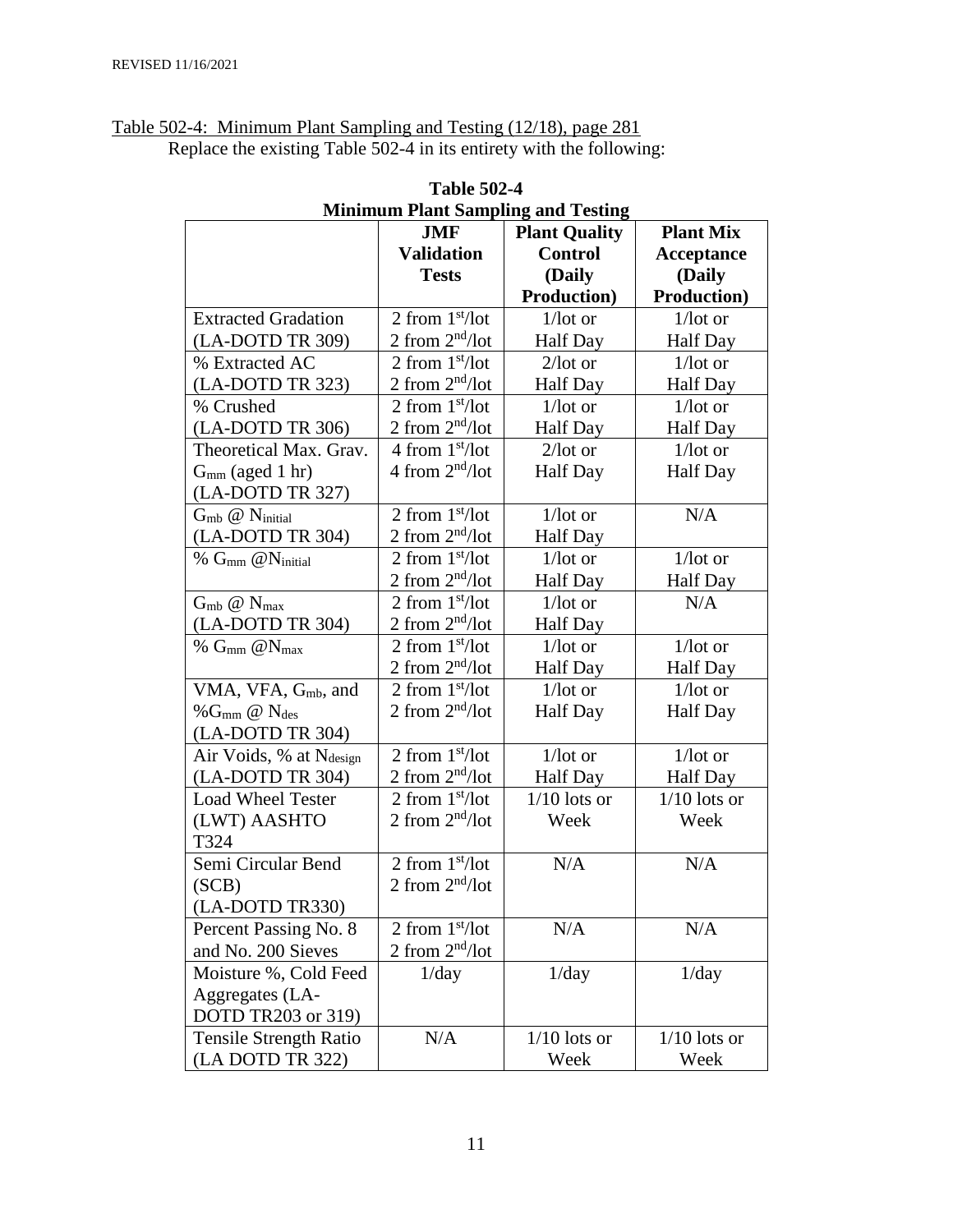# Table 502-5: Superpave Requirements (12/18), page 283

Replace the existing Table 502-5 in its entirety with the following:

| <b>Superpave Requirements</b>           |                                                                                    |                                         |                             |                    |     |                            |
|-----------------------------------------|------------------------------------------------------------------------------------|-----------------------------------------|-----------------------------|--------------------|-----|----------------------------|
|                                         | REQUIREMENTS FOR EXTRACTED ASPHALT CEMENT                                          |                                         |                             |                    |     |                            |
|                                         | AND AGGREGATE GRADATION                                                            |                                         |                             |                    |     |                            |
| U.S. Sieve                              | $1/2$ "                                                                            | 3/4"                                    |                             | 1"                 |     | Mix Tolerance <sup>1</sup> |
| % Passing                               | Nominal                                                                            | Nominal                                 |                             | Nominal            |     | (% )                       |
| 2"                                      | ---                                                                                | ---                                     |                             |                    | ±4  |                            |
| 11/2"                                   | $---$                                                                              | $\sim$                                  |                             | 100                |     | ±4                         |
| 1"                                      |                                                                                    | 100                                     |                             | 90-100             |     | $+4$                       |
| 3/4"                                    | 100                                                                                | 90-100                                  |                             | 89 Max.            |     | $+4$                       |
| 1/2"                                    | 90-100                                                                             | 89 Max.                                 |                             |                    |     | ±4                         |
| 3/8"                                    | 89 Max.                                                                            |                                         |                             |                    |     | $+4$                       |
| No.4                                    | ---                                                                                | $---$                                   |                             | $---$              |     | ±4                         |
| No. 8                                   | $45 - 60$                                                                          | $40 - 55$                               |                             | 23-45              |     | $\pm 3$                    |
| No. 16                                  |                                                                                    | ---                                     |                             |                    |     | $+2$                       |
| No. 30                                  | ---                                                                                | ---                                     |                             | ---                |     | $\pm 2$                    |
| No. 50                                  | $---$                                                                              | ---                                     |                             |                    |     | $\pm 2$                    |
| No. 100                                 | $---$                                                                              | $---$                                   |                             |                    |     | $\pm 2$                    |
| No. 200                                 | $4.0 - 10.0$                                                                       | $3.0 - 8.0$<br>$2.0 - 7.0$<br>$\pm 0.7$ |                             |                    |     |                            |
| Extracted Asphalt,                      |                                                                                    |                                         |                             |                    |     |                            |
| % $(+/- 0.4%)$                          |                                                                                    |                                         | $\pm 2$                     |                    |     |                            |
| Mix Temperature                         | $---$                                                                              |                                         | $\pm 25$ °F<br>---          |                    |     |                            |
| PAVEMENT REQUIREMENTS <sup>2</sup>      |                                                                                    |                                         |                             |                    |     |                            |
|                                         | Density, Min. % of Theoretical Max. Specific Gravity <sup>2</sup> , LA DOTD TR 327 |                                         |                             |                    |     |                            |
|                                         | Travel Lane Wearing, Binder and Base                                               |                                         |                             | 92.0               |     |                            |
|                                         | Courses                                                                            |                                         |                             |                    |     |                            |
| Shoulders, Bike Paths, and Parking Lots |                                                                                    | 90.0                                    |                             |                    |     |                            |
|                                         | Patching, Widening, and Crossovers                                                 | 90.0                                    |                             |                    |     |                            |
|                                         | Longitudinal<br>Transverse <sup>3</sup><br>Surface Tolerance Variation, inches 3   |                                         | Cross<br>Slope <sup>4</sup> | Grade <sup>5</sup> |     |                            |
|                                         | Roadway Travel Lane Wearing<br>1/2<br>Courses                                      |                                         |                             | 1/8                | 3/8 | 1/2                        |
| <b>Binder Courses</b>                   |                                                                                    | 1/4                                     |                             | 1/2                | 3/4 | 3/4                        |
| <b>Shoulder Wearing Course</b>          |                                                                                    | 1/2                                     |                             | 3/8<br>3/4         |     | $\frac{3}{4}$              |

# **Table 502-5**

<sup>1</sup> Job Mix Formula based on validated mix design.

<sup>2</sup> Density requirements for acceptance of roadway cores will be calculated using the  $G_{mb}$  of the core and the representative maximum specific gravity, G<sub>mm</sub>, of the LCG approved JMF, in accordance with Subsection 502.13.

<sup>3</sup> For longitudinal surface tolerance requirements, see Subsection 502.10 (b).

<sup>4</sup> Based on 10', using a loft static straight edge and static or electronic level.

<sup>5</sup> Applicable only when profile grade is specified.

Any other requirement found in Subsection 502.14 not addressed above shall be applicable.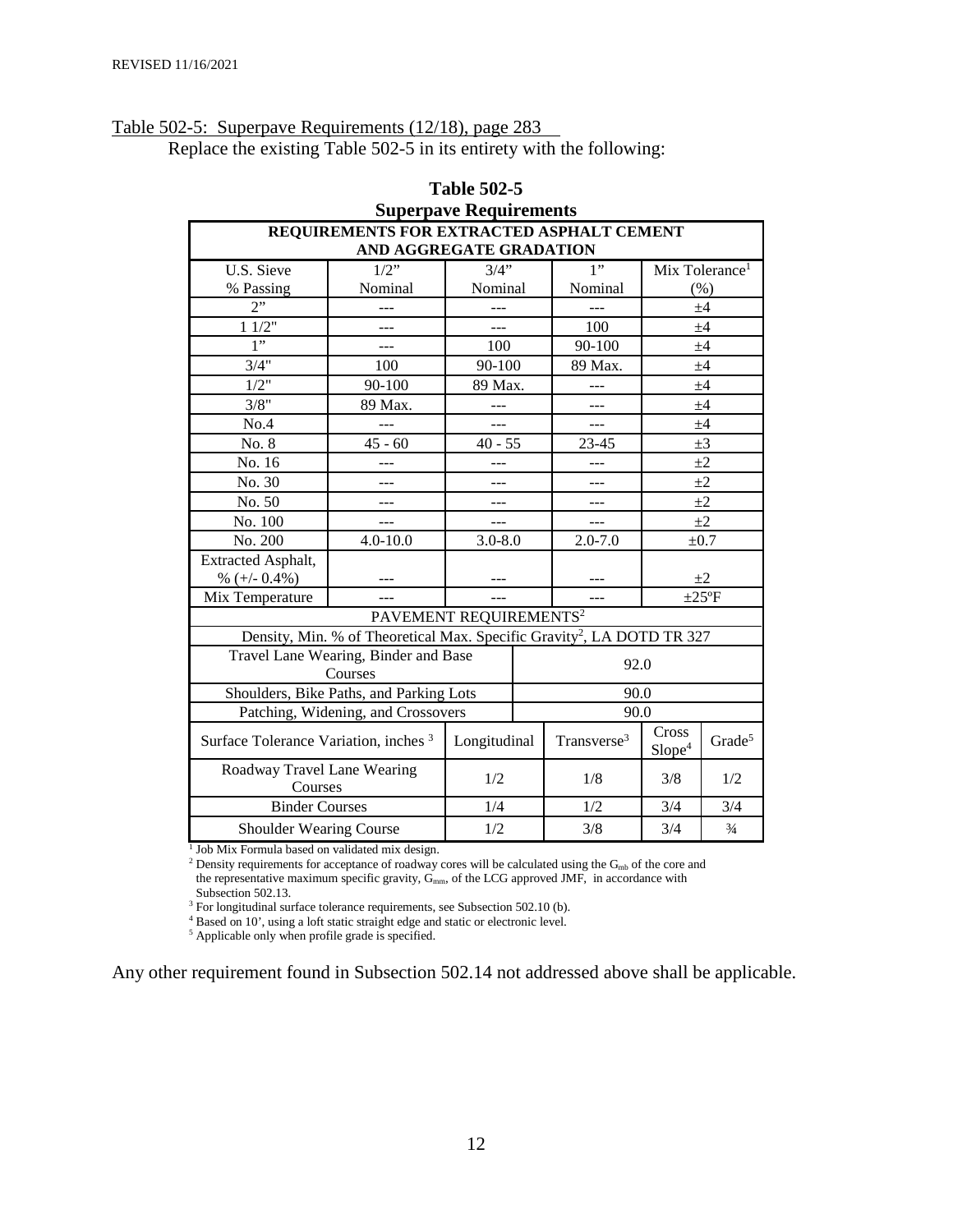#### **SECTION 502 – SUPERPAVE ASPHALTIC CONCRETE MIXES:**

|--|

Replace the existing pay items and pay units with the following:

| Item No. | Pay Item                                 | <b>Pay Unit</b> |
|----------|------------------------------------------|-----------------|
| 502-01   | Superpave Asphaltic Concrete             |                 |
|          | (Open Ditch Roadways)                    | Ton             |
| 502-02   | Superpave Asphaltic Concrete             |                 |
|          | (Curb and Gutter Roadways)               | Ton             |
| 502-03   | Superpave Asphaltic Concrete             |                 |
|          | (Drives, Turnouts and Miscellaneous)     | Ton             |
| 502-04   | Superpave Asphaltic Concrete             | Cubic Yard      |
| 502-05   | Superpave Asphaltic Concrete (in. Thick) | Square Yard     |

Any other requirement found in Subsection 502.15 not addressed above shall be applicable.

Table 502-7: Payment Adjustment for Superpave (12/2020), page 286

Replace the existing Table 502-7 in its entirety with the following:

| Percent of Contract Unit Price/Lot <sup>2</sup>                                                                        |                                                 |                                   |                                              |           |                            |                                                      |
|------------------------------------------------------------------------------------------------------------------------|-------------------------------------------------|-----------------------------------|----------------------------------------------|-----------|----------------------------|------------------------------------------------------|
| Parameter <sup>3</sup>                                                                                                 | 100                                             | 98                                | 95                                           | 90        | 80                         | 50 or Remove <sup>4</sup>                            |
| Pavement Density: (%<br>Theoretical Max. Gravity)<br>Travel Lane<br>Shoulder<br>Patching, Widening & Joint<br>Repair   | 92.0 or above<br>91.0 or above<br>90.0 or above |                                   | 91.0-91.9<br>90.0-90.9                       | 88.1-89.9 | $90.0 - 90.9$<br>89.0-89.9 | Less than $90.0$<br>Less than 89.0<br>Less than 88.0 |
| Surface Tolerance.<br>inches/mile/lot<br>-Multi-Lift New<br>Construction, Reconstruction<br>and Overlays more than two | $0.0 - 3.0$                                     |                                   | $3.1 - 4.0$                                  |           | $4.1 - 6.0$                | Over $6.0$                                           |
| <b>lifts</b><br>-One or Two Lift Overlay<br>Construction over cold planed<br>surfaces and two lift overlays            | $0.0 - 5.0$                                     |                                   | $5.1 - 6.0$                                  |           | $6.1 - 10.0$               | Over $10.0$                                          |
| over existing surface<br>-Single Lift New Construction<br>or Reconstruction<br>-Single Lift Overlays over              | $0.0 - 8.0$                                     |                                   | 8.1-9.5                                      |           | $9.6 - 11.0$               | Over $11.0$                                          |
| <b>Existing Surfaces</b>                                                                                               | $0.0 - 12.0$                                    |                                   | 12.1-13.5                                    |           | 13.6-15.0                  | Over 15.0                                            |
| <b>Aggregate Gradation:</b><br>Deviations from Job Mix<br>Formula Limits for Extracted<br>Aggregate:<br>No. 8 Sieve    | $0.0 \text{ to } 1.0$                           | 1.1 to $2.0$                      | 2.1 to $5.0$                                 |           |                            | Over 5.0                                             |
| No. 200 Sieve                                                                                                          | $0.0 \text{ to } 0.5$                           | $0.6$ to $1.0$                    | 1.1 to $2.0$                                 |           | 2.1 to $3.0$               | Over $3.0$                                           |
| Air Voids, at Design Gyration<br>from Table 502-6                                                                      | $2.5 \text{ to } 4.5$                           | 2.0 to 2.4<br>and $4.6$ to<br>5.0 | $1.5 \text{ to } 1.0$<br>and $5.1$ to<br>5.5 |           | 5.6 to $6.0$               | Less than 1.5<br>Greater than 6.0                    |

| <b>Table 502-7</b>                            |
|-----------------------------------------------|
| Payment Adjustment for Superpave <sup>1</sup> |

 $\frac{1}{1}$  Payment adjustments will be based on specification limit listed in Tables 502-5 and 502-6<br>  $\frac{2}{1}$  Portion of lot placed on the project.<br>  $\frac{3}{1}$  Of the total number of cores per lot. Determine surface toler

Any other requirement found in Subsection 502.14 not addressed above shall be applicable.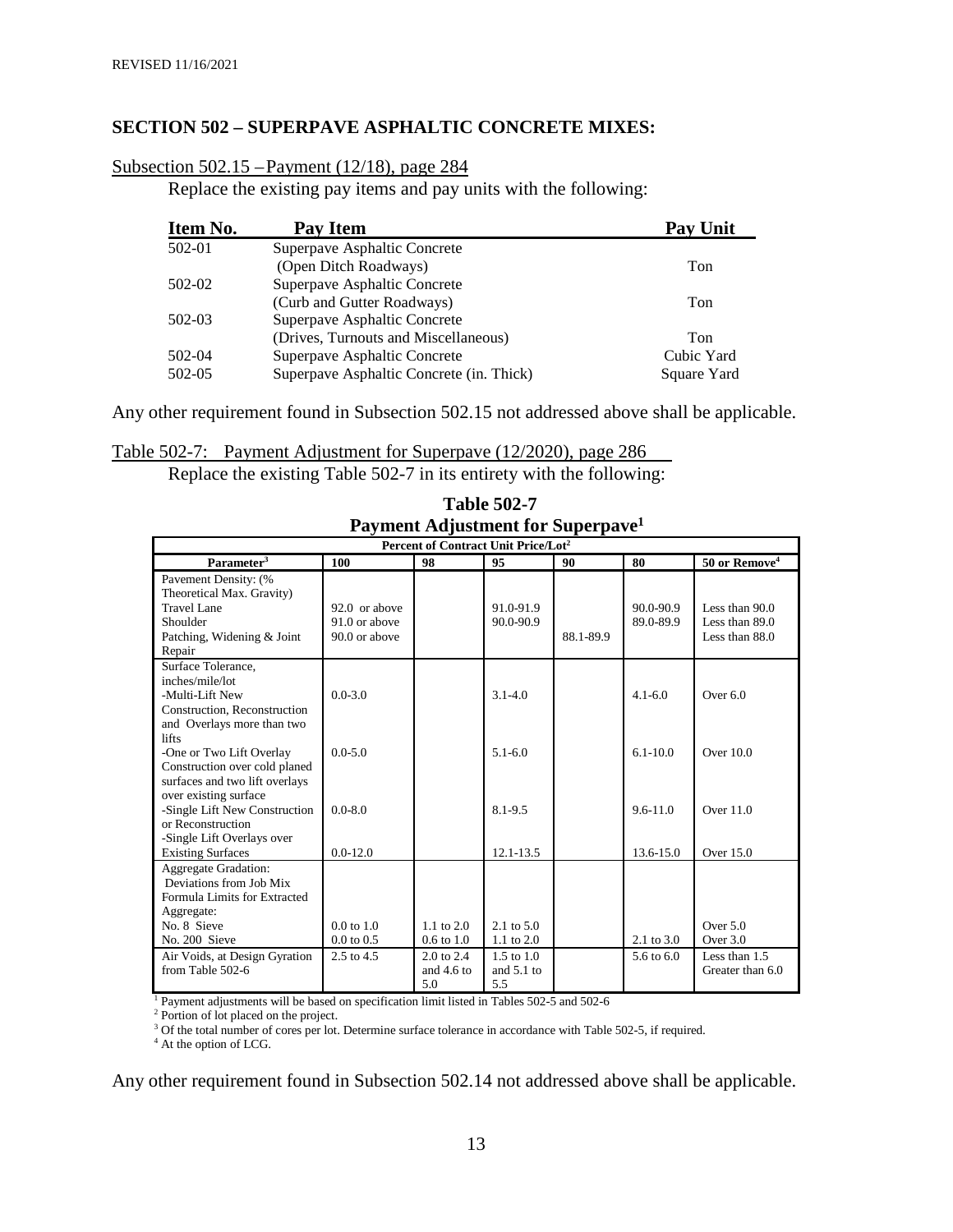# **PART VI - RIGID PAVEMENT**

#### **SECTION 602 – PORTLAND CEMENT CONCRETE PAVEMENT REHABILITATION:**

Subsection 602.07 – Full Depth Corner Patching of Jointed Concrete Pavement; Removal of Pavement in Patch Area. (9/2021), page 371

Add the following contents to the first paragraph:

When concrete curb is a part of or attached to the concrete pavement, the removal of curb shall be incidental to the removal of concrete pavement.

Any other requirement found in Subsection 602.07 not addressed above shall be applicable.

Subsection 602.08 – Full Depth Patching of Jointed Concrete Pavement; Removal of Pavement in Patch Area. (9/2021), page 373

Add the following contents to the first paragraph:

When concrete curb is a part of or attached to the concrete pavement, the removal of curb shall be incidental to the removal of concrete pavement.

Subsection 602.08(a) – Full Depth Patching of Jointed Concrete Pavement; Removal of Pavement in Patch Area (12/2020), page 373

Add the following contents to this subsection:

(3) The use of a rock saw or equivalent type and size concrete saw, approved by LCG, to cut the existing roadway panels into sections shall be required. This procedure allows the lifting of the sections of the roadway panels which minimizes damages to the existing base and will minimize the potential for spalling and/or cracking of the adjacent roadway panels. The use of a concrete chain saw or demolition saw with a concrete cutting disk to cut into the corners without damaging adjacent panels shall also be required

Subsection 602.08(b) – Full Depth Patching of Jointed Concrete Pavement; Preparation and Maintenance of Subgrade or Base Course (12/2020), page 374

Replace the current paragraph with the following:

Displaced or deteriorated base course within the area to be patched shall be removed and replaced with concrete as directed by LCG. Payment for the new base course will be made in accordance with 602.18(e). An approved bond breaker shall be placed between the base course and the specified pavement and at no direct cost to LCG.

Remove and replace base course damaged by the contractor within the area to be patched with material similar to existing base course and approved by LCG (concrete for soil cement or asphalt and stone for stone base course), at no direct pay to LCG. An approved bond breaker shall be placed between the base course and the pavement at no cost to LCG.

Any other requirement found in Subsection 602.08 not addressed above shall be applicable.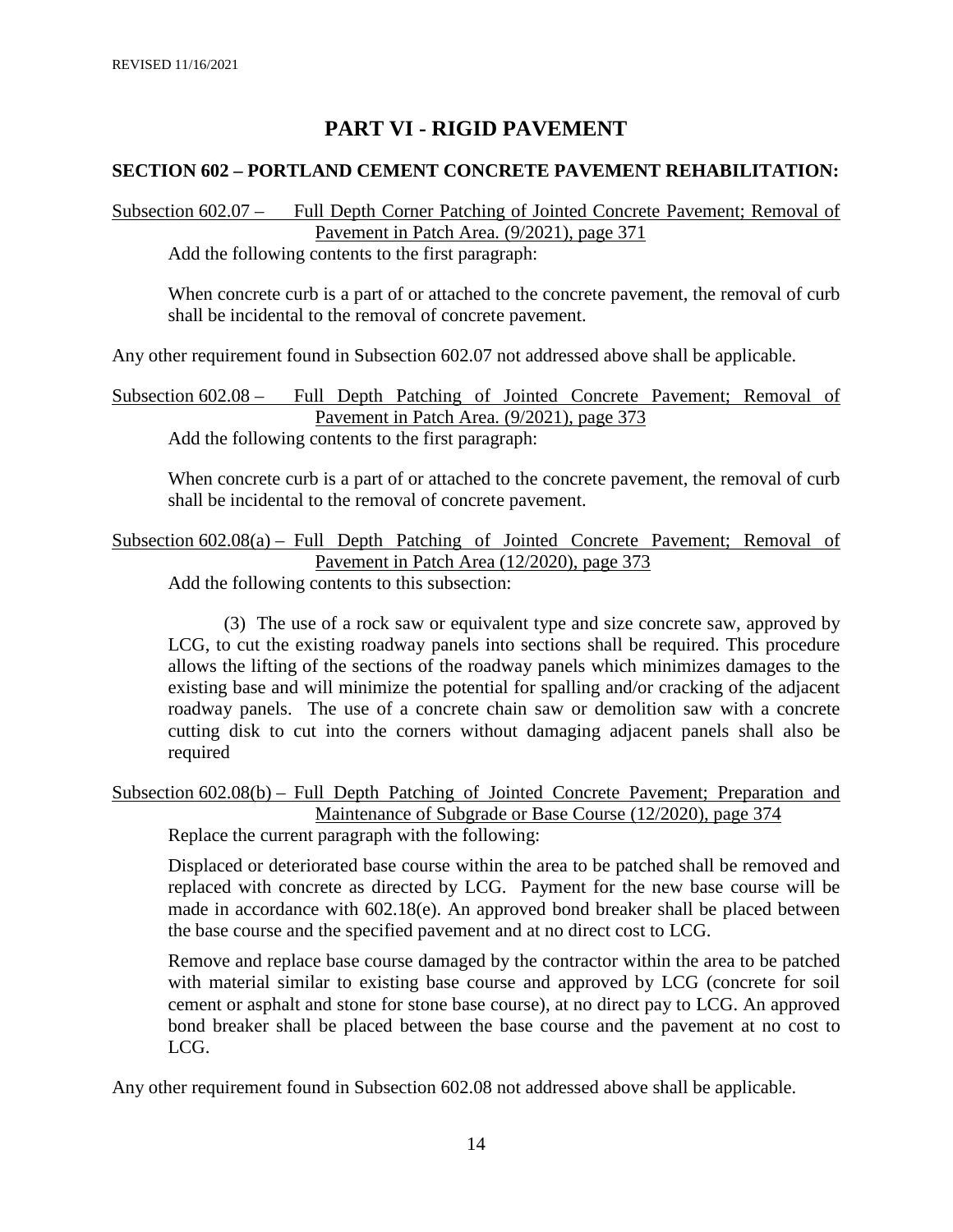# Subsection 602.09(b)(1) – Partial Depth Patching of Jointed Concrete Pavement; Patching Material; Portland Cement Concrete (12/2020), page 377

Delete the contents of this subsection and substitute the following:

Portland Cement Concrete: Portland cement concrete for pavement patching shall be Type E complying with Section 901, except that a Size 89M or 67 coarse aggregate complying with Table 1003-2 shall be used. Use coarse aggregate LA-DOTD Size 89M or ASTM C-33 Size 8 aggregate gradation for patches less than 2-1/2 inches in depth. An approved non-chloride type set-accelerating admixture complying with Subsection 1011.02 may be used in the concrete mix at the dosage recommended by the admixture manufacturer for maximum strength. The set accelerator shall be added at the job site.

Steel fibers complying with ASTM A-820, Type I or II shall be added to the mix. The nominal length of the fibers shall not be less than 1" nor greater than 1-1/2". The fiber shall be deformed and shall have an aspect ratio not less than 40 or greater than 60. The concrete shall contain 85 to 90 lbs. of steel fibers per cubic yard. The fibers shall remain packaged until such time as they are included in the mix. Ensure fibers are uniformly distributed throughout the mix without clumping. Continue mixing at the manufacturer's recommended mixing speed for at least one (1) minute is required after addition of the fibers. Mixer capacity prior to the addition of the fibers shall not exceed 80%. Tightly bound or clumped steel fibers shall be broken up or prevented from entering the mix. LCG may require that the fibers be screened prior to placing onto the aggregate conveyor belt.

Any other requirement found in Subsection 602.09 not addressed above shall be applicable.

Subsection 602.10 – Patching Continuously Reinforced Concrete Pavement. (9/2021), page 379 Add the following contents to the first paragraph:

When concrete curb is a part of or attached to the concrete pavement, the removal of curb shall be incidental to the removal of concrete pavement.

Any other requirement found in Subsection 602.10 not addressed above shall be applicable.

Subsection 602.17 – Contractor Retained Reclaimed PCC Pavement ( 9/2021), page 388 Insert this subsection with the following:

**Description:** This work consists of loading and transporting LCG approved pulverized full-depth jointed concrete pavement. The material shall be delivered to the Public Works Yard located at 1515 E. University Ave. Contact Steve Viator at 291-8527 to coordinate deliveries.

Material shall be pulverized to a maximum of 18 inch diameter nominal size.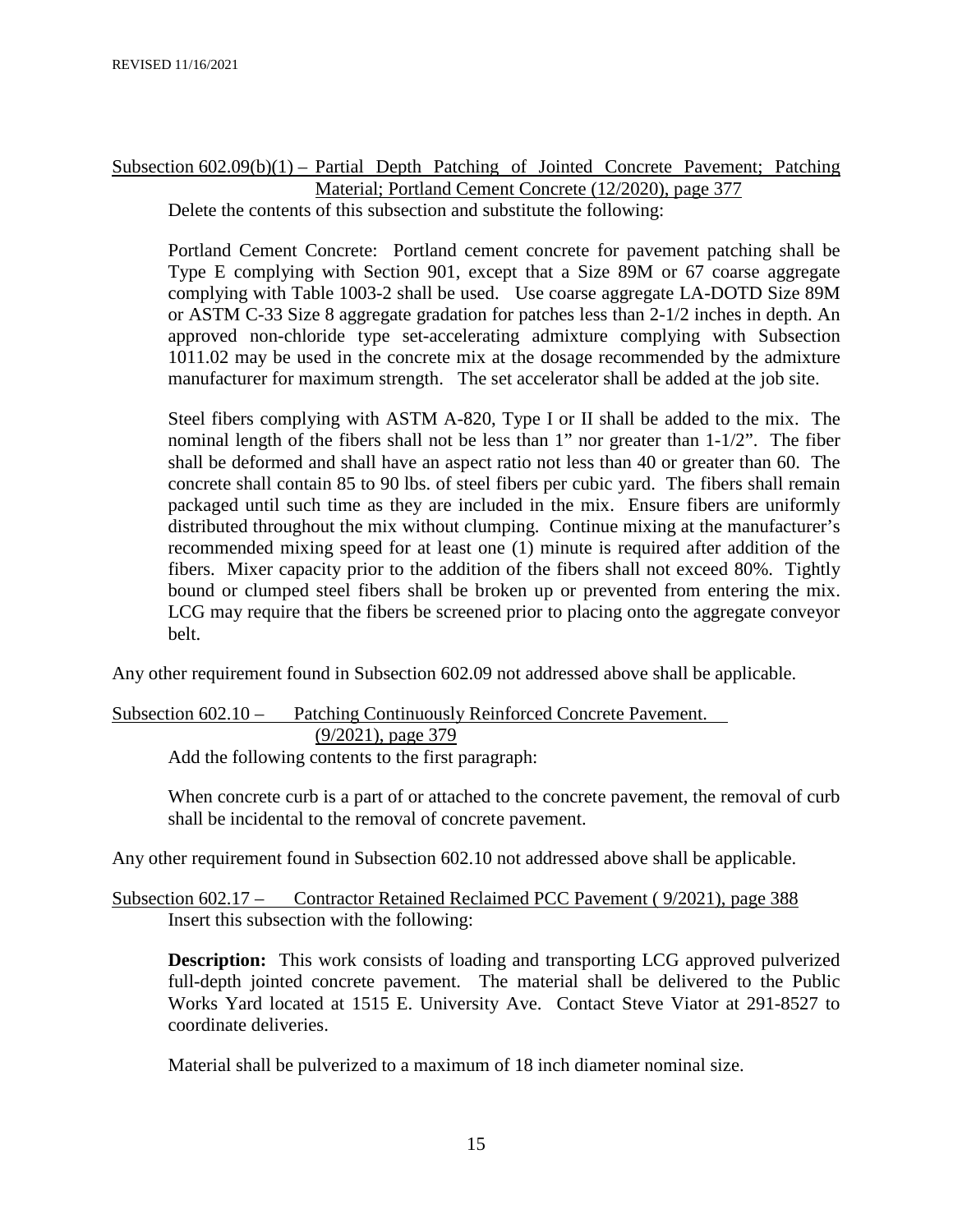# Subsection 602.18 – Removal and Resetting of Existing Manhole Ring and Cover ( 9/2021), page 388

Insert this subsection with the following:

**Description:** This work consists of removing sufficient existing concrete pavement from around an existing manhole ring  $\&$  cover, cleaning the existing manhole ring  $\&$  cover, and resetting the manhole ring & cover back in its original place horizontally. The contractor shall match the top elevation of grate and ring to finish grade of roadway pavement riding surface (to account for cross slope and longitudinal slope), and placing new concrete pavement block out around the exiting manhole ring  $\&$  cover with a  $\frac{3}{4}$ " isolation joint, in accordance with these specifications, and in conformity with details shown on the plans or established.

Materials for adjustment of existing manhole ring  $\&$  cover shall comply with the requirements of the appropriate subsection. Materials necessary for performing the work shall be approved by LCG.

#### **Construction Requirements:**

(a) Construction requirements for full depth removal of concrete walks and drives shall conform to Subsection 202.03(a).

(b) Construction requirements for installation of concrete walks and drives shall conform to Subsection 706.03.

(c) Construction requirements for full depth saw cutting of existing concrete walks and drives shall consist of furnishing all equipment, labor, materials and incidentals to perform saw cutting of existing concrete walks and drives as shown on the plans or as directed by LCG.

Subsection 602.19 – Removal and Replacement of Existing Concrete Walks and Drives ( 9/2021), page 388

Insert this subsection with the following:

**Description:** This item consists of furnishing all equipment, labor, materials and incidentals to perform removal and replacement of existing concrete walks and drives as shown on the plans or as directed by LCG.

Materials shall conform to Subsection 706.02 of the LCG Standard Specifications for Roads, Drainage, Bridges, and Other Infrastructure 2016.

#### **Construction requirements:**

shall conform to Subsection 702.04 of the LCG Standard Specifications for Roads, Drainage, Bridges, and Other Infrastructure 2016.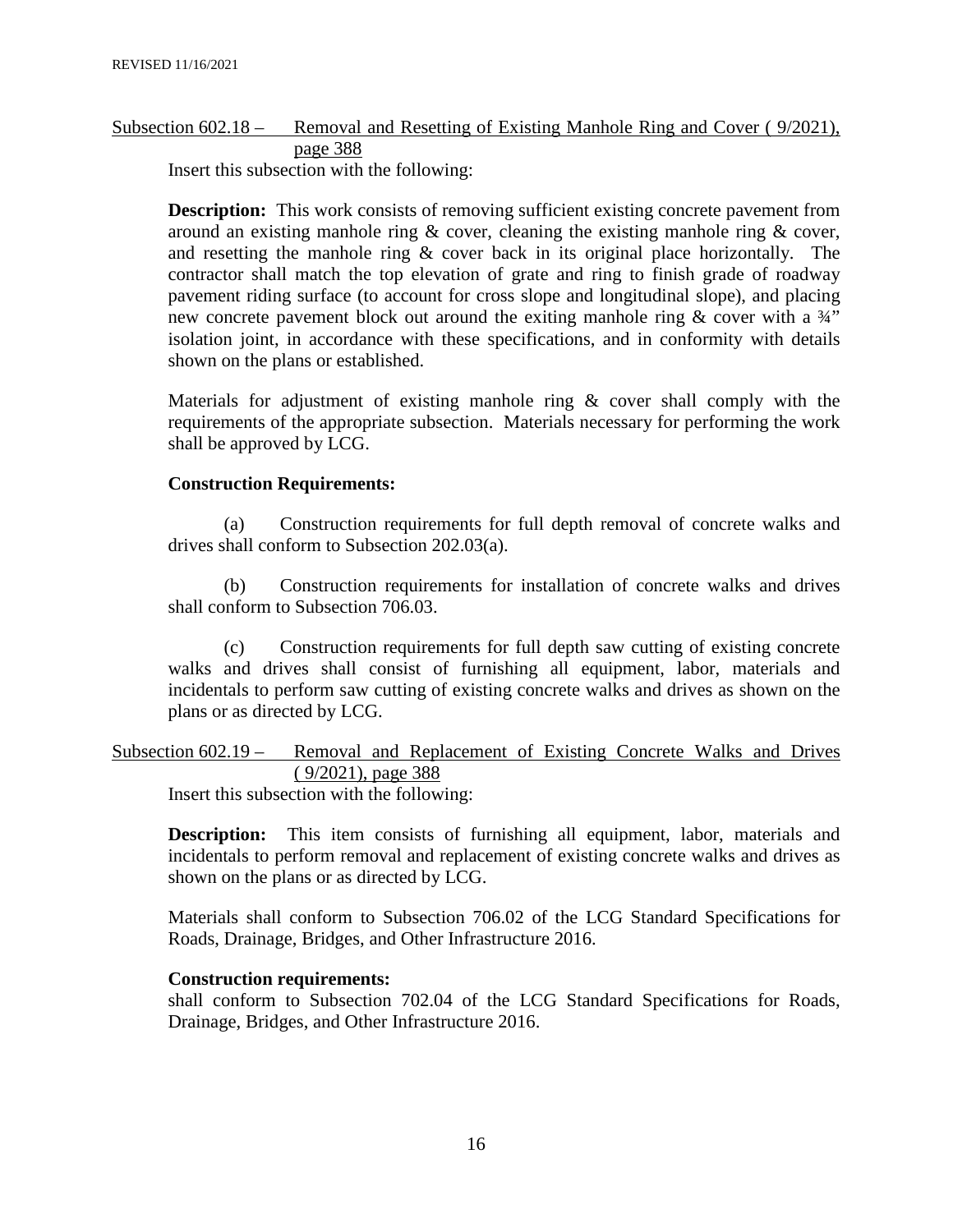Subsection 602.17 – Measurement (9/2021), page 388

Delete the contents of the first paragraph in this subsection and add the following:

**602.20 MEASUREMENT.** Measurement of portland cement concrete pavement rehabilitation will be as follows:

(n) Contractor Retained Reclaimed PCC Pavement shall be measured by the cubic yard of in place pavement, prior to pulverization.

(o) Removal and resetting of existing manhole ring and cover shall be measured per each.

(p) The full depth saw cutting and removal of existing concrete walks & drives will not be measured for payment, but will be considered incidental to the removal and replacement of the concrete walks and drives. The removal and replacement of existing concrete walks and drives will be measured by the square yard.

Any other requirement found in Subsection 602.20 not addressed above shall be applicable.

#### Subsection 602.18 –Payment (09/2021), page 389

Delete the contents of the first paragraph and 602.18(e) in this subsection and add the following:

**602.21 PAYMENT.** Payment for portland cement concrete pavement rehabilitation will be as follows:

(e) The average measured thickness of each pavement panel shall be determined by averaging the thickness of each adjacent concrete panel. Measurements shall be taken 6 inches from both ends and at the middle along each of the existing pavement panel edges adjacent to the pavement patch. This average measured value will be rounded to the nearest half inch.

If the average measured thickness does not match any of the plan thickness quantities, then the value per inch thickness will be determined by dividing the contract unit price per square yard by the plan thickness. This value per inch will be multiplied by the average measured thickness to calculate the adjusted unit cost per square yard. The larger of the following will be used to determine which plan thickness pay item shall be used in the calculation for the value per inch:

- (1) The first pay item that is less than the measured thickness
- (2) The smallest plan thickness

(m) Payment shall include cost for loading and transportation to deliver the pulverized full-depth jointed concrete pavement material and paid at the contract unit price per cubic yard. LCG reserves the right to reject any material at any time for any reason.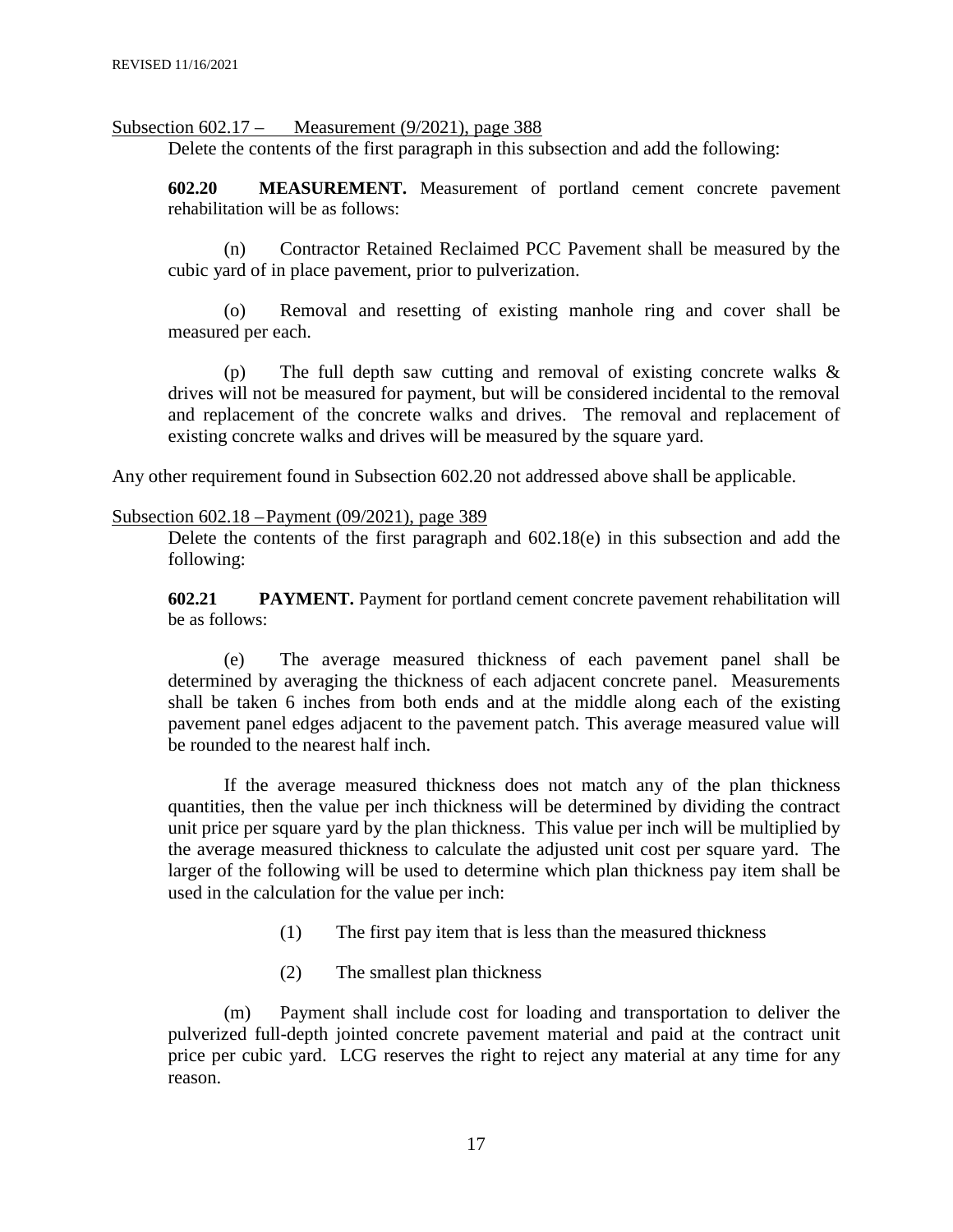(n) Payment shall include all materials, tools, equipment, labor, and incidentals necessary to complete the work for removal and resetting of existing manhole ring and cover and be paid at the contract unit price per each.

(o) The payment shall include saw cutting, removal, and replacement of existing concrete walks and drives and be paid at the contract unit price per square yard.

| Item No.   | Pay Item                                             | <b>Pay Unit</b> |
|------------|------------------------------------------------------|-----------------|
| $602 - 18$ | <b>Contractor Retained Reclaimed PCC Pavement</b>    | Cubic Yard      |
| $602-19$   | Removal & Resetting of Existing Manhole Ring & Cover | Each            |
| $602 - 20$ | Removal & Replacement of Existing Concrete           |                 |
|            | (Description) $(\_\cdot\text{''}$ Thick)             | Square Yard     |

Any other requirement found in Subsection 602.21 not addressed above shall be applicable.

#### **PART VII – INCIDENTAL CONSTRUCTION**

#### **SECTION 701 – CULVERTS and STORM DRAINS:**

#### Subsection 701.13 –Measurement (12/2020), page 412

Delete the contents of this subsection and substitute the following:

Measurement: Pipe, both new and re-laid, will be measured in linear feet as follows unless stated otherwise.

- (a) Pipe not confined by fixed structures will be measured by the number of joints at the nominal length of each joint.
- (b) Pipe confined by fixed structures will be measured along the pipe between the termini of pipe in structure walls.
- (c) Pipe confined by a fixed structure on one end and unconfined at the other end will be measured along the pipe from the terminus of pipe in the structure wall to the unconfined end of pipe.
- (d) Fabricating of pipe tees, elbows and other fittings will be measured per each fitting. The length of pipe in such fittings will be included in the pay length measurement of pipes of which they form a part of.
- (e) Excavation required for installation of pipe in such fittings will be measured for payment, except as otherwise specified in Subsection 203.14.
- (f) Furnishing and placing backfill material below natural ground for pipes will not be measured for payment. Backfill material needed to complete backfill of pipe trench when there is not sufficient useable on-site material generated from either the pipe trench excavation or other site sources will be furnished in accordance with Section 203 "Excavation and Embankment" and measured for payment in accordance with Section 203.14. Backfill material needed around pipes that extend above natural ground will be measured and payment will be made under applicable earthwork items. When specified, flowable fill will be measured and paid for in accordance with Section 710. Natural ground is defined as the existing ground surface in the area in which the pipe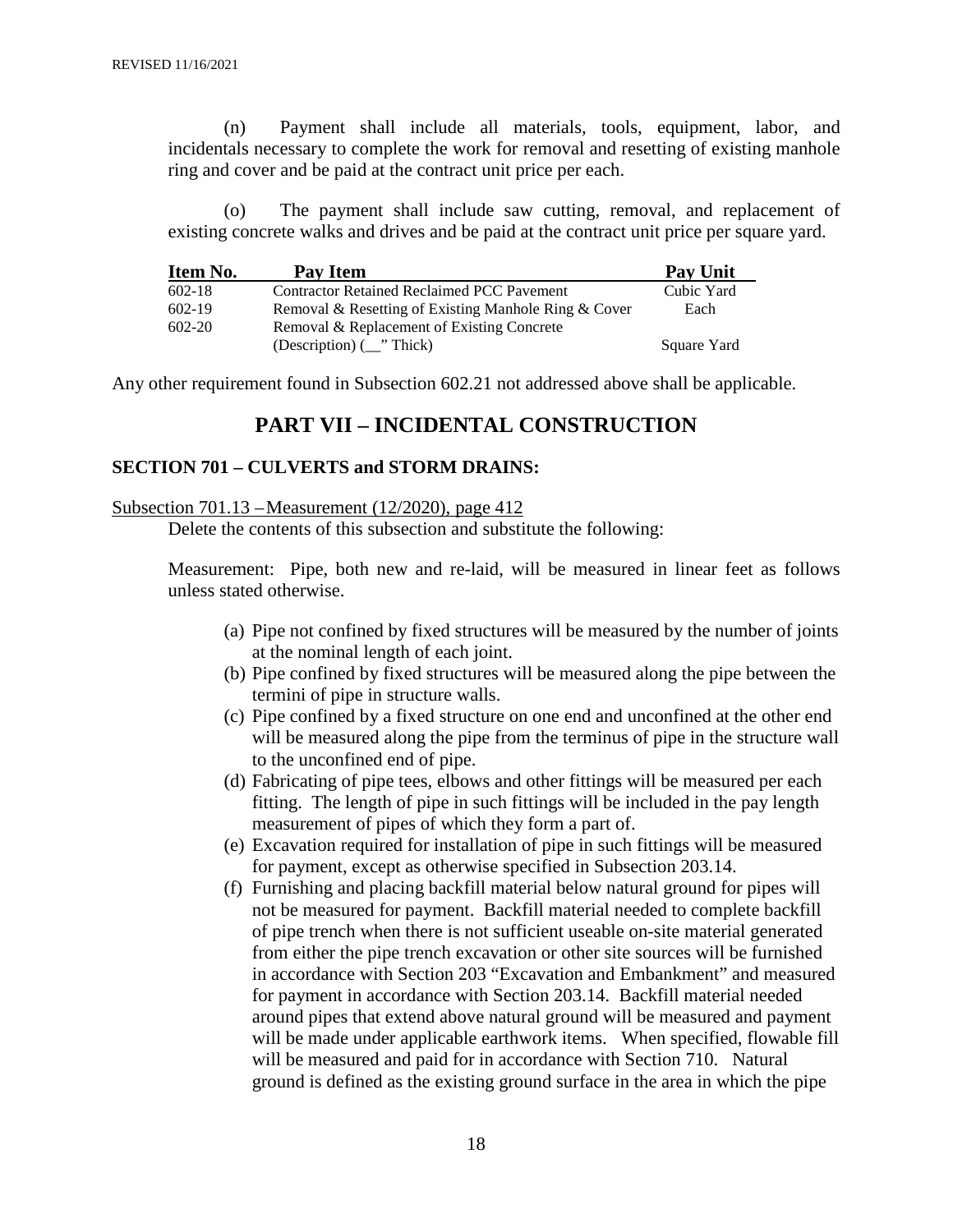will be constructed. In the case of an existing open ditch section, natural ground will be considered as being within the existing ditch surface; i.e. the ditch top banks and bottom.

- (g) Plugging and stubbing of pipes will not be measured for payment, unless otherwise noted in the plans and/or contract documents.
- (h) Cleaning existing pipes will be measured by the length of pipe cleaned and accepted.
- (i) Concrete collars will be measured per each.
- (j) Television inspection of storm drainage lines shall be measured on a linearfoot basis from centerline to centerline of drainage junctions to the nearest tenth of a foot.

Any other requirement found in Subsection 701.13 not addressed above shall be applicable.

#### **SECTION 702 – MANHOLES, JUNCTION BOXES, CATCH BASINS and END TREATMENTS:**

#### Subsection 702.01 –Description (12/2020), page 415

Delete the contents of this subsection and substitute the following:

This work shall consist of the construction, installation, adjustment, and/or conversion of manholes, junction boxes, catch basins, culvert end treatments and safety ends in accordance with these specifications, and in conformity with lines and grades shown on the plans or established.

Any other requirement found in Subsection 702.01 not addressed above shall be applicable.

#### Subsection 702.02 –Materials (5/21), page 415

Delete the fist item in the list of subsections and substitute the following:

Cast-in-Place and Pre-Cast Concrete (Class  $M^3$ ) ) 901

Any other requirement found in Subsection 702.02 not addressed above shall be applicable.

#### Subsection 702.05 – Measurement (12/2020), page 418

Delete the contents of this subsection and substitute the following:

New, adjusted, and/or converted junction boxes, manholes, catch basins, culvert end treatments and safety ends will be measured per each.

Excavation and backfill required for installation of these units will not be measured for payment.

Any other requirement found in Subsection 702.05 not addressed above shall be applicable.

Subsection 702.06 – Payment (12/2020), page 418

Delete the contents of this subsection and substitute the following: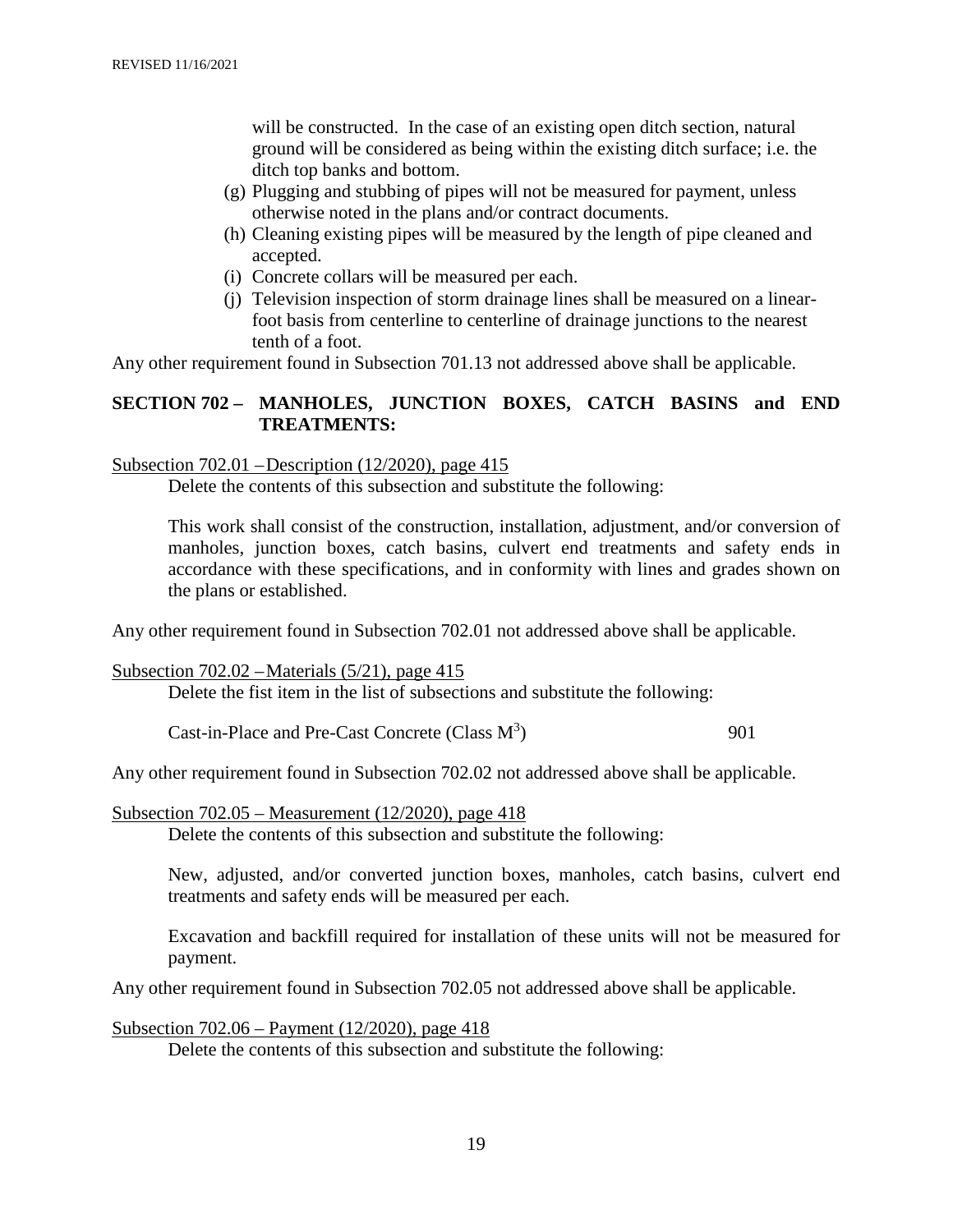Payment for new, adjusted, and/or converted junction boxes, manholes, catch basins, culvert end treatments and safety ends will be made at the contract unit price per each which shall include all materials, tools, equipment, labor and incidentals necessary to complete the work.

The concrete in cast-in-place manholes, junction boxes, catch basins, culvert end treatments and safety ends will be identified by lots and shall be subject to pay adjustments in accordance with Table 901-5 and Note "A" therein. Acceptance for each precast concrete manhole, junction box and catch basin lot will be in accordance with the requirements of Standard Plan PC-01. Size, sampling and testing of each concrete lot shall be in accordance with the LA DOTD Materials Sampling Manual.

| Item No. | Pay Item                         | <b>Pay Unit</b> |
|----------|----------------------------------|-----------------|
| 702-01   | <b>Junction Boxes</b>            | Each            |
| 702-02   | Manholes                         | Each            |
| 702-03   | Catch Basins                     | Each            |
| 702-04   | <b>Conflict Manholes</b>         | Each            |
| 702-05   | Adjusting                        | Each            |
| 702-06   | Convert                          | Each            |
| 702-07   | Connect to Existing (Type)       | Each            |
| 702-08   | Cross Drain End Treatment (Type) | Each            |
| 702-09   | Side Drain End Treatment (Type)  | Each            |
| 702-10   | Cross Drain Safety End (Type)    | Each            |
| 702-11   | Side Drain Safety End (Type)     | Each            |
| 702-12   | Pre-Cast Catch Basins            | Each            |
| 702-13   | Trench Grate & Frame             | Linear Foot     |

Payment will be made under:

Any other requirement found in Subsection 702.06 not addressed above shall be applicable.

#### **SECTION 704 – GUARD RAIL:**

#### Subsection 704.03(a) – Posts (05/17), page 425

Delete the contents of this subsection and substitute the following:

Posts: Posts shall be aligned and set plumb. When driving of posts is permitted, the manner of driving shall not damage posts. Post holes shall be backfilled with Class R concrete. When posts are to be placed within existing surfaced areas, surface material shall be replaced in kind or with Class R concrete.

Any other requirement found in Subsection 704.03 not addressed above shall be applicable.

#### Subsection 704.03(d) – Guard Rail End Treatments (12/2020), page 426

Delete the contents within the second paragraph of this subsection and substitute the following:

LCG has pre-approved a list of end treatment systems for selection by the contractor. The contractor shall provide LCG with a copy of the most recent working drawing/shop drawing of the selected guard rail end treatment system prior to installation. The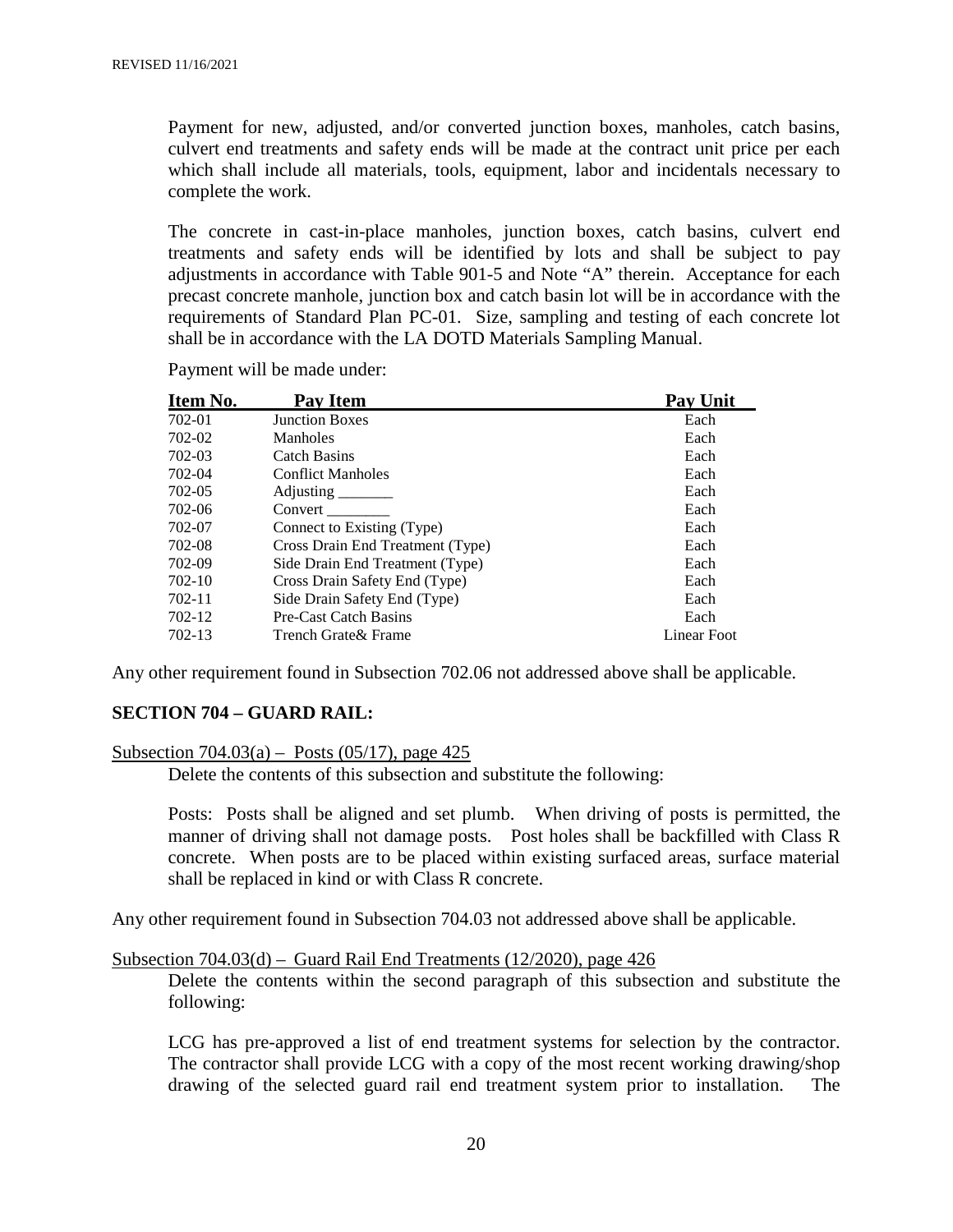drawings shall provide the details of all components of the guard rail end treatment system and shall state that all details are in compliance with the NCHRP Report 350 or MASH requirements as approved by FHWA.

Any other requirement found in Subsection 704.03 not addressed above shall be applicable.

Subsection 704.05 –Payment (12/2020), page 427

Replace the existing pay items and pay units with the following:

| Item No. | Pay Item                          | <b>Pay Unit</b> |
|----------|-----------------------------------|-----------------|
| 704-01   | Guard Rail (Single Thrie Beam)    |                 |
|          | Post Spacing)                     | Linear Foot     |
| 704-02   | Guard Rail (Double Faced)         | Linear Foot     |
| 704-03   | <b>Blocked Out Guard Rail</b>     | Linear Foot     |
| 704-04   | Blocked Out Rail (Double Faced)   | Liner Foot      |
| 704-05   | <b>Guard Rail Anchor Sections</b> | Linear Foot     |
| 704-07   | Guard Rail Bridge Attachments     | Linear Foot     |
| 704-08   | <b>Guard Rail Transitions</b>     | Linear Foot     |
| 704-09   | <b>Guard Rail Anchor Blocks</b>   | Each            |
| 704-10   | Guard Rail End Treatment (Flared) | Each            |

Any other requirement found in Subsection 704.05 not addressed above shall be applicable.

#### **SECTION 712– REVETMENTS:**

Subsection 712.02(a) – Concrete: (12/2020), page 450

Delete the contents of this subsection and substitute the following:

Concrete for cast-in-place revetment shall be Class M complying with Section 901.

Any other requirement found in Subsection 712.02 not addressed above shall be applicable.

#### Subsection 712.03(f) – Flexible Revetment: (12/2020), page 453 Add the to the following:

Prior to the contractor ordering the flexible revetment, the contractor shall grade the area and the supplier shall come to the project site and take all necessary measurements to fabricate the mat to fit the field conditions. Quantities shown in the bid form are for bidding purposes only.

Any other requirement found in Subsection 712.02 not addressed above shall be applicable.

#### **SECTION 713– TEMPORARY TRAFFIC CONTROL:**

Subsection  $713.08(d)$  – Traffic Control Diary  $(12/2020)$ , page 465

Delete the contents of this subsection and substitute the following:

The TCS shall maintain a project traffic control diary on a daily basis in a bound book which shall consists of utilizing the standard form "Traffic Control Daily Report for Lafayette Consolidated Government" (LCG Form (TCDR 100)). The TCS shall keep the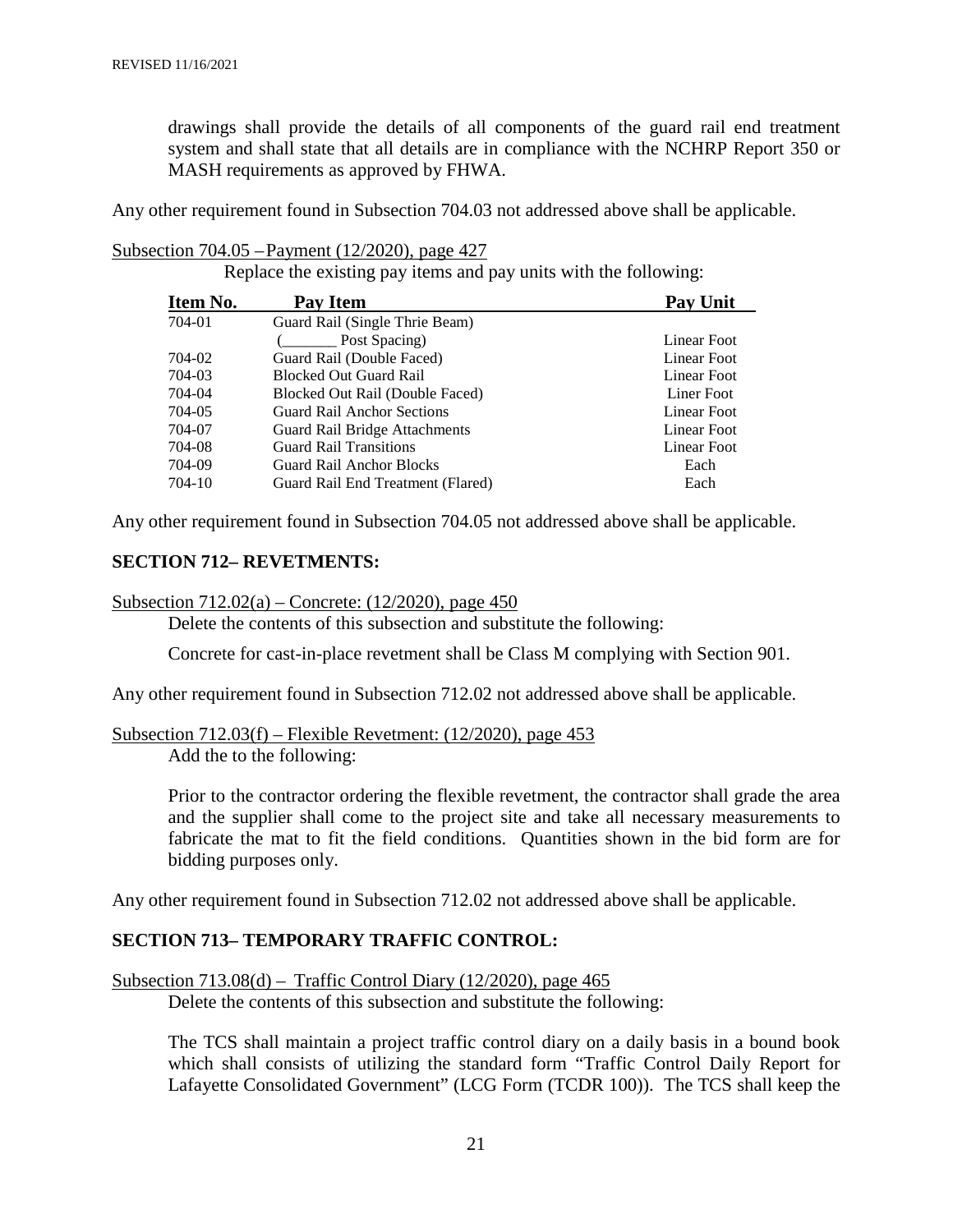traffic control diary current on a daily basis, and shall sign each daily entry. Entries shall be made in ink and there shall be no erasures or white-outs. Incorrect entries shall be struck out and then replaced with the correct entry. Photographs and videotapes may be used to supplement the written text.

The traffic control diary shall be available at all times for inspection by LCG. The traffic control diary shall become the property of LCG at the completion of the project. The contractor shall request the form TCDR 100 prior to beginning the project.

Any other requirement found in Subsection 713.08 not addressed above shall be applicable.

#### **SECTION 722– FIELD PROJECT SITE OFFICE BUILDING:**

#### Subsection 722.02 – General Requirements (12/2020), page 498

Delete the following sentence in its entirety from Section 722.02:

"A project site office building shall contain sanitary facilities, telephone service, fax machine with service, along with all other standard provisions as previously described." And replace with:

A project site office building shall contain sanitary facilities along with all other standard provisions as previously described.

Any other requirement found in Subsection 722.02 not addressed above shall be applicable.

#### **SECTION 736– TRAFFIC SIGNALS:**

Subsection 736.02 –Materials (12/2020), page 545

Delete the contents of this subsection and substitute the following:

Materials shall comply with the following Sections and Subsections:

| 901<br>Portland Cement Concrete, Class M1<br>1009<br><b>Reinforcing Steel</b><br><b>Precast Reinforced Concrete Junction Boxes and Manholes</b><br>1016<br>1018.04<br><b>Manhole Frames and Covers</b><br>1018.05, 1108<br>Ground Rods<br>1018.09, 1110.05<br><b>Rigid Metal Electrical Conduit</b><br><b>Electrical Conductors</b><br>1018.10<br>1113<br><b>Traffic Signal Heads</b><br><b>Traffic Detectors and Associated Equipment</b><br>1116<br><b>Traffic Signal Hardware and Equipment</b><br>1119<br><b>Pedestal Anchor Bolts</b><br>805.15, 1013.08<br>1111.06<br><b>Support Cable</b><br><b>Guy Components</b><br>1119.15 |  |
|--------------------------------------------------------------------------------------------------------------------------------------------------------------------------------------------------------------------------------------------------------------------------------------------------------------------------------------------------------------------------------------------------------------------------------------------------------------------------------------------------------------------------------------------------------------------------------------------------------------------------------------|--|
|                                                                                                                                                                                                                                                                                                                                                                                                                                                                                                                                                                                                                                      |  |
|                                                                                                                                                                                                                                                                                                                                                                                                                                                                                                                                                                                                                                      |  |
|                                                                                                                                                                                                                                                                                                                                                                                                                                                                                                                                                                                                                                      |  |
|                                                                                                                                                                                                                                                                                                                                                                                                                                                                                                                                                                                                                                      |  |
|                                                                                                                                                                                                                                                                                                                                                                                                                                                                                                                                                                                                                                      |  |
|                                                                                                                                                                                                                                                                                                                                                                                                                                                                                                                                                                                                                                      |  |
|                                                                                                                                                                                                                                                                                                                                                                                                                                                                                                                                                                                                                                      |  |
|                                                                                                                                                                                                                                                                                                                                                                                                                                                                                                                                                                                                                                      |  |
|                                                                                                                                                                                                                                                                                                                                                                                                                                                                                                                                                                                                                                      |  |
|                                                                                                                                                                                                                                                                                                                                                                                                                                                                                                                                                                                                                                      |  |
|                                                                                                                                                                                                                                                                                                                                                                                                                                                                                                                                                                                                                                      |  |
|                                                                                                                                                                                                                                                                                                                                                                                                                                                                                                                                                                                                                                      |  |
|                                                                                                                                                                                                                                                                                                                                                                                                                                                                                                                                                                                                                                      |  |
| Wire and Cable<br>1110.06, 1111, 1112                                                                                                                                                                                                                                                                                                                                                                                                                                                                                                                                                                                                |  |
| <b>Electrical Manhole</b><br>1114                                                                                                                                                                                                                                                                                                                                                                                                                                                                                                                                                                                                    |  |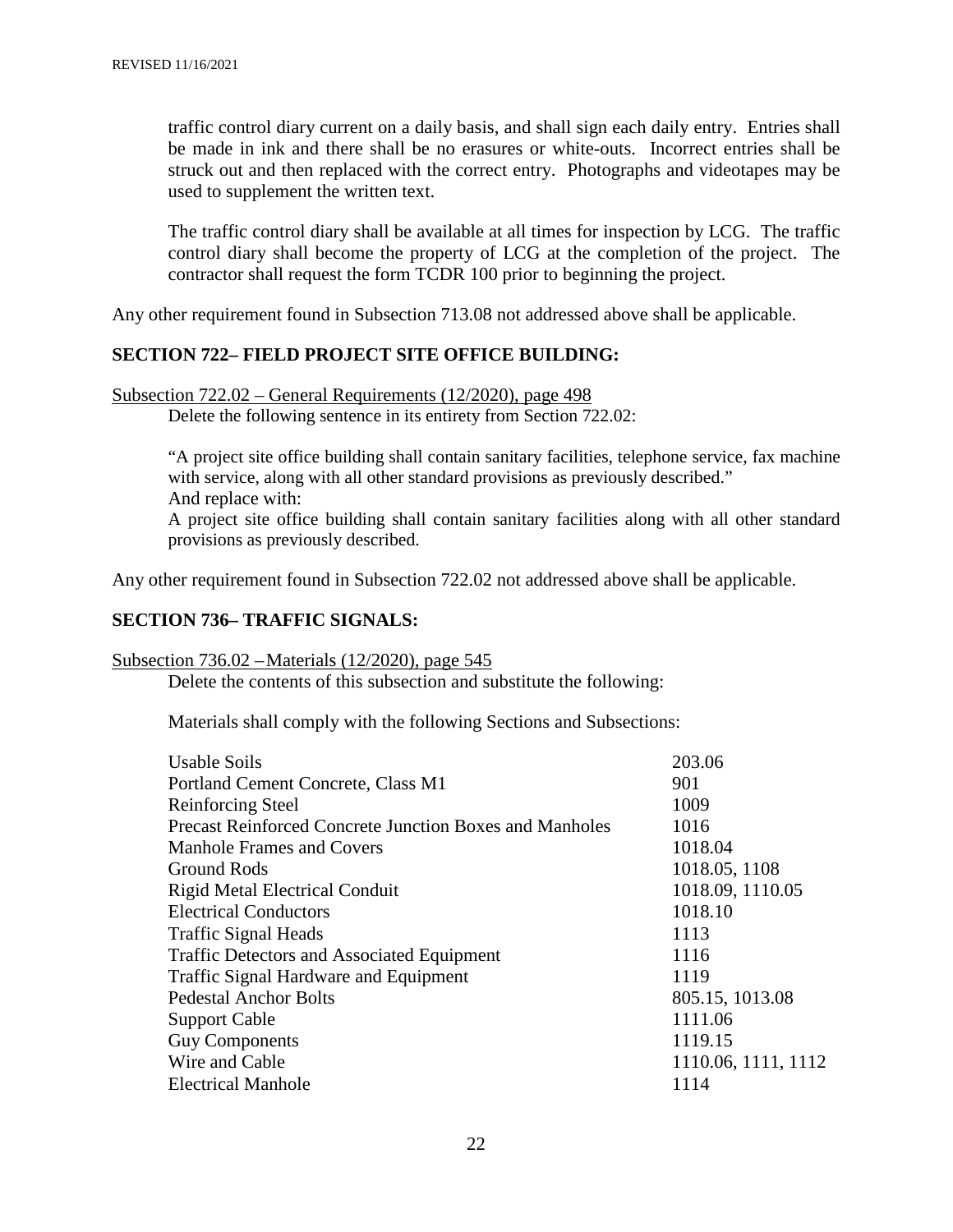| Poles for Traffic Signal System      | 1115    |
|--------------------------------------|---------|
| <b>Steel Standards and Mast Arms</b> | 1115.03 |

Controllers shall comply with the supplemental specifications entitled "Traffic Signal Control System, Traffic Control Standards".

Traffic detectors and associated equipment shall be included in the Traffic Signal Control System, Traffic Control Standards, unless otherwise noted on the plans.

Any other requirement found in Subsection 736.02 not addressed above shall be applicable.

#### **SECTION 742-B– WASTEWATER FORCE MAINS:**

Subsection 742-B.02(b) – Force Main Pipe Materials (12/2020), page 626 Add the following contents to this subsection

(4) Fusible PVC Pipe (F.PVC Pipe)

- a. Pipe and Fittings: Made from clean, virgin NSF approved Type I, Grade I PVC conforming to ASTM Resin Specification D1784-65T.
- b. Size/Type: 4"-12"; AWWA C900, SDR 25, 165 psi pressure, NSF approved, 12454 B PVC compound conforming to ASTM Resin Specification D1784. 14"-24"; AWWA C905, SDR 25, 165 psi pressure, NSF approved, 12454 B PVC compound conforming to ASTM Resin Specification D1784.
- c. Fittings: Ductile iron and must conform to Section 742-B.02(b)(1)(e).
- d. Provide pipe which is homogeneous throughout, free of voids, cracks, inclusions and other defects, uniform as commercially practical in color, density and other physical properties.
- e. PVC pipe shall be supplied in standard nominal laying lengths of 20 feet. The color of the pipe shall be green or white with green lettering. The pipe shall be marked with the size, material code, dimension ratio (DR), AWWA pressure class and AWWA designation.
- f. Fusion-joined F-PVC pipe shall be Fusible C900 (4"-12") and C905 (14"-24") with the same properties (SDR, coloring, labeling, etc.) as stated above. The chemical compounds for fusion-joined PVC pipe shall be formulated to facilitate the thermal-fusion process.
- g. Fusion-joined F-PVC shall be joined by a pipe manufacturer-certified technician with manufacture approved equipment and shall include a means of logging fusion process data.

Any other requirement found in Subsection 742-B.02 not addressed above shall be applicable.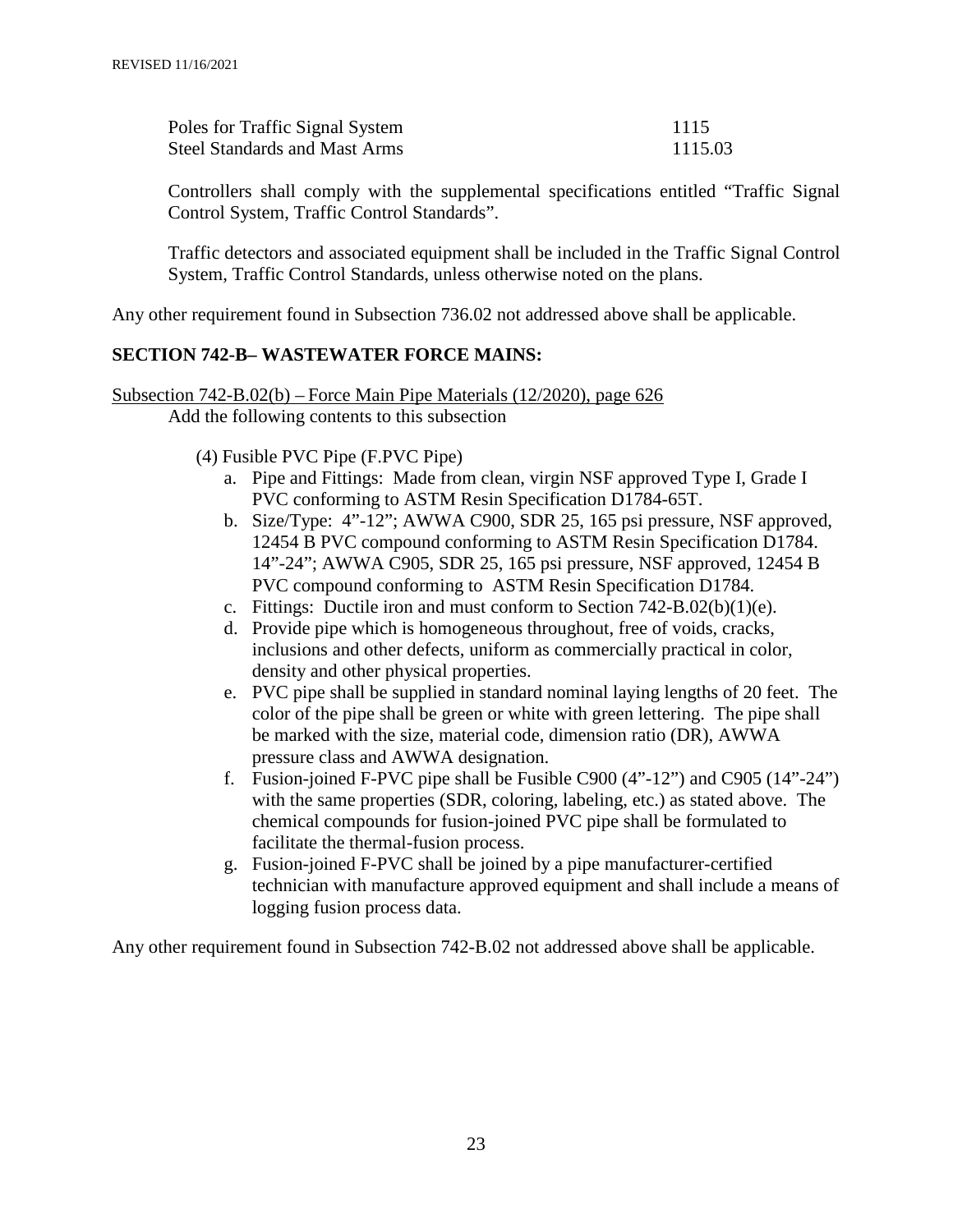# **PART VIII – STRUCTURES**

#### **SECTION 804 – DRIVEN PILES:**

Subsection 804.04(d) – Pile Driving System Submittal and Approval (12/2020), page 669 Add the following subsection:

**(d) Pre-Pile Driving Meeting:** A pre-pile driving meeting shall be held on-site no less than forty-eight (48) hours in advance of the pile driving operations. The contractor shall have in attendance or via conference call the contractor's geotechnical engineer who will evaluate the real-time data received from the Pile Driving Analyzer during the driving of the Indicator Piles and make recommendations or adjustments to the driving procedure during the pile driving operation to prevent damage to the proposed driven piles.

Any other requirement found in Subsection 804.04 not addressed above shall be applicable.

#### **SECTION 805 – STRUCTURAL CONCRETE:**

Subsection 805.01 – Description (12/2020), page 693

Add the following to the second paragraph:

All concrete used to construct approach slabs, barrier rails, bridge decks and caps, when precast, shall be Class IC(P) concrete and have a minimum 28-day compressive strength of 4,500 psi. All concrete used to construct approach slabs, barrier rails, bridge decks and caps, when cast-in-place, shall be Class  $IC(A)(M)$  concrete and have a minimum 28-day compressive strength of 4,500 psi. Refer to Sections 805, 901, and 1003 for further details related to Internally Cured (IC) Concrete.

Any other requirement found in Subsection 805.01 not addressed above shall be applicable.

Table 805-1 – Classes and Uses of Concrete (12/18), page 694

Replace the existing Table 805-1 in its entirety with the following:

| <b>Classes and Uses of Concrete</b> |                                                                                                                          |  |  |
|-------------------------------------|--------------------------------------------------------------------------------------------------------------------------|--|--|
| <b>Concrete Class</b>               | <b>Use</b>                                                                                                               |  |  |
| A, A(M),<br>or $IC(A)(M)$           | Concrete exposed to sea water, and all<br>other concrete except as listed herein.<br>Cast-in-place bridge superstructure |  |  |
| $P, P(M)$ or $IC(P)$                | Precast-prestressed bridge superstructure,<br>bridge piles                                                               |  |  |
|                                     | Drilled shaft foundations                                                                                                |  |  |
| $M1$ , $M2$ or $M3$                 | <b>Minor Structure</b>                                                                                                   |  |  |

| <b>Table 805-1</b>                  |
|-------------------------------------|
| <b>Classes and Uses of Concrete</b> |

Any other requirement found in Subsection 805.02 not addressed above shall be applicable.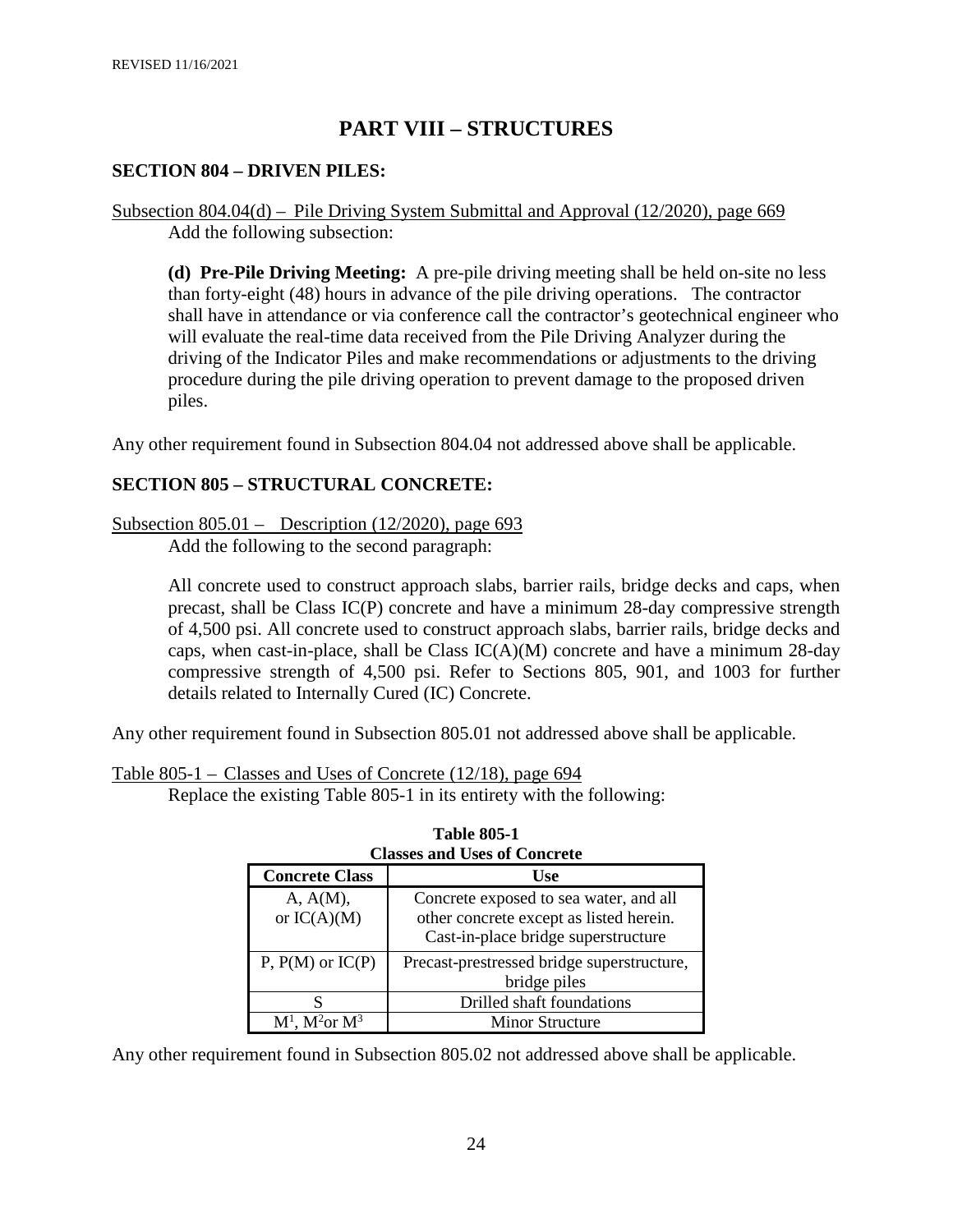#### Subsection 805.03(a) – Handling and Placing Concrete and Precast Units - General (07/18), page 694

Remove first paragraph in its entirety and replace with:

**(a) General:** In preparation for placing concrete, a pre-pour meeting will be held a minimum of forty-eight (48) hours in advance of the scheduled pour. The contractor will have present representatives from the contractor's quality control testing laboratory, concrete supplier, superintendent, foreman and lead concrete finisher. No work or staging of equipment or material will take place on any cast-in-place structural concrete until the test specimens made and tested accordance with subsection 805.11 have attained a compressive strength of 4,000 psi. Compressive strength cylinders shall be made in accordance with LA DOTD TR 226 and tested in accordance with LADOTD TR 230.

Any other requirement found in Subsection 805.03(a) not addressed above shall be applicable.

Table 805-3 – Classes and Uses of Concrete (12/20), page 705

Replace the existing Table 805-3 in its entirety with the following:

| таніе міэ-э<br><b>Removal of Forms and Falsework</b>      |       |  |  |  |
|-----------------------------------------------------------|-------|--|--|--|
| <b>Compressive Strength, Psi</b><br><b>Concrete Class</b> |       |  |  |  |
| А                                                         | 4,000 |  |  |  |
| A(M)                                                      | 4,000 |  |  |  |
| IC(A)(M)                                                  | 4,000 |  |  |  |
| P (non-prestressed)                                       | 4,000 |  |  |  |
| P(M)(non-prestressed)                                     | 3,600 |  |  |  |
| $\mathbf{M}^1$                                            | 3,000 |  |  |  |
| $\mathbf{M}^2$                                            | 3,000 |  |  |  |
| M <sup>3</sup>                                            | 3,500 |  |  |  |

**Table 805-3**

Any other requirement found in Subsection 805.11 not addressed above shall be applicable.

25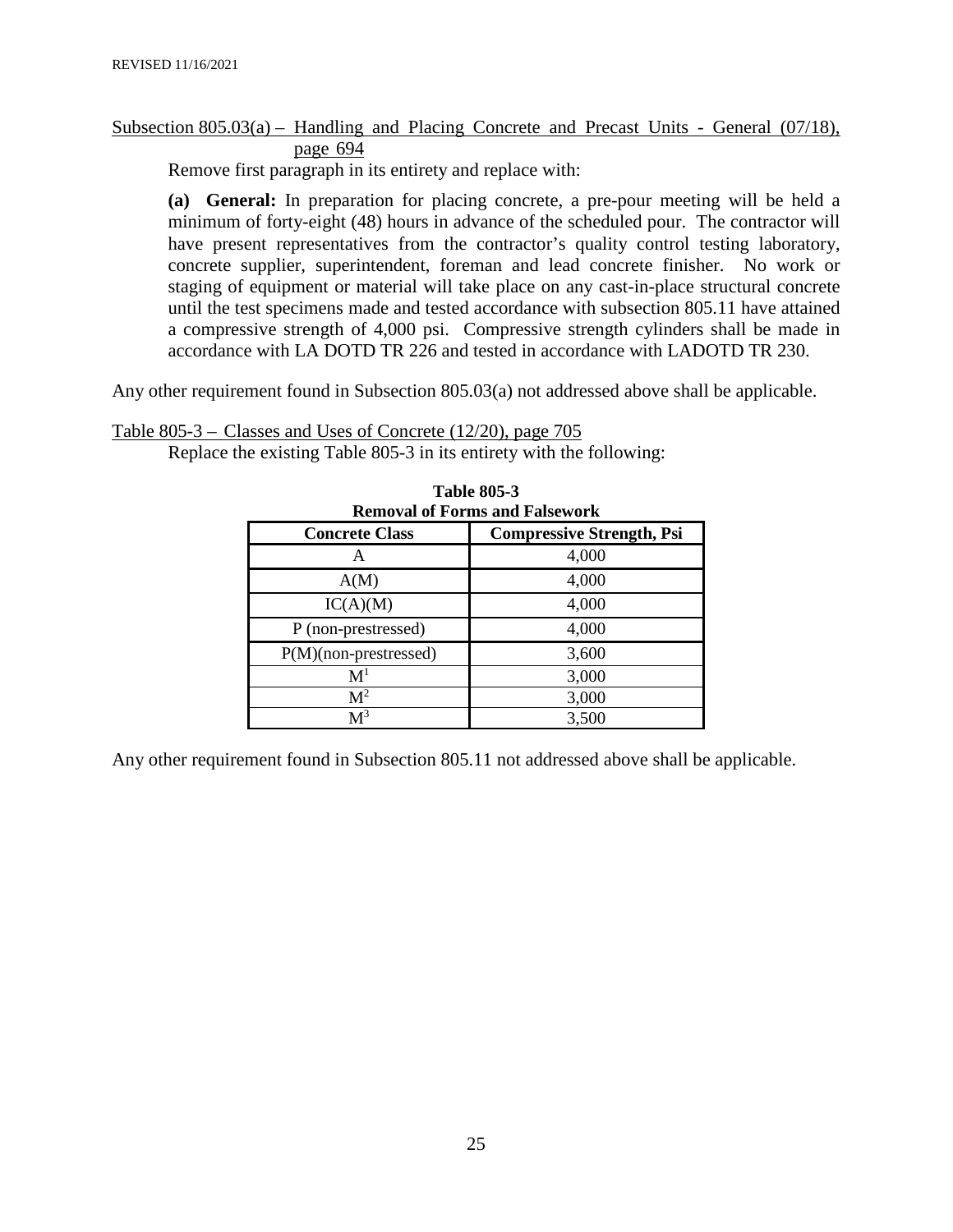# **PART IX – PORTLAND CEMENT CONCRETE**

#### **SECTION 901 – PORTLAND CEMENT CONCRETE:**

#### Subsection 901.05 –Sampling and Testing (11/2021), page 832

Add the following paragraph:

Provide a storage chamber for temporary storage of the test cylinders, at no additional cost to LCG. The chamber shall provide an environment that prevents loss of moisture, maintain temperature within a range of  $60^{\circ}F - 80^{\circ}F$ , and be equipped with a continuously recording thermometer accurate to  $\pm 2$  °F. For mixtures with a specified strength of 6,000 psi or greater, the curing temperature shall be between  $68^{\circ}F - 78^{\circ}F$ . Provide data from the thermometer as directed. Locate the chamber so that cylinders are not subject to vibration. The chamber shall be of sufficient size and provide multiple chambers as necessary to store the required number of cylinders in a manner satisfactory to the engineer. Engineer shall approve the location and number of chambers prior to start of operations.

Any other requirement found in Subsection 902.05 not addressed above shall be applicable.

| Table 901-2 – Portland Cement Concrete Mixture Substitutions (12/2020), page 838 |                                                                      |  |  |
|----------------------------------------------------------------------------------|----------------------------------------------------------------------|--|--|
|                                                                                  | Replace the existing Table 901-2 in its entirety with the following: |  |  |

| <b>Portland Cement Concrete Mixture Substitutions</b>      |                   |  |  |
|------------------------------------------------------------|-------------------|--|--|
| Structural Class <sup>1</sup><br>(Includes Slope Pavement) | <b>Substitute</b> |  |  |
| A                                                          | A(M)              |  |  |
| A(M)                                                       | No Substitutions  |  |  |
| IC(A)(M)                                                   | No Substitutions  |  |  |
| P(M)                                                       | No Substitutions  |  |  |
| P                                                          | P(M)              |  |  |
| IC(P)                                                      | No Substitutions  |  |  |
| S                                                          | No Substitutions  |  |  |
| <b>Minor Structure</b>                                     |                   |  |  |
| Class <sup>1</sup>                                         |                   |  |  |
| $\mathbf{M}^1$                                             | A, B, D           |  |  |
| M <sup>2</sup>                                             | A, B, D           |  |  |
| $M^3$                                                      | A, B, D           |  |  |
| $\mathbf R$                                                | A, B, D           |  |  |
| Pavement Type <sup>1, 2</sup>                              |                   |  |  |
| B                                                          | D                 |  |  |
| D                                                          | B                 |  |  |
| E                                                          | No Substitutions  |  |  |
| X                                                          | No Substitutions  |  |  |

**Table 901-2**

<sup>1</sup> The mixture being substituted shall meet the requirements of Table 901-3 and the mix design for its class or type. The compressive strength of the substituted mix shall meet the strength requirements of the original mixture specified.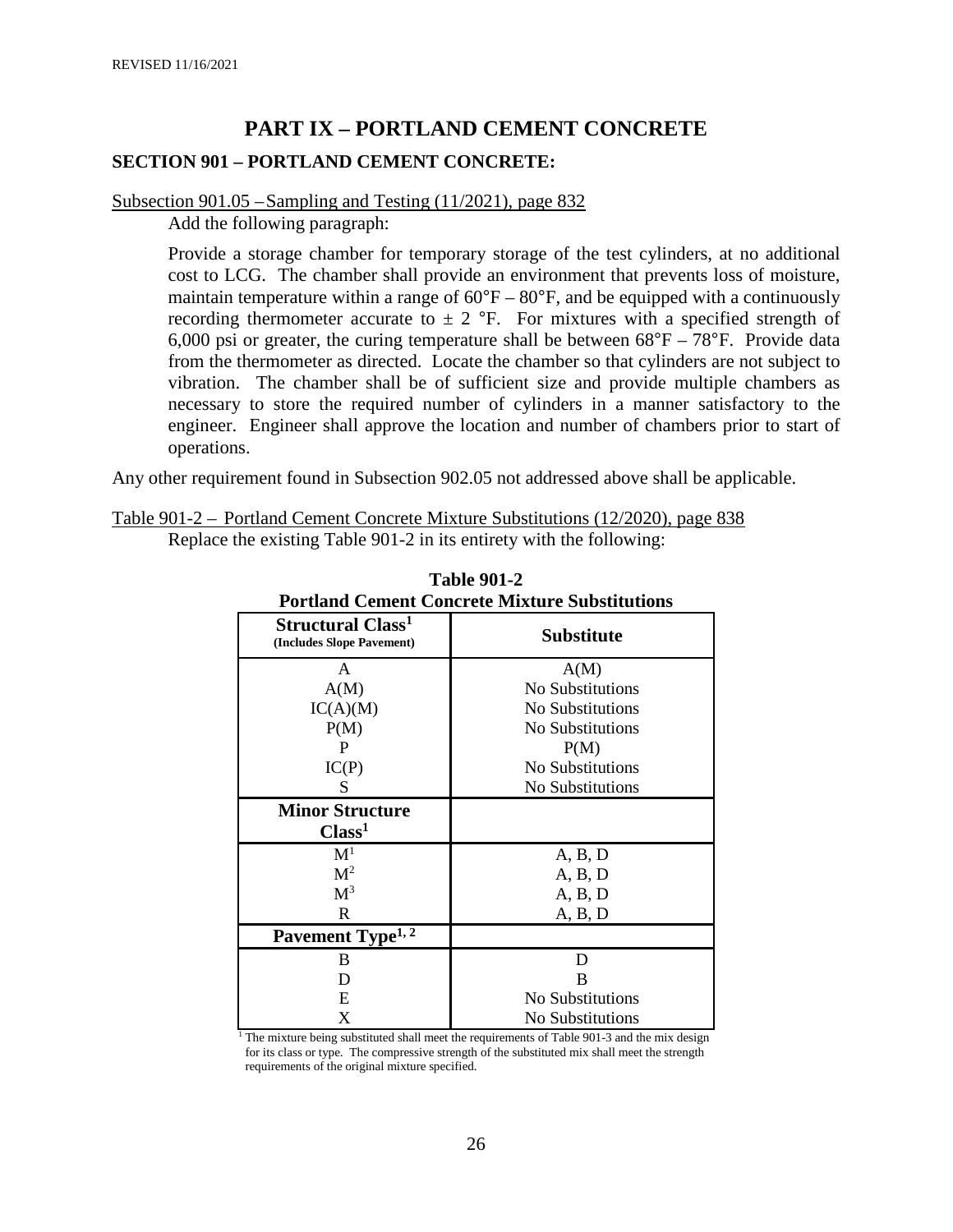<sup>2</sup> When justified in writing and approved by LCG, small irregular areas of paving projects using Types B, D, or X concrete may be substituted with Class A concrete.

Any other requirement found in Subsection 901.07 not addressed above shall be applicable.

#### Subsection 901.12 –Acceptance and Payment Schedule (12/2020), page 849

Delete the contents of this subsection and substitute the following:

ACCEPTANCE AND PAYMENT SCHEDULE. Acceptance and payment schedules in Table 901-4 will apply to all structural portland cement concrete. Acceptance and payment schedules in Table 901-5 will apply to all portland cement concrete used for minor structures. Acceptance and payment schedules for portland cement concrete pavement are shown in Table 601-1 of Section 601.

These schedules do not apply to precast concrete.

Any other requirement found in Subsection 902.12 not addressed above shall be applicable.

Table 901-3 – Master Proportion Table for Portland Cement Concrete (12/2020), page 850 Replace the existing Table 901-3 in its entirety with the following:

|                                                | Master Proportion Lable for Portland Cement Concrete |                                                                                                      |                                                                |                                              |                                          |                                          |                                             |                                             |                                             |
|------------------------------------------------|------------------------------------------------------|------------------------------------------------------------------------------------------------------|----------------------------------------------------------------|----------------------------------------------|------------------------------------------|------------------------------------------|---------------------------------------------|---------------------------------------------|---------------------------------------------|
|                                                | Minimum Bags of<br>Maximum<br>Average                |                                                                                                      | <b>Air Content</b>                                             | <b>Slump Range, inches</b>                   |                                          |                                          | <b>Surface</b>                              |                                             |                                             |
| <b>Class or Type</b><br>of Concrete            | Compressive<br>Strength, psi<br>at 28 days           | <b>Grade Of Coarse</b><br>Aggregate (I)                                                              | Cement of 94 lbs.<br>each to one Cu.<br><b>Yd. of Concrete</b> | Water per Sack<br>of Cement (a)<br>(Gallons) | (Percent by<br>Volume)<br>(d)(c)         | Non-Vibrated<br>Placing (n)              | <b>Vibrated Placing</b><br>Paving (b)       | <b>Slip Form</b><br>Placing                 | <b>Resistivity</b><br>(k)<br>$(k\Omega$ -cm |
|                                                |                                                      | <b>STRUCTURAL CLASS (Includes Slope Pavement)</b>                                                    |                                                                |                                              |                                          |                                          |                                             |                                             |                                             |
| A(M)                                           | 4,500<br>4,500                                       | 57M, 67, B, D<br>57M, 67, 89 $M^{(m)}$ , B, D                                                        | 6.0<br>6.0                                                     | 6.0<br>6.0                                   | $2 - 7$<br>$2 - 7$                       | $2 - 5$<br>$2 - 5$                       | $2 - 4(n)$<br>$2 - 4(n)$                    | N.A.<br>$1 - 2.5$                           | 22<br>22                                    |
| IC(A)(M)<br>P(M)                               | 4.500<br>6,000(e)                                    | 57M, 67, 89 $M^{(m)}$ , B, D<br>57M, 67, 89 $M^{(m)}$ , B, D                                         | 6.0<br>7.0                                                     | 6.0<br>5.0                                   | $2 - 7$<br>$2 - 7$                       | $2 - 5$<br>N.A.                          | $2 - 4(n)$<br>$2 - 6(g)$                    | $1 - 2.5$<br>N.A.                           | 22<br>22                                    |
| p<br>IC(P)                                     | 5,000(e)<br>6000(e)                                  | 57M, 67, B, D<br>57M, 67, 89M(m), B, D                                                               | 6.5<br>7.0                                                     | 5.0<br>5.0                                   | $2 - 7$<br>$2 - 7$                       | N.A.<br>N.A.                             | $2 - 6(g)$<br>$2 - 6(g)$                    | N.A.<br>N.A.                                | 22<br>22                                    |
| S                                              | 4,500                                                | <b>B</b> , <b>D</b> 7.0                                                                              |                                                                | 6.0                                          | $2 - 7$                                  | $6 - 8$                                  | N.A.                                        | N.A.                                        | 22                                          |
|                                                | <b>MINOR STRUCTURE CLASS (h)</b>                     |                                                                                                      |                                                                |                                              |                                          |                                          |                                             |                                             |                                             |
| M <sup>1</sup><br>M <sup>2</sup><br>$M^3$<br>R | 3,500<br>3,000<br>4500<br>2,000                      | 57M, 67, 89M(m), B,D<br>57M, 67, 89M(m), B,D<br>57M, $67,89M^{\text{m}}$ , B, D<br>57M, 67, B, D 4.5 | 5.5<br>5.0<br>5.8                                              | 6.0<br>6.0<br>6.0<br>8.0                     | $2 - 7$<br>$2 - 7$<br>$2 - 7$<br>$2 - 7$ | $2 - 5$<br>$2 - 5$<br>$2 - 5$<br>$2 - 5$ | $2 - 4$<br>$2 - 4$<br>$2 - 4(n)$<br>$1 - 3$ | $1 - 2.5$<br>$1 - 2.5$<br>$1 - 2.5$<br>N.A. | N.A.<br>N.A.<br>N.A.<br>N.A.                |
| <b>PAVEMENT TYPE</b>                           |                                                      |                                                                                                      |                                                                |                                              |                                          |                                          |                                             |                                             |                                             |
| B<br>D<br>E                                    | 4,000<br>4,000<br>$4,000(f)$ (i)                     | B, D<br>B. D<br>57M, 67, 89 $M^{(m)}$ , B,D                                                          | 5.8<br>5.4<br>6.5                                              | 6.0<br>6.0<br>6.0                            | $2 - 7$<br>$2 - 7$<br>$2 - 7$            | N.A.<br>N.A.<br>N.A.                     | $2 - 4$<br>$2 - 4$<br>$2 - 4$               | $1 - 2.5$<br>$1 - 2.5$<br>$1 - 2.5$         | N.A.<br>N.A.<br>N.A.                        |
|                                                | 5,000(i)                                             | 57M, 67, B, D                                                                                        | $6.0*$                                                         | 6.0                                          | $2 - 7$                                  | N.A.                                     | $2 - 4$                                     | $1 - 2.5$                                   | N.A.                                        |

**Table 901-3 Master Proportion Table for Portland Cement Concrete**

**\*LCG Will allow a lesser cement content if proof can be given that concrete will meet 700 P.S.I. Modulus of Rupture**

(a) The maximum water-cement ratio (gal/sack) shall be reduced 5% when a water- (j) Average flexural strength for pavement type concrete shall be 700 psi.<br>reducing admixture is used and 10% when an air-entraining admixture reducing admixture is used and 10% when an air-entraining admixture or airentraining and water reducing admixtures are used

(b) Also slump range for other concrete placed by extruded methods.

(c) Refer to Subsection 901.08(b)

(d) Total air content ranges when air entrainment is allowed or specified.

(e) Minimum compressive strength required. (f) Grade 89M or 67shall be used for partial depth patching in accordance with Table NOTE: 1003-2. (g) No more than a 2" slump differential for any designated pour. Allow 8-inch

maximum slump if water reducers are used

(h) See Subsection 901.08(a) for allowable types of cement.

(i) Bee Busselem  $\frac{1}{2}$  of the line where  $\frac{1}{2}$  (i) For use in full and partial depth patching.

(l) Combined aggregate gradation shall comply with the requirements of Section

1003.02(c). (m) Grade 89M Course aggregate shall be used only when specified or permitted.

(n) Allow 8-inch maximum slump if water reducers are used.

 $M<sup>1</sup>$  - To be used for all curbs and driveways.<br> $M<sup>2</sup>$  - To be used for sidewalks and all other incidental concrete work.

M3 To be used for pre-cast and cast-in-place manholes, catch basins, junction boxes, safety ends and other pre-cast and cast-in-place minor structures.

N.A. – Not Applicable

Any other requirement found in Section 901.08 not addressed above shall be applicable.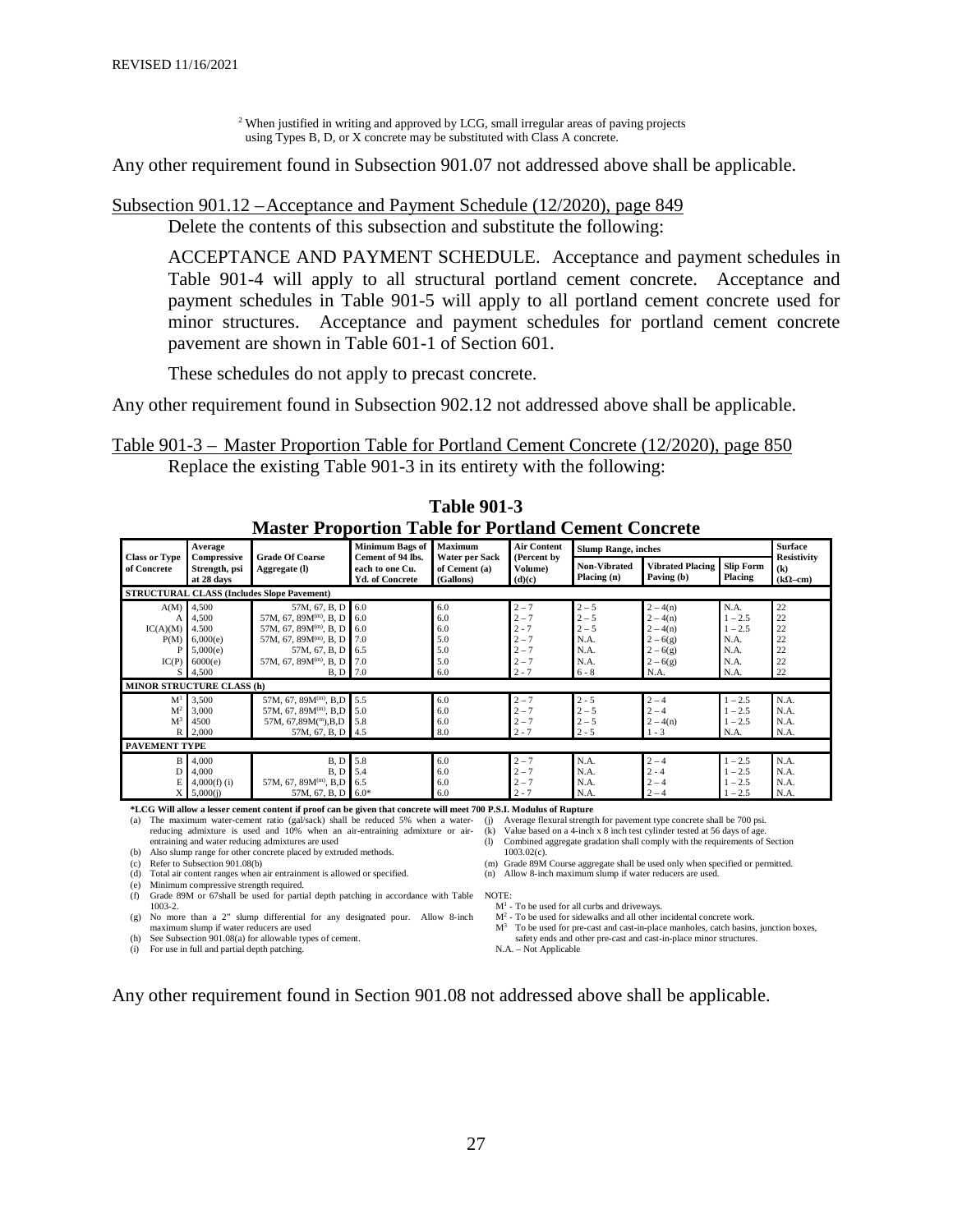#### Table 901-4 – Acceptance and Payment Schedules Cast-In-Place Structural Concrete (12/2020), page 851

Replace the existing Table 901-4 in its entirety with the following:

| Class A(M), A, IC(A)(M), P(M) <sup>4</sup> , P <sup>4</sup> , IC(P) <sup>4</sup> and S            |               |                                                  |  |  |  |  |
|---------------------------------------------------------------------------------------------------|---------------|--------------------------------------------------|--|--|--|--|
| Compressive<br>Surface Resistivity ( $k\Omega$ -<br><b>Strength</b><br>cm) (4 x 8 Test Cylinders) |               | Percent of<br><b>Contract Price</b> <sup>1</sup> |  |  |  |  |
| 4500 & above                                                                                      | 22.0 & Above  | 100                                              |  |  |  |  |
| 4301-4499                                                                                         | $20.0 - 21.9$ | 98                                               |  |  |  |  |
| 4000-4300                                                                                         | $18.0 - 19.9$ | 90                                               |  |  |  |  |
| below 4000                                                                                        | Below 18.0    | 50 or remove<br>and replace <sup>2,3</sup>       |  |  |  |  |

# **Table 901-4 Acceptance and Payment Schedules - Structural Concrete**

<sup>1</sup>When concrete is part of an item or not a direct pay item, lot sizes, sampling and acceptance testing for the required quantities will be in accordance with Subsection 805.18. The value for each cubic yard required will be assessed at \$350 for the purpose of applying payment adjustment percentages. The amount of payment adjustment for the quantity of concrete involved will be deducted from payment. Acceptance and payment schedules shall apply to the contract item itself for cast-in-place piling.

When the average compressive strength of **any batch in a lot** is less than the specified strength a prompt investigation will be made. If concrete is allowed to remain in place by LCG, payment will be based on 50 percent of the contract price unless associated cylinders were improperly molded or tested and investigative core strength results are above design strength  $(f<sub>c</sub>)$ . If concrete is not allowed to remain in place, the identifiable deficient areas shall be removed and replaced at no direct pay.

<sup>3</sup>When the average surface resistivity is less than 18.0 k $\Omega$ –cm using 4-inch x 8-inch test cylinders, an investigation will be made. If concrete is allowed to remain in place by LCG, payment will be based on 50 percent of the contract price. Any cores obtained in these investigations are for evaluation purposes only. Payment will be based on original acceptance samples.

4 Class P(M), P and IC(P) shall be measured for resistivity values only for acceptance and payment. No adjustment in pay will be made for these two classes of structural concrete. All test cylinders must meet or exceed the required concrete compressive strength. All other structural concrete classes shall be measured for compressive strength and resistivity values for acceptance and payment.

Any other requirement found in Subsection 901.12 not addressed above shall be applicable.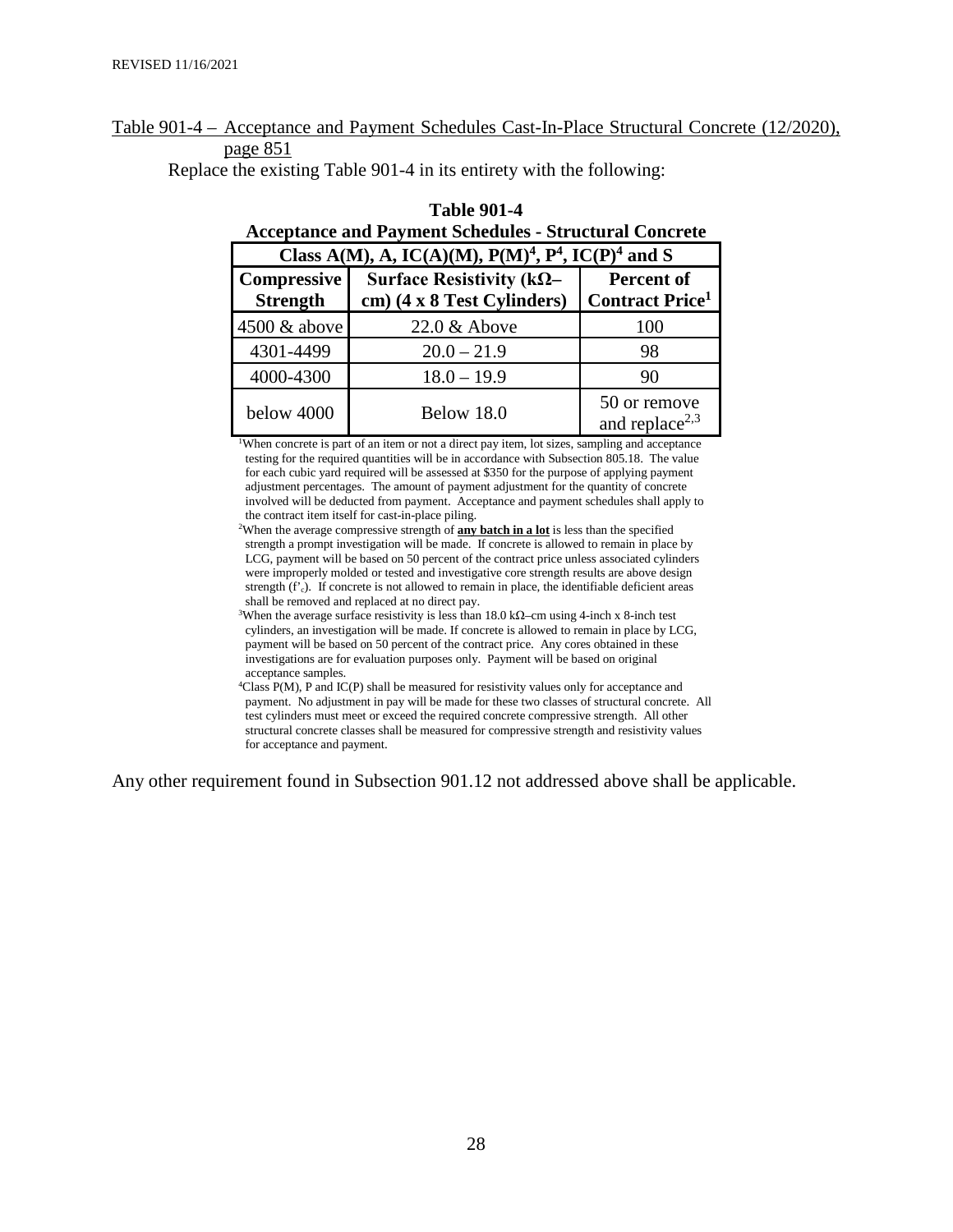# **PART X - MATERIALS**

#### **SECTION 1002 – ASPHALT CEMENT, EMULSIONS, AND ADDITIVES:**

#### Table 1002-1 – Performance Graded Asphalt Cement Specifications (12/2020)

page 860

Replace the existing Table 1002-1 in its entirety with the following:

| <b>Performance Graded Asphalt Cement Specifications</b>                                           |                            |                                                                    |                                   |                                   |                        |                                     |
|---------------------------------------------------------------------------------------------------|----------------------------|--------------------------------------------------------------------|-----------------------------------|-----------------------------------|------------------------|-------------------------------------|
| <b>Property</b>                                                                                   | <b>Test Method</b>         | PG82-22rm <sup>6</sup> PG76-22m <sup>6</sup> PG70-22m <sup>6</sup> |                                   |                                   | <b>PG67-22</b>         | <b>PG58-28</b>                      |
| <b>Tests on Original Binder:</b>                                                                  |                            |                                                                    |                                   |                                   |                        |                                     |
| Rotational Viscosity @ 135 $^{\circ}$ C, Pa $\cdot$ s <sup>1</sup><br>316                         | <b>AASHTO T-</b>           | 3.0                                                                | 3.0                               | 3.0                               | 3.0                    | 3.0                                 |
| Dynamic Shear, 10 rad/s, G*/Sin δ, kPa<br>315                                                     | <b>AASHTOT-</b>            | $1.00 + @ 82^{\circ}C$                                             | $1.00 + \omega$<br>$76^{\circ}$ C | $1.00 + \omega$<br>$70^{\circ}$ C | $1.00 + @ 67$ °C       | $1.00 + @ 58°C$                     |
| Dynamic Shear, 10 rad/s, Phase Angle<br>315                                                       | <b>AASHTO T-</b>           | $---$                                                              | 75° @ 76°C                        | $---$                             | $---$                  |                                     |
| Flash Point, °C                                                                                   | <b>AASHTO T-48</b>         | $232+$                                                             | $232+$                            | $232+$                            | $232+$                 | $232+$                              |
| Solubility, $\sqrt[3]{6^2}$                                                                       | <b>AASHTO T-44</b>         | N/A                                                                | $99.0+$                           | $99.0+$                           | $99.0+$                | $99.0+$                             |
| Separation of Polymer, 163°C, 48 hours,<br>°C difference in R & B from top to bottom <sup>5</sup> | ASTM D-7173<br>AASHTO T-53 | ---                                                                | $2 -$                             | $2 -$                             | ---                    | ---                                 |
| <b>Tests on Rolling Thin Film Oven Residue:</b>                                                   | AASHTO T-240               |                                                                    |                                   |                                   |                        |                                     |
| Mass change, %<br>240                                                                             | AASHTO T-                  | $1.00-$                                                            | $1.00-$                           | $1.00-$                           | $1.00-$                | $1.00-$                             |
| Dynamic Shear, 10 rad/s, G*/Sin δ, kPa<br>315                                                     | <b>AASHTO T-</b>           | $2.20 + @ 82^{\circ}C$                                             | $---$                             | $---$                             | $2.20 + @ 67^{\circ}C$ | $2.20 + @ 58^{\circ}C$              |
| Elastic Recovery, 25 $\degree$ C, 10 cm elongation, % <sup>4</sup><br>301                         | <b>AASHTO T-</b>           | $60+$                                                              | ---                               | ---                               | ---                    | ---                                 |
| Multiple Stress Creep Recovery (MSCR), 67°C,<br>Jnr $(3.2$ kPa)<br>350                            | <b>AASHTO T-</b>           | $---$                                                              | $0.5 -$                           | $1.0 - 2.0$                       | ---                    |                                     |
| Multiple Stress Creep Recovery (MSCR), 67°C,<br>% Recovery (3.2 kPa)<br>350                       | <b>AASHTO T-</b>           | ---                                                                | Meets<br>Curve <sup>3</sup>       | 15%                               |                        |                                     |
| <b>Tests on Pressure Aging Vessel Residue:</b>                                                    | <b>AASHTOR28</b>           |                                                                    |                                   |                                   |                        |                                     |
| Dynamic Shear, @ 26.5 $\degree$ C, 10 rad/s, G* Sin $\delta$ , kPa<br>315                         | <b>AASHTO T-</b>           | 5000-                                                              | 6000-                             | $6000 -$                          | 5000-                  | 5000-@ 19°C                         |
| Bending Beam Creep Stiffness, S, MPa @ -12°C.<br>313                                              | <b>AASHTO T-</b>           | $300 -$                                                            | $300 -$                           | $300 -$                           | $300 -$                | 300- $@ - 18°C$                     |
| Bending Beam Creep Slope, m value, @ -12°C<br>313                                                 | <b>AASHTO T-</b>           | $0.300+$                                                           | $0.300+$                          | $0.300+$                          | $0.300+$               | $0.300 + \omega$ -18 <sup>o</sup> C |

**Table 1002-1 Performance Graded Asphalt Cement Specifications**

<sup>1</sup> The rotational viscosity will be measured to determine product uniformity. The rotational viscosity measured by the supplier shall be noted on the Certificate of Delivery. A binder having a rotational viscosity of 3.0 Pa·s or less will typically have adequate mixing and pumping capabilities. Binders with rotational viscosity values higher than 3.0 Pa·s should be used with caution and only after consulting with the supplier as to any special handling procedures and guarantees of mixing and pumping capabilities.

<sup>2</sup> Not all polymers are soluble in the specified solvents. If the polymer modified asphalt digested in the solvent will not pass the filter media, a sample of the base asphalt used in making the polymer modified asphalt should be tested for solubility. If the solubility of the base asphalt is at least 99.0%, the material will be considered as passing.

<sup>3</sup> As defined in AASHTO M 332

<sup>4</sup> AASHTO T 301 except elongation shall be 10 cm.

 $5$  Prepare samples per ASTM  $\overline{D}$  7173. Determine softening point of top and bottom per AASHTO T 53.

<sup>6</sup> The quality assurance plan for this product will require the contractors who use his material to submit written documentation of tank cleaning annually to LCG. Contractors must have tank mixers.

 $<sup>7</sup>$  Handling of all samples for testing shall be in accordance with ASTM D 4957, Section 7.2, which requires heating the sample in an</sup> oven maintained at  $190^\circ \pm 2^\circ$ C. Stir the sample occasionally until homogenous and pour in suitable container for testing. Pouring temperatures shall be  $180^\circ \pm 2^\circ \text{C}$  for all tests.

Any other requirement found in Subsection 1002 not addressed above shall be applicable.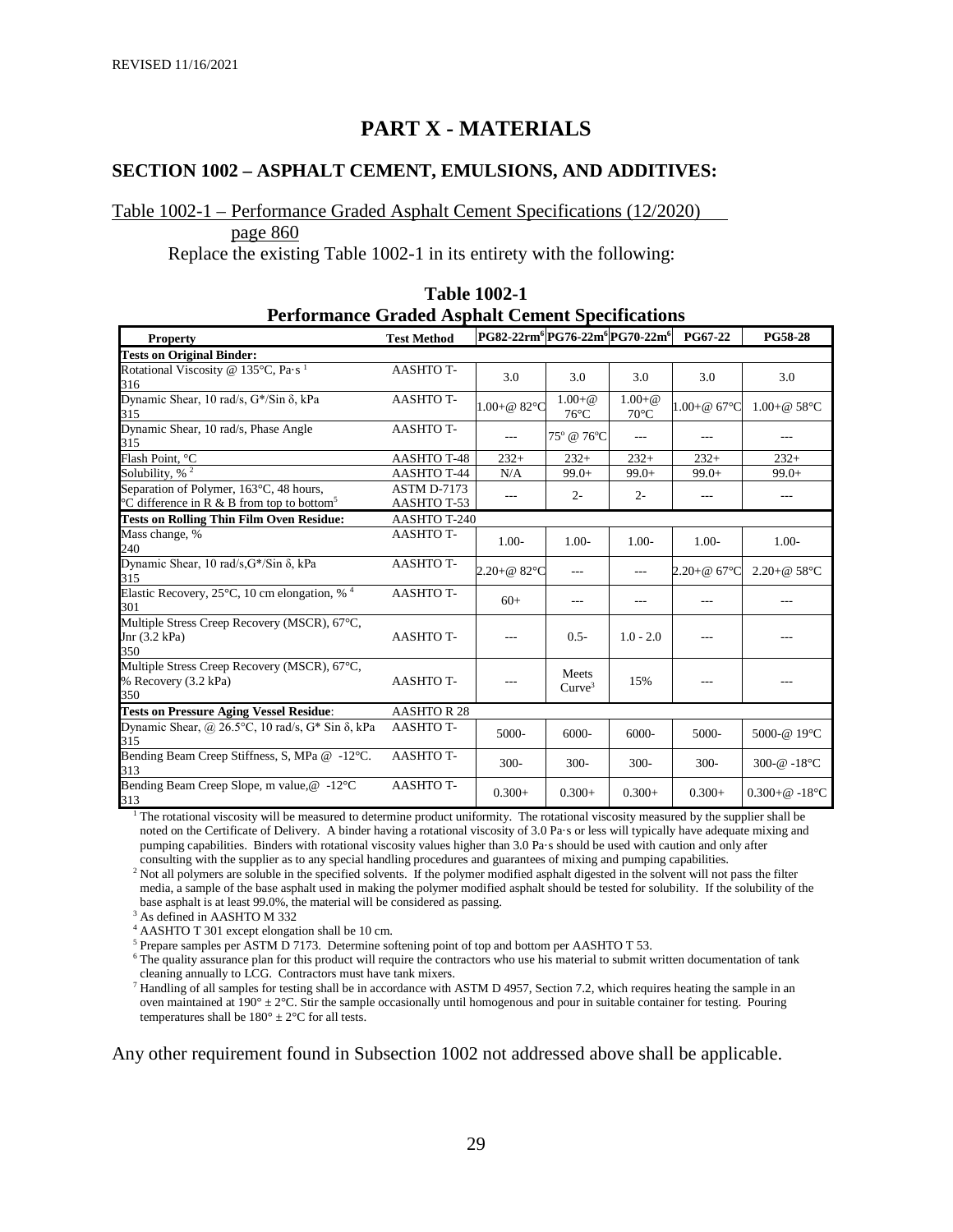#### **SECTION 1003 – AGGREGATES:**

Table 1003-2 – Gradation for Portland Cement Concrete Aggregates, Uncrushed (12/2020) page 875

Replace the existing Table 1003-2 in its entirety with the following:

|                      | Oradation for Fortiand Centent Concrete Aggregates, Oncrushed |            |           |  |
|----------------------|---------------------------------------------------------------|------------|-----------|--|
|                      | <b>Percent Passing</b>                                        |            |           |  |
| U.S.<br><b>Sieve</b> | Size 57M                                                      | Size 89M   | Size 67   |  |
|                      |                                                               |            |           |  |
| $2 - 1/2$ "          |                                                               |            |           |  |
| 2                    |                                                               |            |           |  |
| $1 - 1/2$ "          | 100                                                           |            |           |  |
| 1"                   | $90 - 1001$                                                   |            | 100       |  |
| 3/4"                 |                                                               | 100        | 90-100    |  |
| $1/2$ "              | $25 - 60$                                                     | $90 - 100$ |           |  |
| 3/8"                 |                                                               |            | $20 - 55$ |  |
| No. 4                | $0 - 10$                                                      | $15 - 60$  | $0 - 10$  |  |
| No. 8                | $0 - 5$                                                       | $0 - 30^2$ | $0 - 5$   |  |
| No. 16               |                                                               | $0 - 5$    |           |  |
| No. 200              | $0 - 1$                                                       | $0-1$      | $0 - 1$   |  |

| <b>Table 1003-2</b>                                                 |  |
|---------------------------------------------------------------------|--|
| <b>Gradation for Portland Cement Concrete Aggregates, Uncrushed</b> |  |

 $\frac{1}{1}$  ASTM C33 No. 57 designation required 95-100.

<sup>2</sup> ASTM C33 No. 89 designation required 0-15.

Any other requirement found in Subsection 1003.02 not addressed above shall be applicable.

#### **SECTION 1009 – REINFORCING STEEL, STRAND, AND WIRE ROPE:**

#### Subsection 1009.05 – Dowel Bars (12/2020), page 911

Remove the second paragraph and add replace it with the following paragraphs to the subsection:

One of the following types of coating shall be required:

- (a) Dowel Bars shall be undercoated with an adhesive and given an outer coat of polypropylene or polyethylene. The coated dowel bar shall comply with AASHTO M 254.
- (b) Dowel bars shall have an epoxy coating applied by the electrostatic spray method. The epoxy coted dowel bar shall comply with ASTM A775.

Prior to placement of concrete, ensure dowel bars are entirely covered with an approved bond breaker that is one of the following:

(a) Paraffin based lubricant, either Dayton Superior DSC BB-Coat or Valvoline Tectyl 506. .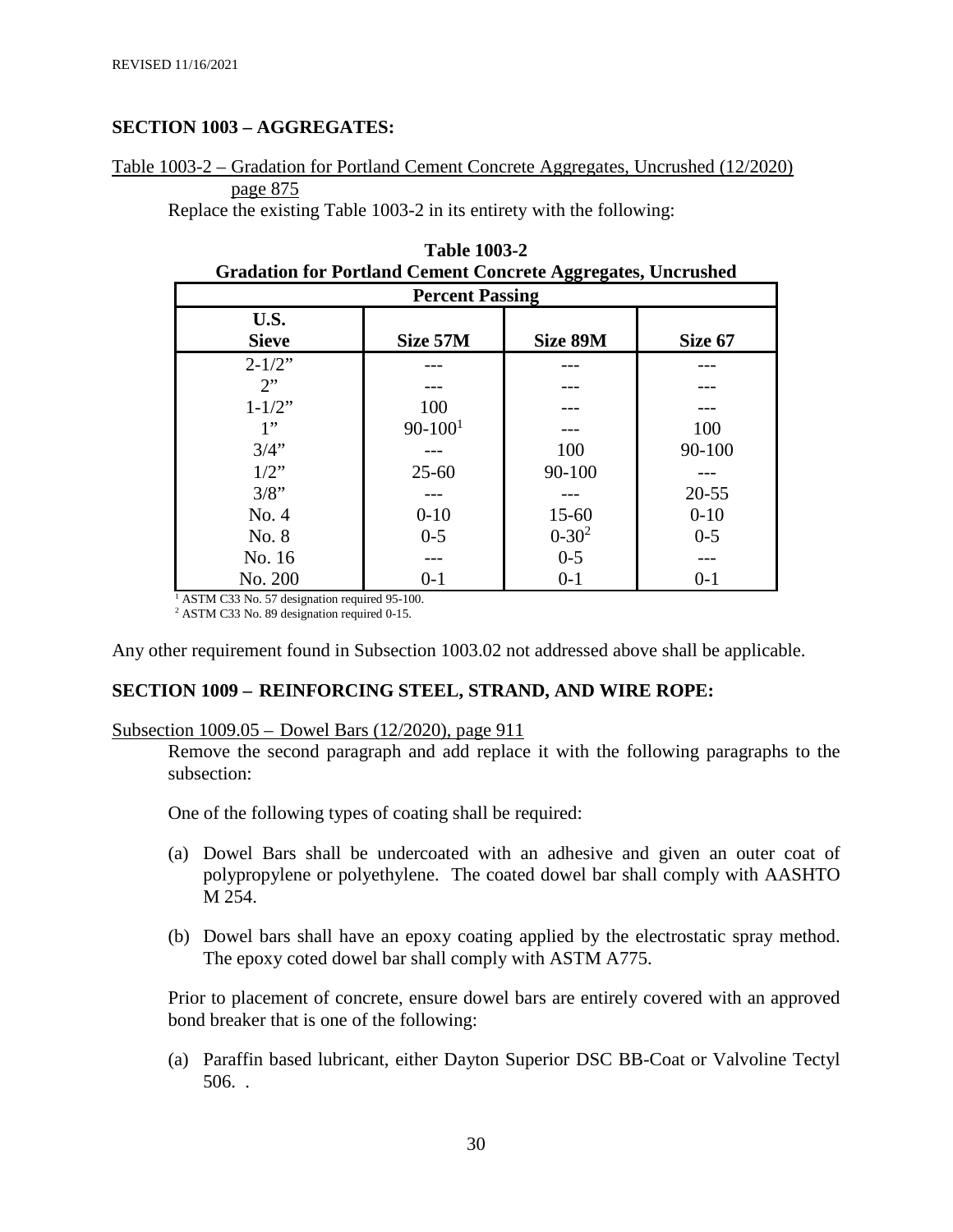- (b) White-=pigmented curing compound conforming to ASTM C309, Type 2, Class A, with 22% minimum nonvolatile compound consisting of 50% paraffin wax...
- (c) Any other bond breaker that is submitted with documentation sufficient to validate that it is equal to the above alternatives. Any approved equal must be reviewed and approved in writing by LCG prior to use.

The use of oil-based or asphalt-based bond breakers is prohibited.

Any other requirement found in Subsection 1009.05 not addressed above shall be applicable.

#### **SECTION 1016 – CONCRETE PIPE and PRECAST REINFORCED CONCRETE DRAINAGE UNITS:**

#### Subsection 1016.01 – General (06/17), page 959

Delete the contents of this subsection and substitute the following:

GENERAL: This specification covers the manufacture of precast reinforced concrete box culverts, manhole sections, catch basins, junction boxes, safety ends and concrete pipe. Concrete pipe and precast reinforced concrete drainage units shall be as listed in the LA DOTD AML and from Certified Plants. The fabrication procedure will require that the walls and bases of these structures be poured monolithically (one pour) with smooth wall faces. All shop drawings must be submitted for approval by LCG and the Consultant before fabrication can begin. Any deviation from either the LCG Precast Details or the specific design structure details contained within the plans will require design calculations, signed and stamped by a Professional Engineer registered in the State of Louisiana be submitted for approval by LCG and its Consultant before fabrication can begin.

Subsection  $1016.01(h)(1)$  -Rubber Gaskets – General  $(11/17)$ , page  $960$ Replace AASHTO M 315 with ASTM C443 for compliance of rubber gaskets.

Any other requirement found in Subsection 1016.01 not addressed above shall be applicable.

#### **SECTION 1018 – MISCELLANEOUS MATERIALS:**

#### Subsection 1018.31(a) –Flexible Revetment – General (07/18), page 984

Delete the contents of this subsection and substitute the following:

General: Flexible Revetment (pump filled concrete articulating block mat) shall consist of an approved unreinforced concrete liner made of double layer synthetic forms, cabled in two directions between the two layers of fabric. A minimum of two cables shall be included in the transverse direction of the mat and shall pass through each form compartment. A minimum of one cable shall be included in the longitudinal direction of the mat and shall pass through each form compartment. Forms shall be filled with a fine aggregate concrete mix meeting the mix design specified in Section 712.03(f).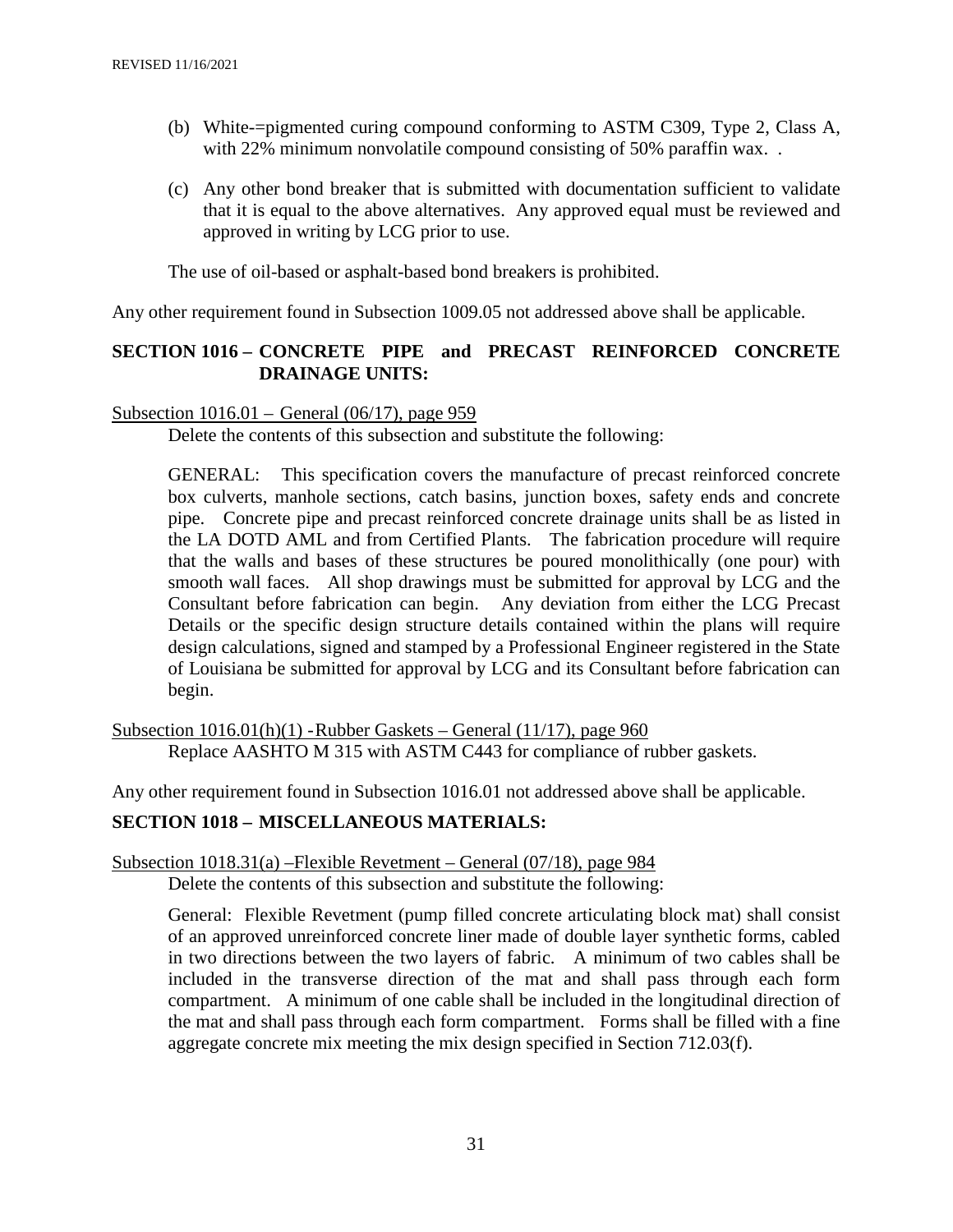Prior to the contractor ordering the flexible revetment, the contractor shall grade the area and the supplier shall come to the project site and take all necessary measurements to fabricate the mat to fit the field conditions. Quantities shown in the bid form are for bidding purposes only.

Any other requirement found in Subsection 1018.31 not addressed above shall be applicable.

#### **PART XII – CONSTRUCTION PHOTOGRAPHS AND VIDEO**

#### **SECTION 1201 – CONSTRUCTION PHOTOGRAPHS AND VIDEO:**

Subsection 1201.03(a)(5) – Photographs (12/2020), page 1074

Delete the contents of this subsection and substitute the following:

"Print photographs on  $8-1/2$ " by 11" sheets and identify with project name, property owner, street name, approximate location and date for each individual photo." This information shall also be provided on a USB storage device.

## **PART XIV – NON-STANDARD ITEMS**

#### **SECTION 1401 – NS DETECTABLE WARNING SYSTEM RETROFIT FOR CURB RAMPS:**

Subsection 1401.01 – General (12/2020), page 1121

Delete Item No. NS-MSC "Detectable Warning System Retrofit for Curb Ramps" in its entirety and replace with the following item: NS-1401-00080 "Detectable Warning System Retrofit for Curb Ramps".

Pay unit remains the same.

Any other requirement found in Subsection 1401.01 not addressed above shall be applicable.

#### **SECTION 1402 – NS TEMPORARY CONSTRUCTION ENTRANCE**

Subsection 1402.01 – General (12/2020), page 1122

Delete Item No. NS-MSC "Temporary Construction Entrance" in its entirety and replace with the following item: NS-1402-00240 "Temporary Construction Entrance".

Pay unit remains the same.

Any other requirement found in Subsection 1402.01 not addressed above shall be applicable.

#### **SECTION 1403 – NS CLEANING EXISTING DITCHES**

Subsection 1403.01 – General (12/2020), page 1123

Delete Item No. NS-200 "Cleaning Existing Ditches" in its entirety and replace with the following item: NS-1403-00020 "Cleaning Existing Ditches".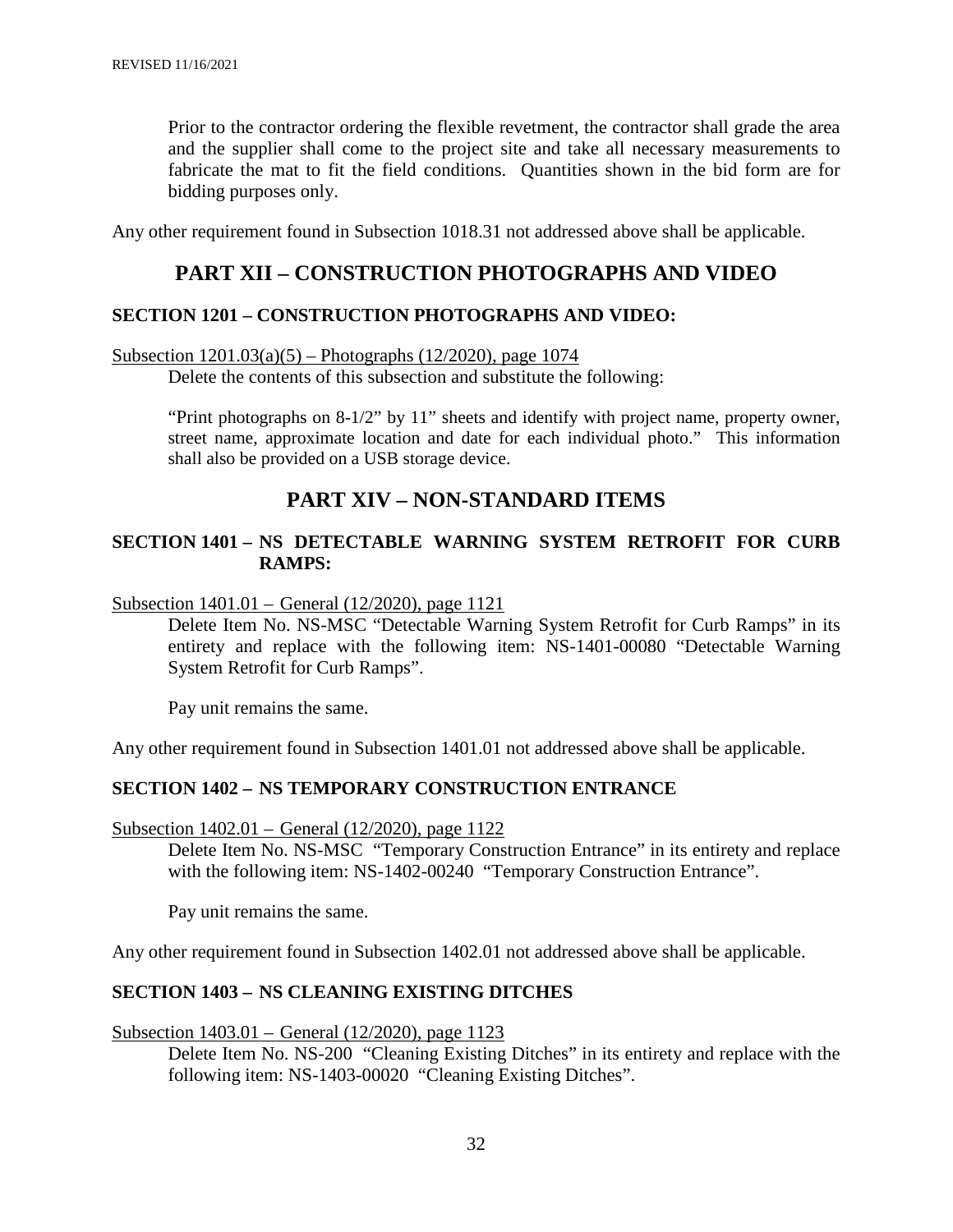Pay unit remains the same.

Any other requirement found in Subsection 1403.01 not addressed above shall be applicable.

#### **SECTION 1404 – NS DOUBLE APPLICATION LIME TREATMENT**

#### Subsection 1404.01 – General (12/2020), page 1125

Delete Item No. NS-300 "Lime" in its entirety and replace with the following item: NS-1404-00020 "Lime". Pay unit remains the same.

Delete Item No. NS-300 "Double Application Lime Treatment" in its entirety and replace with the following item: NS-1404-00040 "Double Application Lime Treatment".

Pay unit remains the same.

Any other requirement found in Subsection 1404.01 not addressed above shall be applicable.

#### **SECTION 1405 – NS GEOGRID**

Subsection 1405.04 – Measurement and Payment (12/2020), page 1127

Delete Item No. NS-300 "Geogrid Biaxial" in its entirety and replace with the following item: NS-1405-00100 "Geogrid Biaxial". Pay unit remains the same.

Delete Item No. NS-300 "Geogrid Triaxial" in its entirety and replace with the following item: NS-1405-00200 "Geogrid Triaxial". Pay unit remains the same.

Any other requirement found in Subsection 1405.04 not addressed above shall be applicable.

#### **SECTION 1406 – NS RAISED ASPHALTIC CONCRETE MEDIAN**

Subsection 1406.01 – General (12/2020), page 1128

Delete Item No. NS-500 "Raised Asphaltic Concrete Median (4" Thick)" in its entirety and replace with the following item: NS-1406-00120 "Raised Asphaltic Concrete Median (4" Thick)". Pay unit remains the same.

Delete Item No. NS-500 "Raised Asphaltic Concrete Median (6" Thick)" in its entirety and replace with the following item: NS-1406-00140 "Raised Asphaltic Concrete Median (6" Thick)".

Pay unit remains the same.

Any other requirement found in Subsection 1406.01 not addressed above shall be applicable.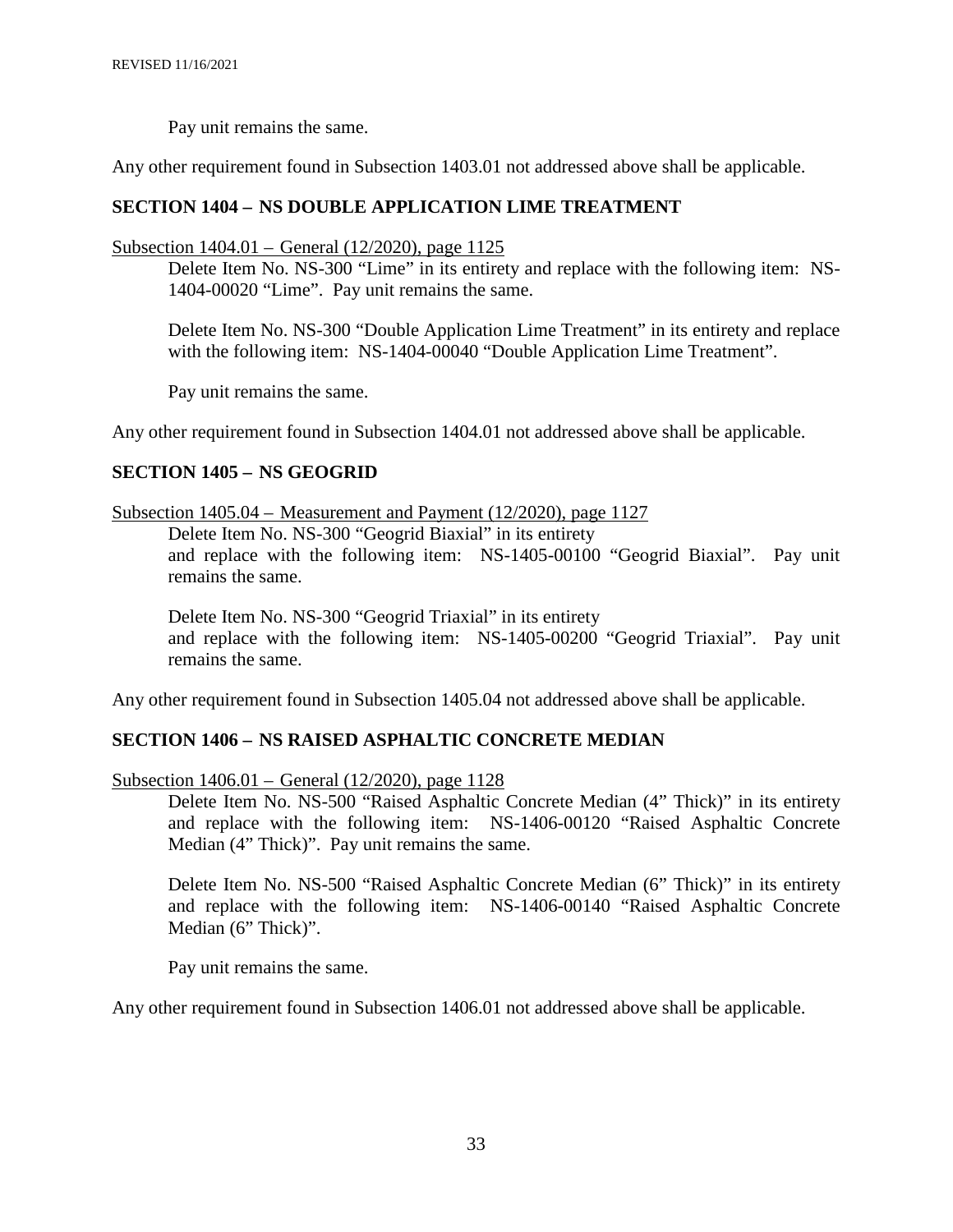#### **SECTION 1407 – NS SAWING and SEALING LONGITUDINAL and TRANSVERSE JOINTS in ASPHALTIC CONCRETE OVERLAY, and SAW CUTS in ASPHALTIC CONCRETE LIFTS**

#### Subsection 1407.01 – General (12/2020), page 1130

Delete Item No. NS-500 "Sawing and Sealing Longitudinal Joints in Asphaltic Concrete Overlay" in its entirety

and replace with the following item: NS-1407-00100 "Sawing and Sealing Longitudinal Joints in Asphaltic Concrete Overlay". Pay unit remains the same.

Delete Item No. NS-500 "Sawing and Sealing Transverse Joints in Asphaltic Concrete Overlay" in its entirety and replace with the following item: NS-1407-00200 "Sawing and Sealing Transverse Joints in Asphaltic Concrete Overlay". Pay unit remains the same.

Delete Item No. NS-500 "Sawcuts Asphaltic Concrete Lifts" in its entirety and replace with the following item: NS-1407-00300 "Sawcuts in Asphaltic Concrete Lifts".

Pay unit remains the same.

Any other requirement found in Subsection 1407.01 not addressed above shall be applicable.

#### **SECTION 1408 – NS SAWCUTTING ASPHALTIC CONCRETE PAVEMENT**

#### Subsection 1408.01 – General (12/2020), page 1131

Delete Item No. NS-500 "Sawcutting Asphaltic Concrete Pavement" in its entirety and replace with the following item: NS-1408-00340 "Sawcutting Asphaltic Concrete Pavement".

Pay unit remains the same.

Any other requirement found in Subsection 1408.01 not addressed above shall be applicable.

#### **SECTION 1409 – NS SAWCUTTING ASPHALTIC CONCRETE PAVEMENT OVER PORTLAND CEMENT CONCRETE PAVEMENT**

#### Subsection 1409.01 – General (12/2020), page 1132

Delete Item No. NS-500 "Sawcutting Asphaltic Concrete Pavement Over Portland Cement Pavement" in its entirety

and replace with the following item: NS-1409-00360 "Sawcutting Asphaltic Concrete Pavement Over Portland Cement Concrete Pavement".

Pay unit remains the same.

Any other requirement found in Subsection 1409.01 not addressed above shall be applicable.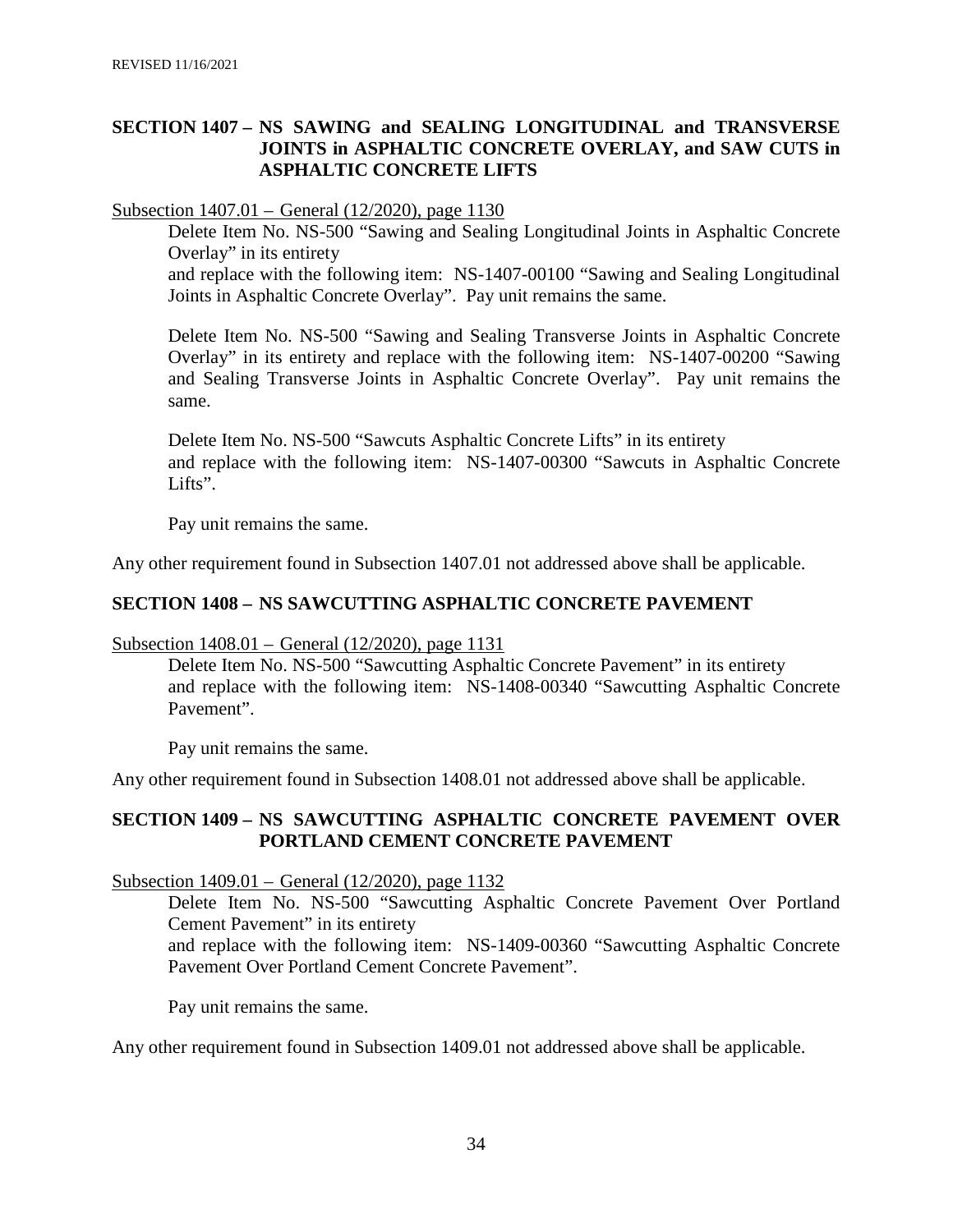#### **SECTION 1410 – NS MICRO SURFACING AGGREGATE and MICRO SURFACING ASPHALT (POLYMER MODIFIED EMULSION)**

Subsection 1410.08 – Payment (12/2020), page 1144

Delete Item No. NS-500 "Micro Surfacing Aggregate" in its entirety and replace with the following item: NS-1410-00100 "Micro Surfacing Aggregate". Pay unit remains the same.

Delete Item No. NS-500 "Micro Surfacing Asphalt (Polymer Modified Emulsion)" in its entirety

and replace with the following item: NS-1410-00200 "Micro Surfacing Asphalt (Polymer Modified Emulsion)". Pay unit remains the same.

Delete Item No. NS-500 "Micro Surfacing Mineral Filler" in its entirety and replace with the following item: NS-1410-00300 "Micro Surfacing Mineral Filler".

Pay unit remains the same.

Any other requirement found in Subsection 1410.08 not addressed above shall be applicable.

#### **SECTION 1411 – NS SAWCUTTING PORTLAND CEMENT CONCRETE PAVEMENT**

Subsection 1411.01 – General (12/2020), page 1145

Delete Item No. NS-600 "Sawcutting Portland Cement Concrete Pavement" in its entirety and replace with the following item: NS-1411-00100 "Sawcutting Portland Cement Concrete Pavement".

Pay unit remains the same.

Any other requirement found in Subsection 1411.01 not addressed above shall be applicable.

#### **SECTION 1412 – NS FLEXIBLE POST TRAFFIC DELINEATORS**

Subsection 1412.01 – General (12/2020), page 1146

Delete Item No. NS-700 "Flexible Post Traffic Delineators" in its entirety and replace with the following item: NS-1412-00100 "Flexible Post Traffic Delineators". Pay unit remains the same.

Delete Item No. NS-700 "Replacement of Flexible Post Traffic Delineators" in its entirety

and replace with the following item: NS-1412-00120 "Replacement of Flexible Post Traffic Delineators".

Pay unit remains the same.

Any other requirement found in Subsection 1412.01 not addressed above shall be applicable.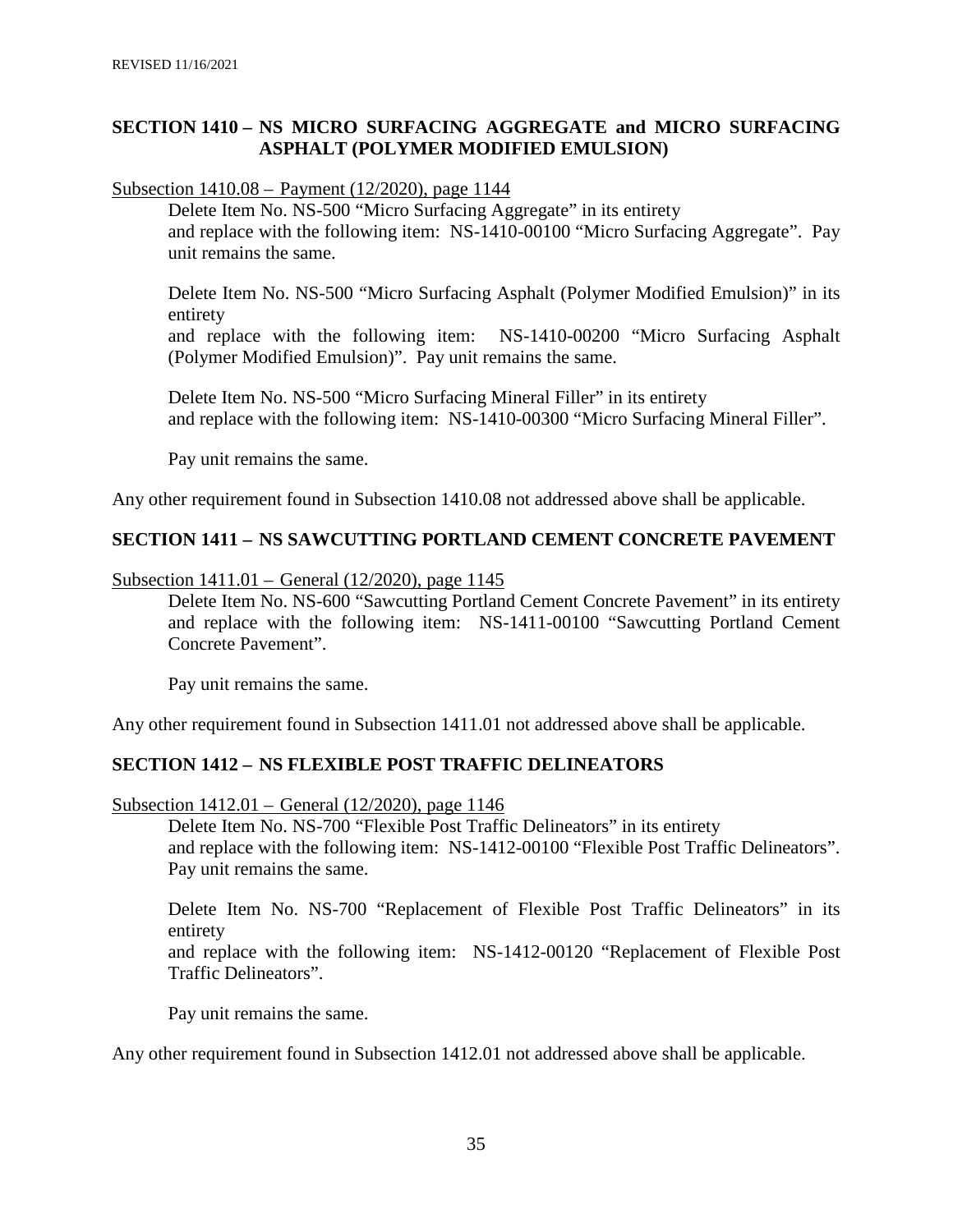#### **SECTION 1413 – NS WHITE PREFORMED HEAT-APPLIED RETROFLECTIVE THERMOPLASTIC STRIPING MATERIAL**

Subsection 1413.09 – Measurement and Payment (12/2020), page 1150

Delete Item No. NS-700 "White Preformed Heat-Applied Retroreflective Thermoplastic Striping Materials (Lines)" in its entirety and replace with the following item: NS-1413-00200 "White Preformed Heat-Applied Retroreflective Thermoplastic Striping Materials (Lines)". Pay unit remains the same.

Delete Item No. NS-700 "White Preformed Heat-Applied Retroreflective Thermoplastic Striping Materials (Symbols)" in its entirety and replace with the following item: NS-1413-00220 "White Preformed Heat-Applied Retroreflective Thermoplastic Striping Materials (Symbols)".

Pay unit remains the same.

Any other requirement found in Subsection 1413.09 not addressed above shall be applicable.

#### **SECTION 1414 – NS DYNAMIC MESSAGE SIGN UNIT**

#### Subsection 1414.01 – General (12/2020), page 1152

Delete Item No. NS-713 "Dynamic Message Sign Unit" in its entirety and replace with the following item: NS-1414-00001 "Dynamic Message Sign Unit".

Pay unit remains the same.

Any other requirement found in Subsection 1414.01 not addressed above shall be applicable.

#### **SECTION 1415 – NS NAVIGATIONAL CLEARANCE GAUGE (MOUNTED)**

#### Subsection 1415.05 – Payment (12/2020), page 1153

Delete Item No. NS-729 "Navigational Clearance Gauge (Mounted)" in its entirety and replace with the following item: NS-1415-00001 "Navigational Clearance Gauge (Mounted)".

Pay unit remains the same.

Any other requirement found in Subsection 1415.05 not addressed above shall be applicable.

#### **SECTION 1416 – NS NAVIGATIONAL LIGHTING (TEMPORARY)**

Subsection 1416.05 – Payment (12/2020), page 1154

Delete Item No. NS-730 "Navigational Lighting (Temporary)" in its entirety and replace with the following item: NS-1416-00001 "Navigational Lighting (Temporary)".

Pay unit remains the same.

Any other requirement found in Subsection 1416.05 not addressed above shall be applicable.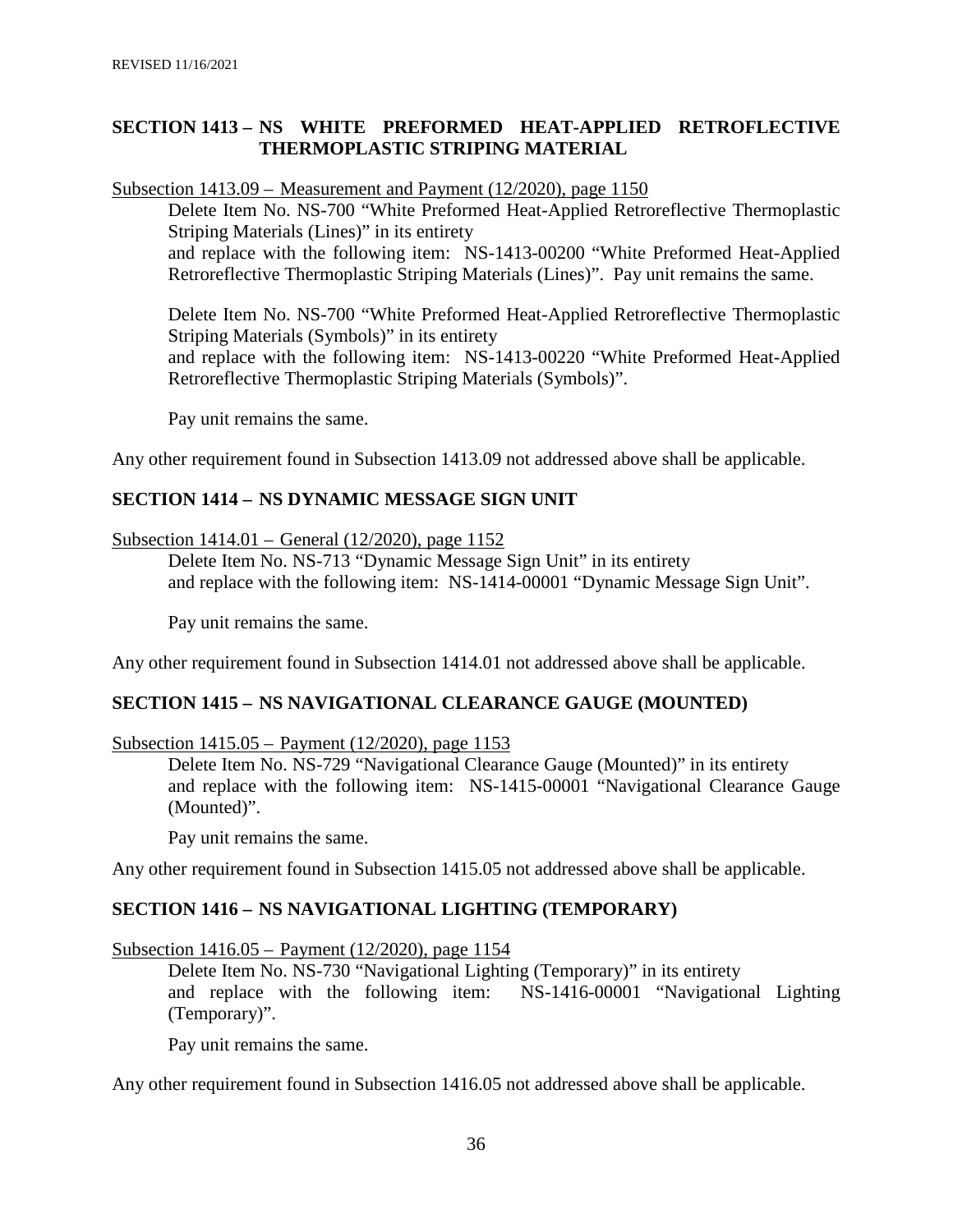#### **SECTION 1417 – NS VIBRATION MONITORING**

Section 1417 with the following: (12/2020), page 1155

Delete the contents of this section and substitute the following:

#### **Section 1417 NS Vibration Monitoring**

**1417.01 DESCRIPTION.** This work consists of monitoring the ground or structure vibration caused by pile driving operations; heavy construction equipment operations, structure demolition, and other know sources of vibrations during construction activities. Locations and structures to be monitored shall be in accordance with the plan details, and the specifications. It shall include all labor, materials, and equipment necessary to complete the work.

**1417.02 MATERIALS.** Monitoring equipment shall directly measure particle velocity (rate of ground movement) in three mutually perpendicular directions (longitudinal, transverse and vertical) and be capable of recording the vector sum of these three measurements to an accuracy of 0.01 in/sec. In addition, the monitoring equipment shall be capable of producing a continuous written record of all measurements taken and the location of each station shall be recorded.

**1417.03 VIBRATION MONITORING PLAN.** When an item is included in the Contract for vibration monitoring, submit a Vibration Monitoring Plan to the Project Engineer for review at least 30 calendar days prior to commencing pile driving activities or construction activities that may produce vibrations. Describe how vibration monitoring will be performed, any equipment to be used, the schedule, and how the data and information will be reported. Comply with the plans for the limits and features to be monitored. Plan limits may be extended and features added by the Project Engineer. Show survey limits and features to be monitored.

Do not begin pile driving operations until acceptance of the Vibration Monitoring Plan.

Upon completion of pile driving operations, submit to the Project Engineer for record a comprehensive report for each feature monitored during the pile driving operations.

**1417.04 PRE-CONSTRUCTION SITE SURVEY.** Submit to the Project Engineer for review the Pre-construction Site Survey. Do not begin pile driving activities or construction activities that may produce vibrations until acceptance of the survey.

**1417.05 VIBRATION MONITORING REPORT.** Submit to the Project Engineer for review the Vibration Monitoring Report in accordance with 804.12.7 upon completion of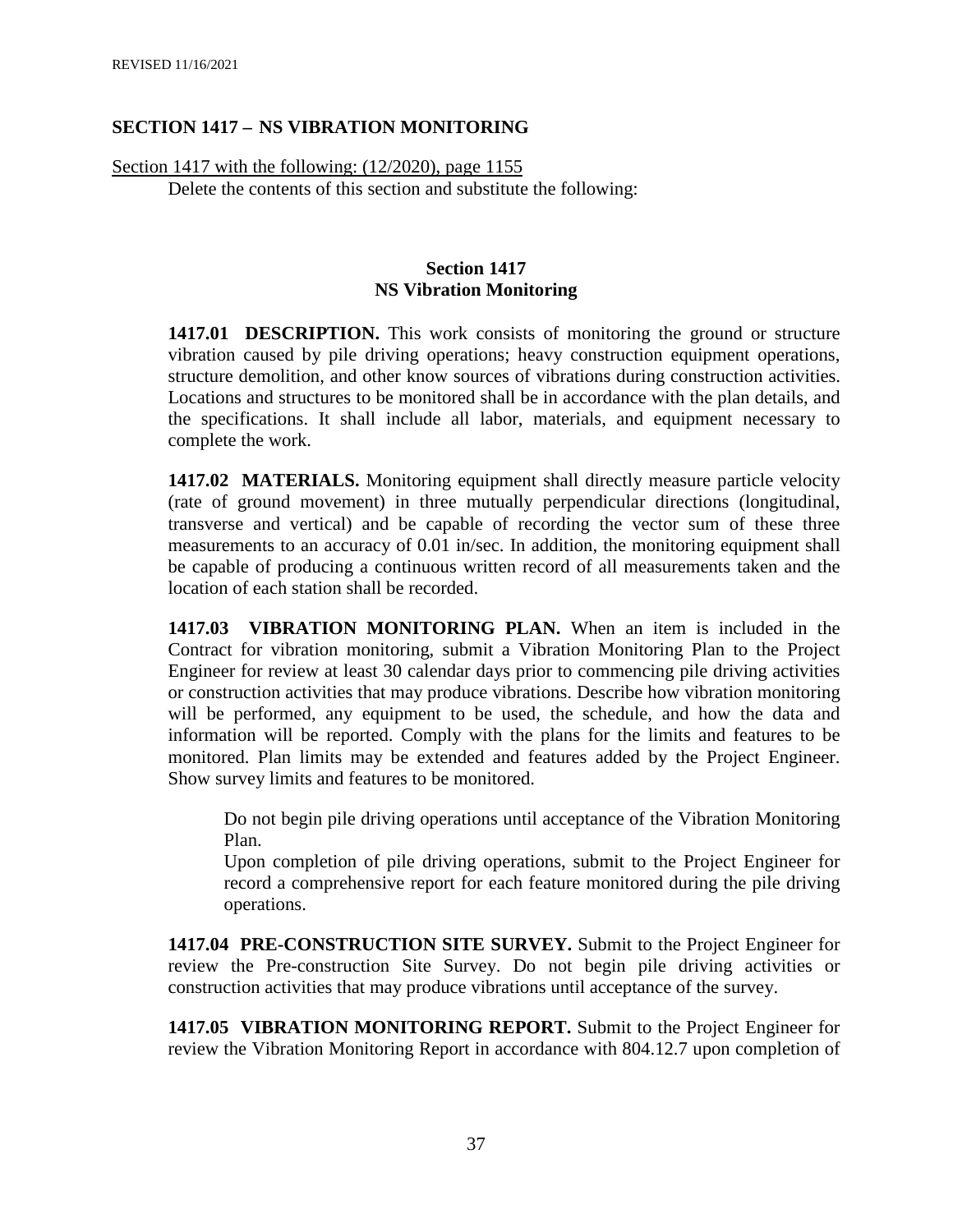pile driving activities or construction activities that may cause vibrations. Acceptance of the work will be contingent on acceptance of the Vibration Monitoring Report.

**1417.06 POST-CONSTRUCTION SITE SURVEY.** Submit to the project engineer for review the post-construction site survey upon completion of pile driving activities or construction activities which may create vibrations. Acceptance of the work will be contingent on acceptance of the post-construction site survey.

**1417.07 VIBRATION MONITORING.** Perform vibration monitoring in and around sensitive features as indicated in the Vibration Monitoring Plan, the Contract or as directed by the Project Engineer. Sensitive features may include archaeological sites, historic features, utilities, instruments, structures, etc.

Use the services of a testing lab and a vibration specialist engineer, acceptable to the Project Engineer to develop the vibration monitoring plan and conduct seismic monitoring of vibrations during pile driving and other heavy equipment operations in areas that are not normally subjected to such operations. Render complete reports and interpretations of the data obtained including the possible effects of the measured vibrations on adjacent and surrounding structures. Acquire baseline vibration data for a period of at least 24 hours prior to beginning construction activities.

Perform vibration monitoring during Test Pile and Indicator/Production Pile driving operations to verify that vibrations from construction activities are below required threshold values. Modify construction methods as necessary to stay below threshold values.

Peak particle velocity (PPV) is the maximum rate of change of position of a soil particle with respect to time, measured on the ground. The velocity magnitude is given in units of inches per second.

Frequency of vibration is the number of oscillations that occur in 1 second. The frequency units given are in hertz (cycles per second).

Provide seismic monitoring of vibrations during pile driving and other heavy equipment operations in areas subjected to such operations as specified on the plans. Use an independent third party Louisiana registered professional engineer to provide complete reports and interpretations of the data obtained including the possible effects of the measured vibrations on adjacent and surrounding structures.

**1417.08 EQUIPMENT AND INSTRUMENTATION.** Provide seismograph(s) with self-triggering units(s), accepted by the Project Engineer, and capable of recording three mutually perpendicular components (longitude, transverse, and vertical) of ground motion time histories, in terms of particle velocity. Provide units capable of reporting the frequency as well as the peak values for all vibration time histories.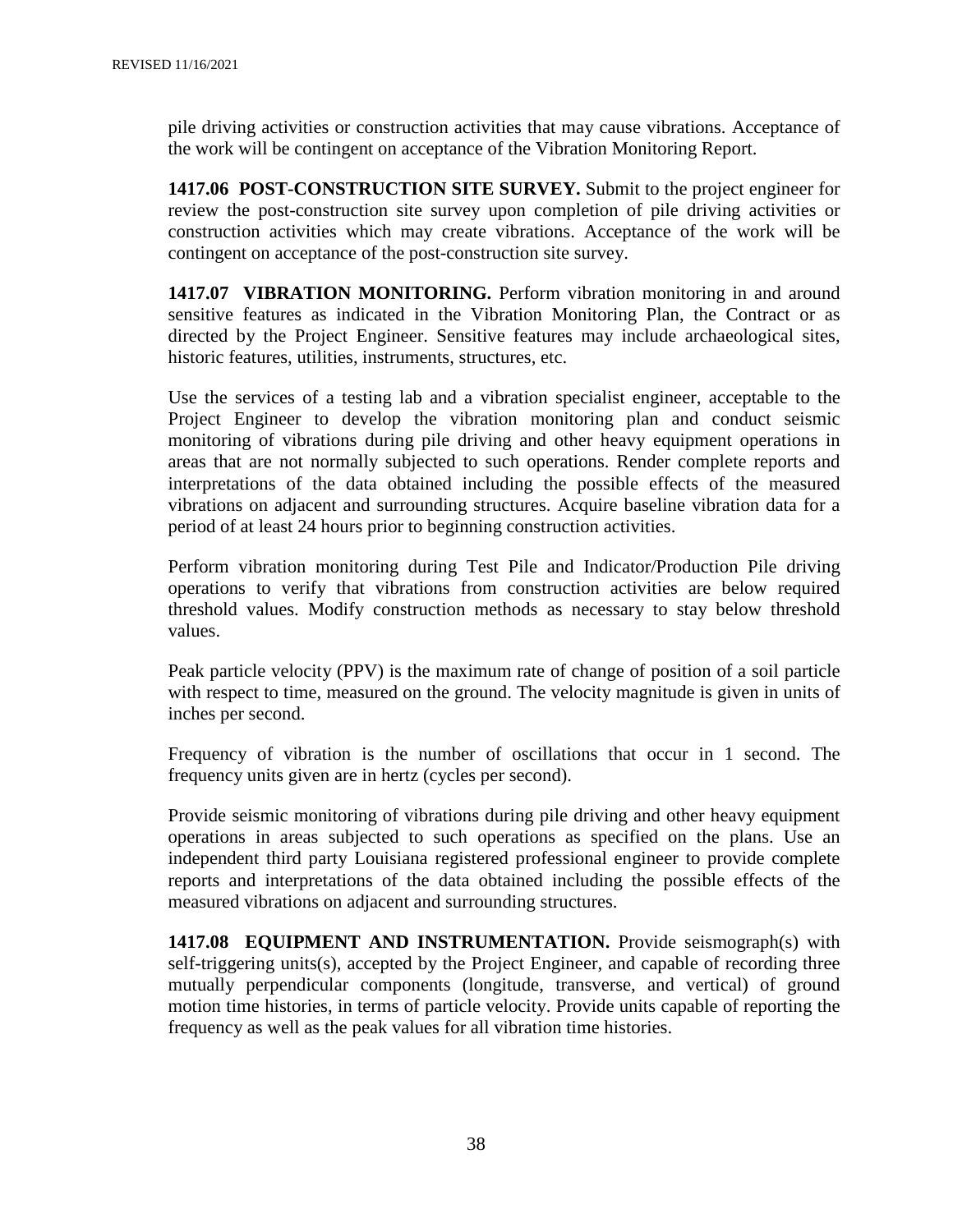The seismographs shall be Type I waveform recorders. It provides a particle velocity wave form or time history of the recorded event, sometimes in conjunction with peak event information. Independent chart recorders with separate motion transducers can be used in place of "stand-alone" monitors like seismographs when accepted by the Project Engineer.

**1417.09 NUMBER AND LOCATION.** Place seismographs and ground transducers in the ground outside and adjacent to the structure(s) or feature(s) to be monitored on the side facing the construction activity. Monitor structure(s) in accordance with the Vibration Monitoring Plan, the Contract, and as directed by the Project Engineer. Exact transducer number and locations shall be as directed by the Louisiana registered professional engineer.

Vibration monitoring distance (VMD) is the distance from the construction activity to the limits of monitoring. Comply with the limits shown in Table 1417-1, the Contract, and the Vibration Monitoring Plan.

| VIDration Monitoring Distance (VMD) |                                                                |  |
|-------------------------------------|----------------------------------------------------------------|--|
| <b>Maximum Distance</b><br>Receptor |                                                                |  |
| 200 feet                            | <b>Residential and Commercial Structures</b>                   |  |
| 500 feet                            | <b>Historical Structures, Industrial Structures, Sensitive</b> |  |
|                                     | Features, Settlement Sensitive Ground, Utilities,              |  |
|                                     | Instruments, & Archeological Sites                             |  |

**Table 1417-1**  $\mathbf{V}$   $\mathbf{V}$  **Distance (VMD)** 

The number of seismographs required is dependent on the specific site. As a minimum, two seismographs of Type I are required on site. One seismograph will be used on site with one or more held in reserve for use at a specific complaint or potential complaint location.

**1417.10 TRANSDUCER** ATTACHMENT (COUPLING). Place transducers on the measurement surface and cover with heavy sandbags as directed by the Louisiana registered professional engineer.

**1417.11 PARTICLE VELOCITY CONTROLS AND THRESHOLD LIMITS.** Limit ground particle velocity so that structural damage due to pile driving is avoided. Measure Peak Particle Velocity (PPV) with instrumentation and methods described 1417.08. Peak particle velocity shall satisfy the following controls:

- (1) Limit PPV to values less than a specific control limit at the nearest structure, which is summarized in Table 1417-2 for different types of structures.
- (2) Record particle velocities in three mutually perpendicular axes. The maximum allowable peak particle velocity reading will be that of any of the three axes.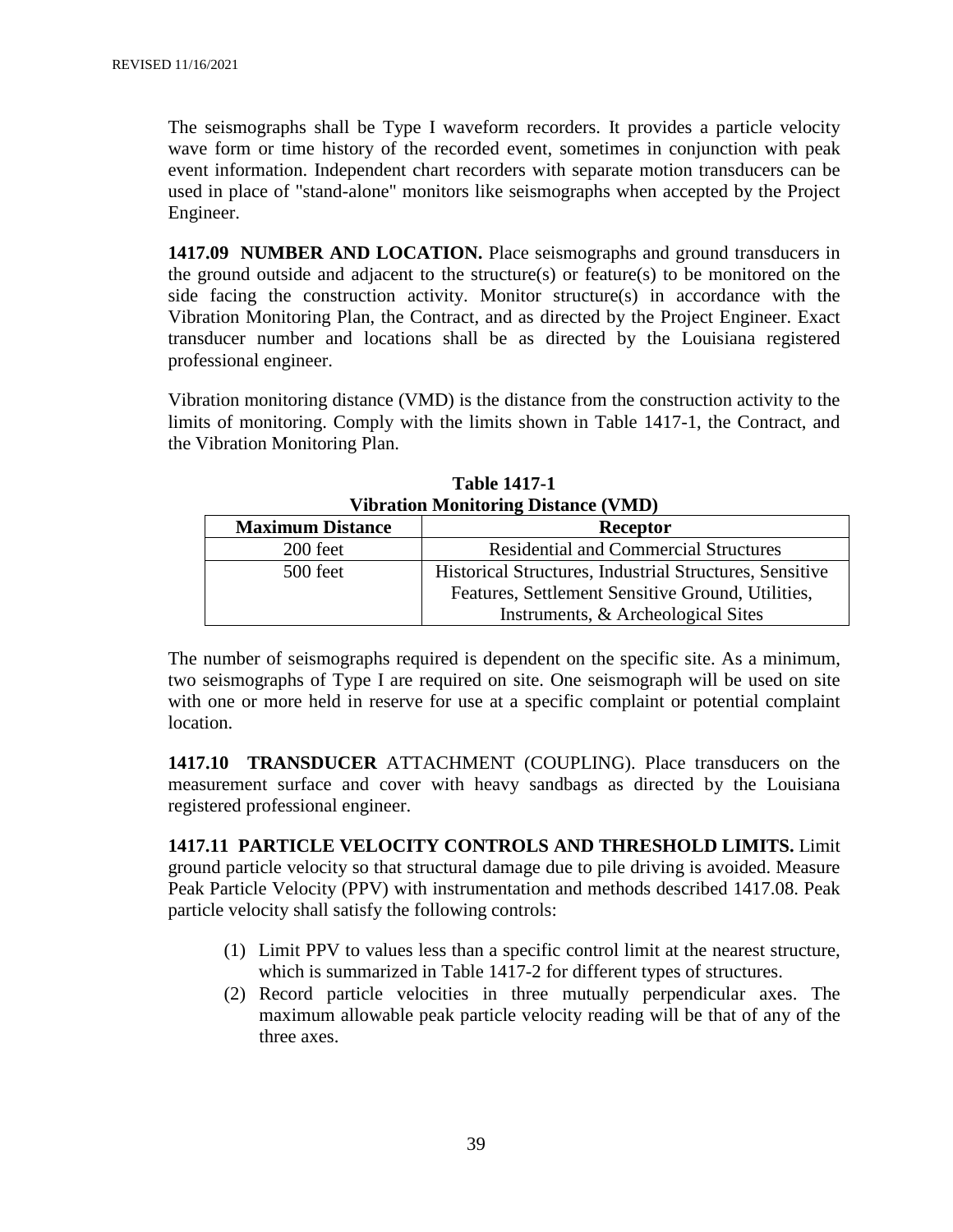| <b>EMMODE 1 at title v clocity</b>             |                                            |  |  |
|------------------------------------------------|--------------------------------------------|--|--|
| <b>Structure and Condition</b>                 | <b>Limiting Particle Velocity (in/sec)</b> |  |  |
| Historic Structures, Sensitive Features,       | 0.1                                        |  |  |
| Sensitive Instruments, and Sensitive Utilities |                                            |  |  |
| <b>Residential Structures</b>                  | 0.5                                        |  |  |
| Commercial and Industrial Structures           | 2.0                                        |  |  |
| <b>Bridges</b>                                 | 2.0                                        |  |  |

**Table 1417-2 Limiting Particle Velocity**

**1417.12 MONITORING GROUND VIBRATIONS.** Monitor ground vibrations at specified locations. All three components (longitudinal, transverse, and vertical) of particle velocity shall be measured and recorded. Background vibrations due to passing traffic or other activities should also be monitored prior to pile driving activities to establish a baseline.

Maintain a vibration monitoring log for the full length of pile penetration or heavy equipment operation and submit daily reports to the Project Engineer on vibrations measured.

**1417.13 APPLICATION OF THE PARTICLE VELOCITY CONTROL.** If 80percent of the limiting particle velocity shown in Table 1417-2 for the structure monitored is exceeded for any single axis, cease pile driving operations or the construction activity causing vibration, and notify the Project Engineer with a written report. Include in the report driving/operation information, vibration measurement data, and the proposed corrective action. The Project Engineer will make a determination before proceeding with pile driving operations or heavy equipment operation.

If 100 percent of the limiting particle velocity shown in Table 1417-2 for the structure monitored is exceeded or more, cease operations and notify the Project Engineer with a written report. Include in the report driving/operation information, vibration measurement data, and the proposed corrective action. Evaluate alternative pile installation equipment and techniques as well as having equipment operation in case corrective/mitigation action is not effective. Adjusting pile driving operations will be at no additional cost or time to the Department.

Do not commence with pile driving operations until the Project Engineer acknowledges in writing that a pile installation change has been implemented. Modify the Pile Installation Plan accordingly.

Notify the Project Engineer immediately if visual inspection indicates that damage to structure(s) may be occurring due to vibrations, or if property owners claim damage due to vibrations. Additional vibration monitoring or construction site survey may be required.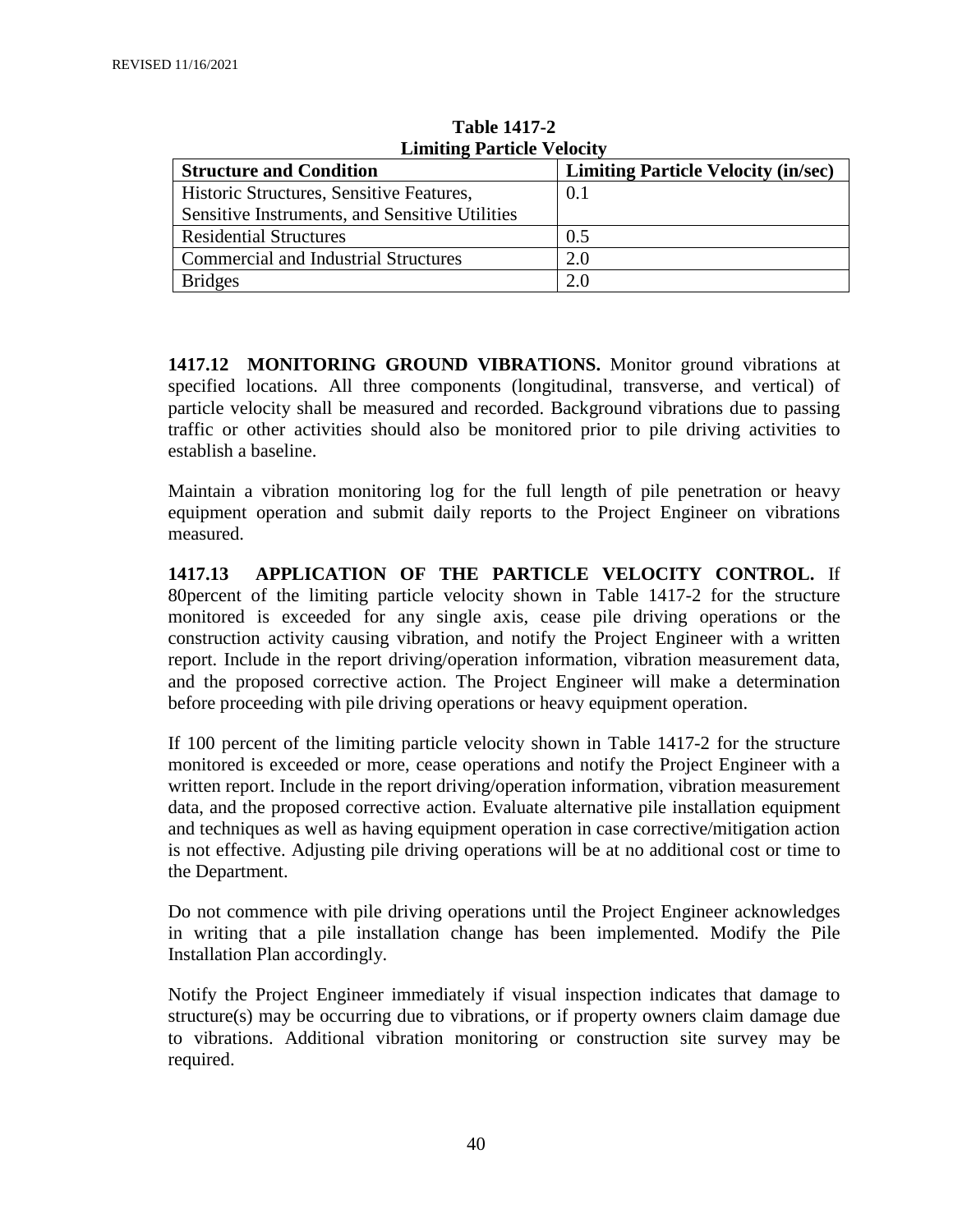**1417.14 VIBRATION MONITORING REPORT.** Submit to the Project Engineer a digital copy and hard copy of a comprehensive report for each structure and feature monitored. Include in each report a discussion of the following:

- (1) Site conditions and descriptions, including a site map drawn to scale showing the location of the structures and/or sensitive features and the location of the construction activity.
- (2) Field procedures and equipment used, including seismograph manufacturer, model and unit serial number.
- (3) The name of the seismograph operator.
- (4) A digital and hard copy of all ground vibration time histories, in units of velocity.
- (5) A record summary of the maximum value of ground vibration in any one of three directions measured (longitudinal, transverse, or vertical), the frequency associated with the maximum value in hertz, and the measured distance between the seismograph and the construction activity.
- (6) Construction activities including construction equipment used, environmental conditions such as temperature and relative humidity ranges during construction, and other activities that are not construction related (train activity, heavy traffic, flooding, etc.).
- (7) Analysis of results with conclusions and recommendations.
- (8) Any additional inclusions to the report(s) requested by the Project Engineer.

**1417.15 ARCHIVING.** Maintain copies of all submittals for at least 5 years, or until all pending litigation is completed.

**1417.16 MEASUREMENT.** Vibration monitoring will be measured per day. A day is defined as a day in which the contractor drives piles for at least 6 hours.

**1417.17 PAYMENT.** Payment will be made at the contract unit price which includes all materials, equipment and labor necessary to complete the item.

(1) Vibration Monitoring. Payment for vibration monitoring will be made at the contract unit price which includes monitoring service, reporting and documentation of results, equipment, material, labor, and time necessary to complete the item.

| <b>Item No.</b> | Pav Item             | <b>Pay Unit</b> |
|-----------------|----------------------|-----------------|
| NS-1417         | Vibration Monitoring | Each            |

#### **SECTION 1418 – NS RAISING and/or UNDERSEALING CONCRETE SLABS**

Subsection 1418.06 – Measurement and Payment (12/2020), page 1160

Delete Item No. NS-602 "Raising and/or Undersealing Concrete Slabs (Polyurethane)" in its entirety and replace with the following item: NS-1418-00100 "Raising and/or Undersealing Concrete Slabs (Polyurethane)".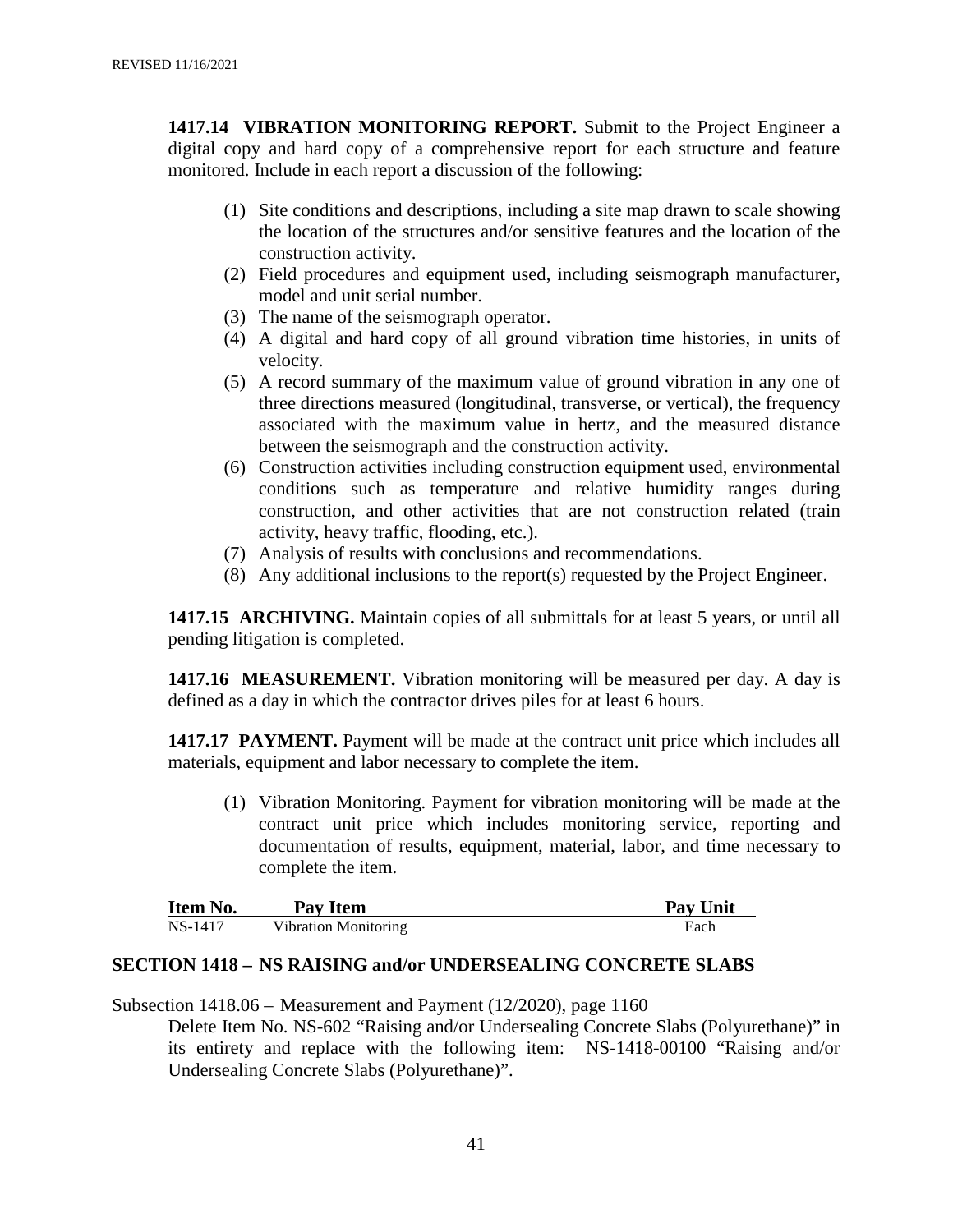Pay unit remains the same.

Any other requirement found in Subsection 1418.01 not addressed above shall be applicable.

#### **SECTION 1419 – NS POLYESTER CONCRETE BRIDGE DECK OVERLAY**

Subsection 1419.05 – Payment (12/2020), page 1170

Delete Item No. NS-805 "Polyester Concrete Bridge Deck Overlay" in its entirety and replace with the following item: NS-1419-00001 "Polyester Concrete Bridge Deck Overlay".

Pay unit remains the same.

Delete Item No. NS-805 "Polyester Concrete Placement" in its entirety and replace with the following item: NS-1419-00002 "Polyester Concrete Placement". Pay unit remains the same.

Any other requirement found in Subsection 1419.01 not addressed above shall be applicable.

#### **SECTION 1420 – NS BRICK RED CONCRETE STAIN SEALER:**

Section 1420 – Brick Red Concrete Stain Sealer (12/2020), page 1170 Insert the following section:

#### **Section 1420 NS Brick Red Concrete Stain Sealer**

**1420.01 DESCRIPTION.** This item consists of furnishing all materials and labor for application of brick red concrete stain sealer to the cast-in-place raised Class A concrete roundabout. In addition, this item consists of all materials and labor for cleaning and preparation of the concrete surface to prior to application. Work shall be done in accordance with the LCG Standard Specifications for Roads, Drainage, Bridges and other Infrastructure Improvements unless otherwise specified.

**1420.02 MATERIALS/TECHNICAL INFORMATION.** Concrete stain sealer shall be a pigmented solvent-based acrylic concrete stain and sealer in Brick Red color such as INCRETE Systems Brick Red Concrete Stain Sealer or approved equal.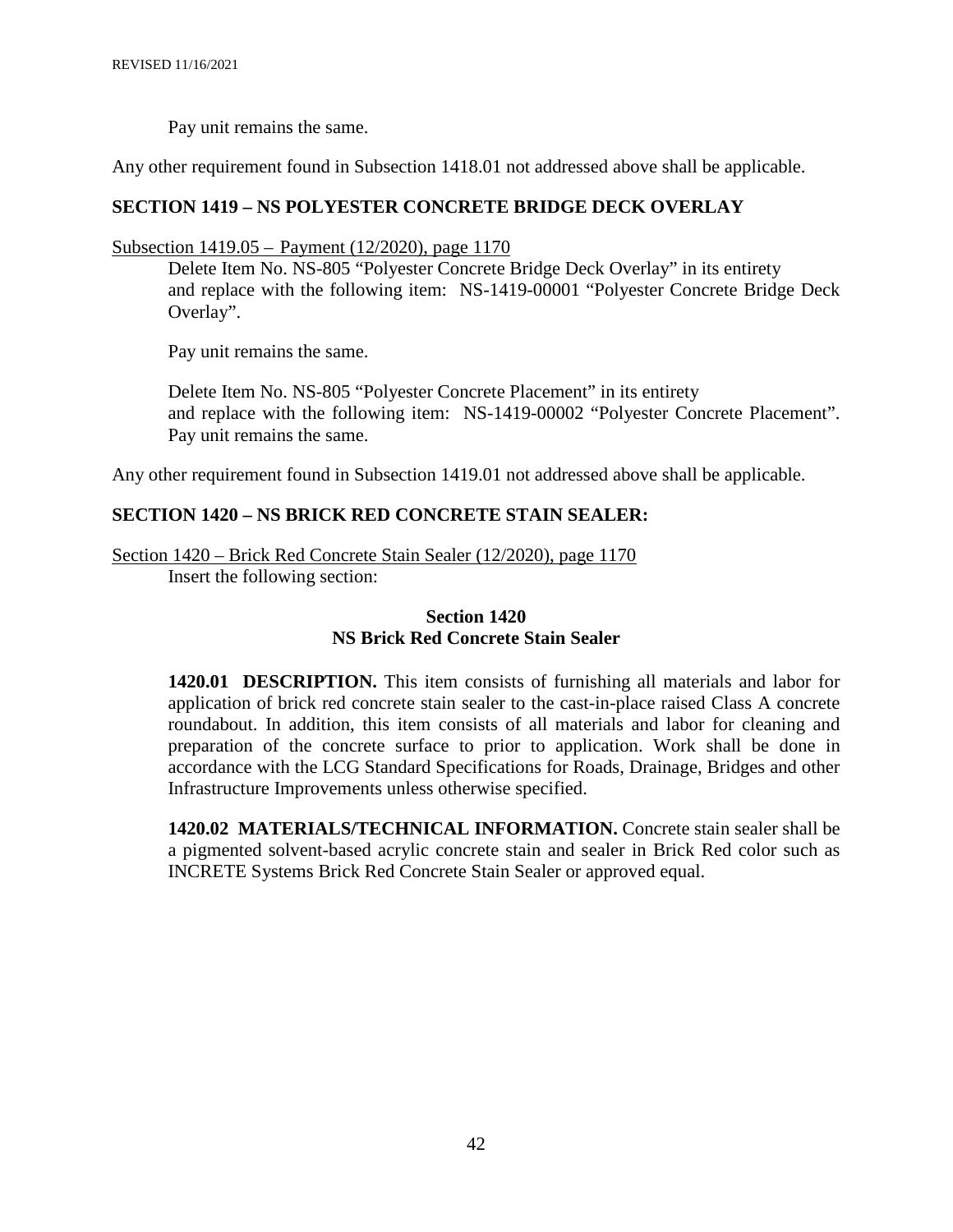| <b>Typical Engineering Data (results developed under laboratory</b><br>conditions |  |  |  |
|-----------------------------------------------------------------------------------|--|--|--|
|                                                                                   |  |  |  |
| 1-2 Hours                                                                         |  |  |  |
| Excellent                                                                         |  |  |  |
| Minimal                                                                           |  |  |  |
| 36-42%                                                                            |  |  |  |
| $50^{\circ}F(10^{\circ}C)$                                                        |  |  |  |
| 24 hours                                                                          |  |  |  |
| 48 hours                                                                          |  |  |  |
| 588 g/L                                                                           |  |  |  |
| $1.0 - 1.1$                                                                       |  |  |  |
| excellent                                                                         |  |  |  |
|                                                                                   |  |  |  |
|                                                                                   |  |  |  |

1 Low concrete or air temperature and/or high relative humidity will extend drying time.

**1420.03 CONSTRUCTION REQUIREMENTS.** Once the concrete structure has been constructed as shown in the plans and specifications, the surface shall be prepared in accordance with the process described below. The concrete stain sealer shall then be applied to the concrete structure as shown in the plans and specifications, in accordance with the following specifications.

- **(1) Preparation:** Concrete should be at least 28 days old. All paint, oil, and grease must be removed. Old paint or coatings can be removed mechanically or chemically using UNI-STRIPP. Oil, grease, and dirt must be removed using GREASE-A-WAY, rinsed or pressure washed thoroughly, and the surface allowed to dry completely. Concrete must be etched, because a profiled surface is required. Etching should be done using a solution of 5 parts water to 1 part muriatic acid. Extremely hard or polished concrete may require a second application with a stronger solution. Rinse surface thoroughly with plenty of clean water and let dry completely. Ambient and substrate temperature must be between 50 °P to 90 °P (10 °C to 32 °C). Avoid application during rainy, foggy, or very humid weather when water condensation forms on the surface.
- **(2) Mixing:** Always stir stain well before use and during application to prevent settling and poor dispersion of colorant. A variable speed drill and a paddle mixer is the preferred method for mixing.
- **(3) Roller Application:** To apply the first coat, use a 114 in (6 mm) highquality, solvent-resistant roller when applying the stain. To help eliminate bubbling, saturate the roller thoroughly before starting and use a roller pan or a paint grid to remove excess stain. When applying the second coat, make sure the first coat has completely dried, usually a minimum of 4-6 hours.
- **(4) Spray Application:** Use an airless sprayer with a medium tip size and very low pressure. Do not use a typical plastic, garden-type sprayer. If conditions are windy or extremely hot, adjust technique to avoid "dry spraying" the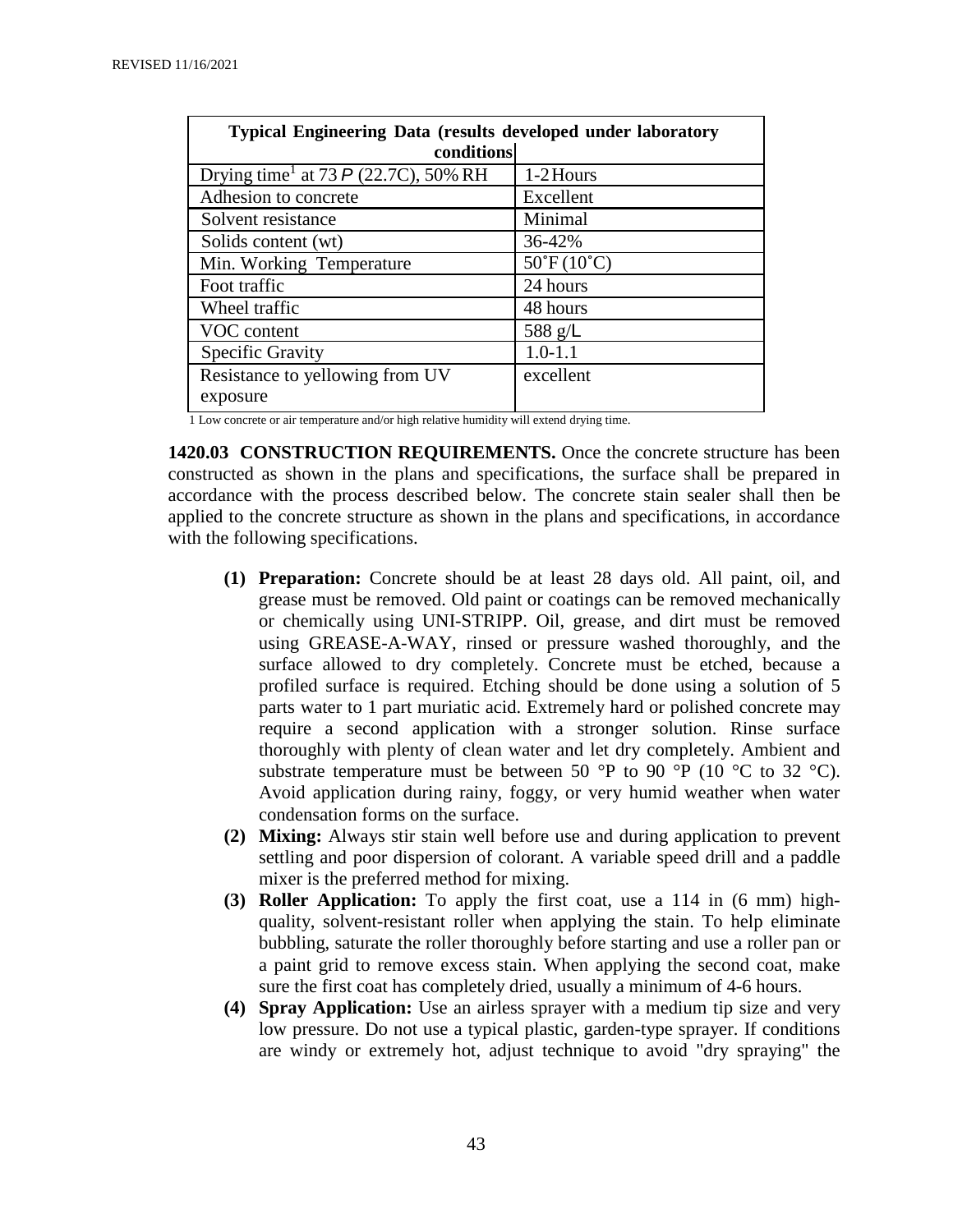surface. A second coat should be sprayed only after the first coat is dry (usually a minimum of 4-6 hours).

**1420.04 MEASUREMENT.** Measurement of concrete stain sealer for coating of raised Class A concrete roundabout shall be by the square yard, theoretical measurement, based on the dimensions shown on the construction plans and application of two thin coats at 150 ft2/gal coverage and placed as directed by the Engineer.

**1420.05 PAYMENT.** Payment for concrete stain sealer as described above shall be at the contract unit price as shown and shall constitute full compensation for furnishing the stain sealer, preparing the concrete surface, and applying the stain sealer.

| Item No. | Pay Item                               | <b>Pay Unit</b> |
|----------|----------------------------------------|-----------------|
| NS-1420  | <b>Brick Red Concrete Stain Sealer</b> | Square Yard     |

# **PART XV – APPENDIX**

#### **Table of Contents**

Replace the existing Table of Contents in its entirety with the following: (12/18), page 1171

#### **Description Page No.**

| APPENDIX C Traffic Signal Inspection Checklist1174              |  |
|-----------------------------------------------------------------|--|
| APPENDIX D LCG/LUS Street Light 72-Hour Burn Test               |  |
|                                                                 |  |
| APPENDIX E Corrective Action Log Project (SAMPLE)1179           |  |
| APPENDIX F SWPPP Amendment Log (SAMPLE)1180                     |  |
| <b>APPENDIX G Subcontractor Certifications/Agreements</b>       |  |
|                                                                 |  |
| APPENDIX H Grading and Stabilization Activities Log             |  |
|                                                                 |  |
| APPENDIX I SWPPP Training Log (SAMPLE)1183                      |  |
| APPENDIX J Delegation of Authority Form (SAMPLE)1184            |  |
| <b>APPENDIX K Stockpiled Materials - Surety Company</b>         |  |
|                                                                 |  |
| APPENDIX L Stockpiled Materials - Contractor (FORM)1186         |  |
| <b>APPENDIX M Contractor's Notification of Contract Dispute</b> |  |
|                                                                 |  |
| APPENDIX N LCG Pile & Driving Equipment Data Form               |  |
|                                                                 |  |
|                                                                 |  |